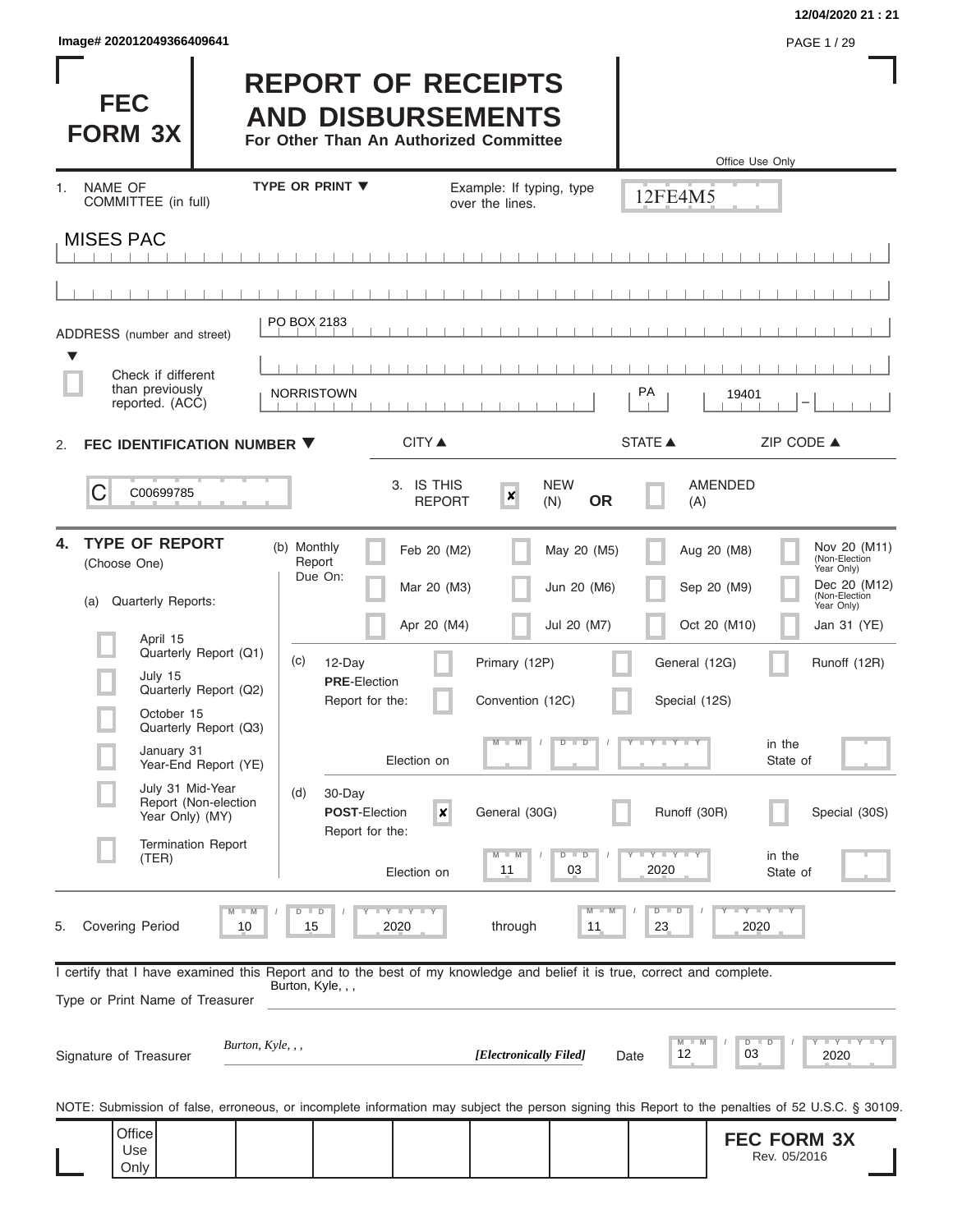|    | Image# 202012049366409642                                                                             |                                                      |                                                 |
|----|-------------------------------------------------------------------------------------------------------|------------------------------------------------------|-------------------------------------------------|
|    | FEC Form 3X (Rev. 05/2016)                                                                            | <b>SUMMARY PAGE</b><br>OF RECEIPTS AND DISBURSEMENTS | Page 2                                          |
|    | Write or Type Committee Name                                                                          |                                                      |                                                 |
|    | <b>MISES PAC</b>                                                                                      |                                                      |                                                 |
|    | Report Covering the Period:<br>From:                                                                  | Y LY L<br>M<br>$D$ $D$<br>M<br>15<br>2020<br>10      | D<br>D<br>23<br>2020<br>11<br>To:               |
|    |                                                                                                       | <b>COLUMN A</b><br><b>This Period</b>                | <b>COLUMN B</b><br><b>Calendar Year-to-Date</b> |
| 6. | Cash on Hand<br>(a)<br>$-Y - Y - IY$<br>January 1,<br>2020                                            |                                                      | 6001.05                                         |
|    | Cash on Hand at<br>(b)<br>Beginning of Reporting Period                                               | 3667.60                                              |                                                 |
|    | Total Receipts (from Line 19)<br>(c)                                                                  | 9537.14                                              | 64685.33                                        |
|    | Subtotal (add Lines 6(b) and<br>(d)<br>6(c) for Column A and Lines<br>$6(a)$ and $6(c)$ for Column B) | 13204.74                                             | 70686.38                                        |
| 7. | Total Disbursements (from Line 31)                                                                    | 9372.37                                              | 66854.01                                        |
| 8. | Cash on Hand at Close of<br><b>Reporting Period</b><br>(subtract Line $7$ from Line $6(d)$ )          | 3832.37                                              | 3832.37                                         |
| 9. | Debts and Obligations Owed TO<br>the Committee (Itemize all on<br>Schedule C and/or Schedule D)       | 0.00                                                 |                                                 |
|    | 10. Debts and Obligations Owed BY<br>the Committee (Itemize all on<br>Schedule C and/or Schedule D)   | T.<br>0.00                                           |                                                 |

This committee has qualified as a multicandidate committee. (see FEC FORM 1M)

## **For further information contact:**

Federal Election Commission 999 E Street, NW Washington, DC 20463

Toll Free 800-424-9530 Local 202-694-1100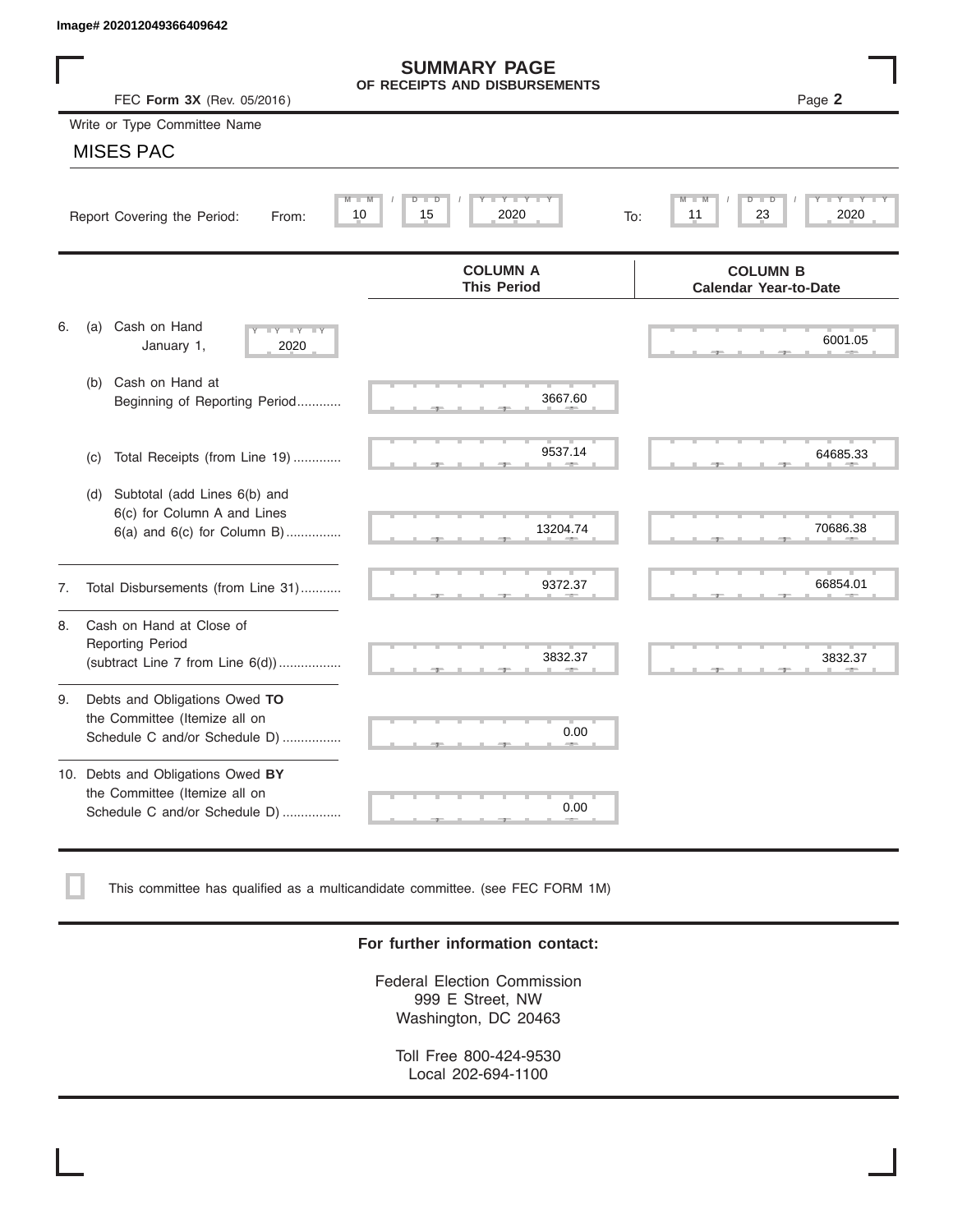# **DETAILED SUMMARY PAGE**

# MISES PAC

|                                                       | <b>DETAILED SUMMARY PAGE</b>                    |                                                                   |
|-------------------------------------------------------|-------------------------------------------------|-------------------------------------------------------------------|
| FEC Form 3X (Rev. 05/2016)                            | of Receipts                                     | Page 3                                                            |
| Write or Type Committee Name                          |                                                 |                                                                   |
| <b>MISES PAC</b>                                      |                                                 |                                                                   |
|                                                       |                                                 |                                                                   |
| $M$ $M$<br>10<br>Report Covering the Period:<br>From: | <b>LY LY LY</b><br>$D$ $D$<br>15<br>2020<br>To: | $D$ $D$<br>$T - Y$ $T - Y$ $T - Y$<br>$M - M$<br>23<br>2020<br>11 |
| I. Receipts                                           | <b>COLUMN A</b><br><b>Total This Period</b>     | <b>COLUMN B</b><br><b>Calendar Year-to-Date</b>                   |
| 11. Contributions (other than loans) From:            |                                                 |                                                                   |
| Individuals/Persons Other<br>(a)                      |                                                 |                                                                   |
| <b>Than Political Committees</b>                      |                                                 |                                                                   |
| (i) Itemized (use Schedule A)                         | 2273.58                                         | 16236.63                                                          |
|                                                       |                                                 |                                                                   |
|                                                       | 6673.97                                         | 44305.39                                                          |
| (iii) TOTAL (add                                      | 8947.55                                         | 60542.02                                                          |
| Lines 11(a)(i) and (ii)▶                              |                                                 |                                                                   |
| Political Party Committees                            | 0.00                                            | 0.00                                                              |
| (b)<br><b>Other Political Committees</b><br>(C)       |                                                 |                                                                   |
|                                                       | 0.00                                            | 0.00                                                              |
| Total Contributions (add Lines<br>(d)                 |                                                 |                                                                   |
| $11(a)(iii)$ , (b), and (c)) (Carry                   |                                                 |                                                                   |
| Totals to Line 33, page 5) ▶                          | 8947.55                                         | 60542.02                                                          |
| 12. Transfers From Affiliated/Other                   |                                                 |                                                                   |
|                                                       | 0.00                                            | 0.00                                                              |
|                                                       |                                                 |                                                                   |
|                                                       | 0.00                                            | 0.00                                                              |
|                                                       |                                                 |                                                                   |
| 14. Loan Repayments Received                          | 0.00                                            | 0.00                                                              |
| 15. Offsets To Operating Expenditures                 |                                                 |                                                                   |
| (Refunds, Rebates, etc.)                              |                                                 |                                                                   |
| (Carry Totals to Line 37, page 5)                     | 589.59                                          | 4143.31                                                           |
| 16. Refunds of Contributions Made                     |                                                 |                                                                   |
| to Federal Candidates and Other                       |                                                 |                                                                   |
| Political Committees                                  | 0.00                                            | 0.00                                                              |
| 17. Other Federal Receipts                            |                                                 | 0.00                                                              |
| 18. Transfers from Non-Federal and Levin Funds        | 0.00                                            |                                                                   |
| (a) Non-Federal Account                               |                                                 |                                                                   |
|                                                       | 0.00                                            | 0.00                                                              |
|                                                       |                                                 |                                                                   |
| (b) Levin Funds (from Schedule H5)                    | 0.00                                            | 0.00                                                              |
|                                                       |                                                 |                                                                   |
| (c) Total Transfers (add $18(a)$ and $18(b)$ )        | 0.00                                            | 0.00                                                              |
|                                                       |                                                 |                                                                   |
| 19. Total Receipts (add Lines 11(d),                  |                                                 |                                                                   |
| 12, 13, 14, 15, 16, 17, and 18(c))                    | 9537.14                                         | 64685.33                                                          |
|                                                       |                                                 |                                                                   |
| 20. Total Federal Receipts                            |                                                 |                                                                   |
| (subtract Line 18(c) from Line 19) ▶                  | 9537.14                                         | 64685.33                                                          |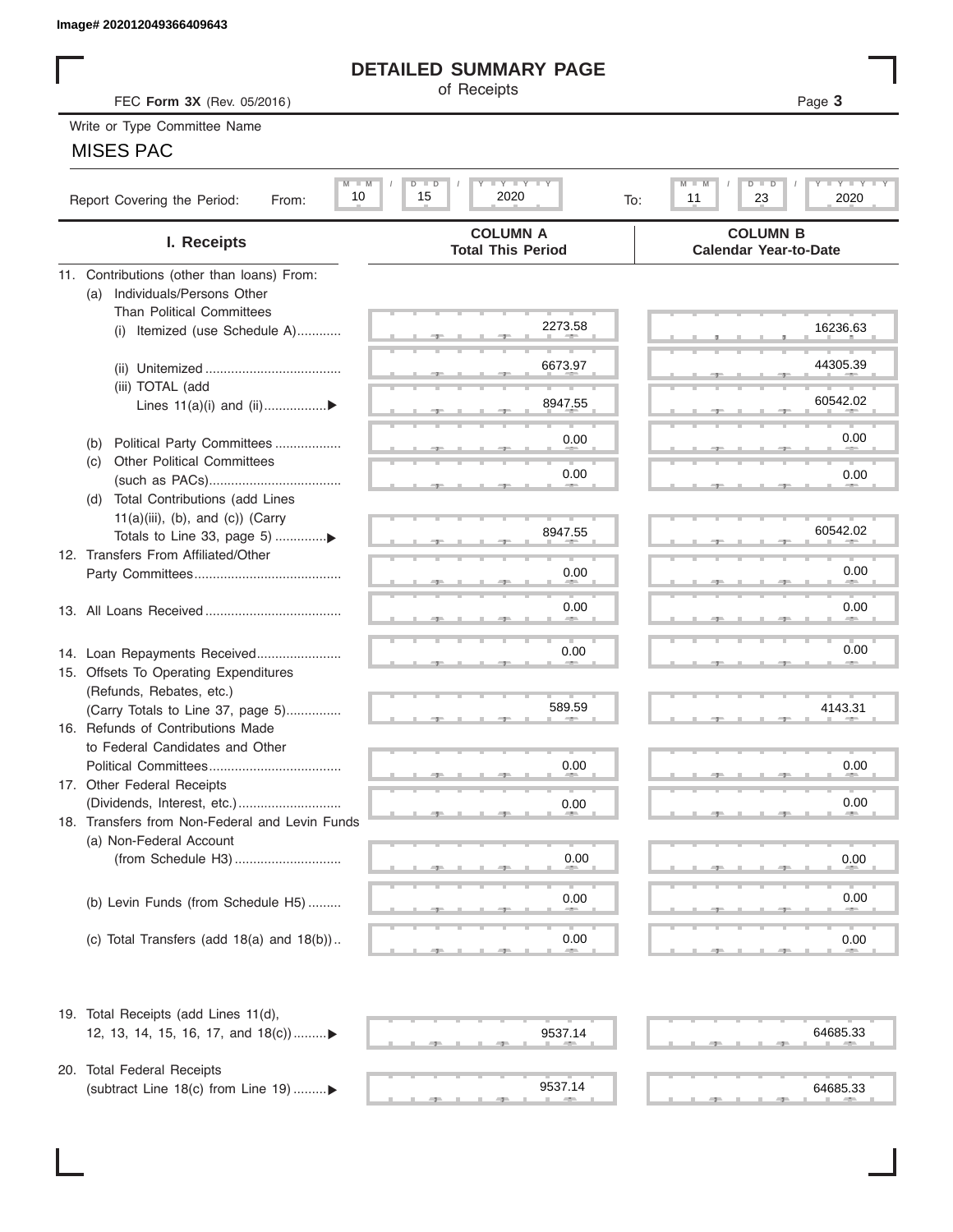# **DETAILED SUMMARY PAGE**

of Disbursements

|     | FEC Form 3X (Rev. 05/2016)                                                                                             |                                             | Page 4                                          |
|-----|------------------------------------------------------------------------------------------------------------------------|---------------------------------------------|-------------------------------------------------|
|     | <b>II. Disbursements</b>                                                                                               | <b>COLUMN A</b><br><b>Total This Period</b> | <b>COLUMN B</b><br><b>Calendar Year-to-Date</b> |
|     | 21. Operating Expenditures:<br>(a) Allocated Federal/Non-Federal<br>Activity (from Schedule H4)                        |                                             |                                                 |
|     | Federal Share<br>(i)                                                                                                   | 0.00                                        | 0.00                                            |
|     | Non-Federal Share<br>(ii)                                                                                              | 0.00                                        | 0.00                                            |
| (b) | Other Federal Operating                                                                                                | 5872.37                                     | 47204.01                                        |
|     | (c) Total Operating Expenditures<br>(add 21(a)(i), (a)(ii), and (b))                                                   | 5872.37                                     | 47204.01                                        |
|     | 22. Transfers to Affiliated/Other Party                                                                                | 0.00                                        | 0.00                                            |
|     | 23. Contributions to<br>Federal Candidates/Committees<br>and Other Political Committees                                | 0.00                                        | <b>Allen</b><br>2300.00                         |
|     | 24. Independent Expenditures                                                                                           |                                             |                                                 |
|     | 25. Coordinated Party Expenditures<br>$(52 \text{ U.S.C. }$ § 30116(d))                                                | 0.00                                        | 0.00                                            |
|     |                                                                                                                        | 0.00                                        | 0.00                                            |
|     | 26. Loan Repayments Made                                                                                               | 0.00                                        | 0.00                                            |
|     | 28. Refunds of Contributions To:                                                                                       | 0.00                                        | 0.00                                            |
|     | (a) Individuals/Persons Other<br>Than Political Committees                                                             | 0.00                                        | 0.00                                            |
| (b) | Political Party Committees<br><b>Other Political Committees</b>                                                        | 0.00                                        | 0.00                                            |
| (C) |                                                                                                                        | 0.00                                        | 0.00                                            |
| (d) | <b>Total Contribution Refunds</b><br>(add Lines 28(a), (b), and (c))                                                   | 0.00                                        | 0.00                                            |
|     | 29. Other Disbursements (Including                                                                                     | 3500.00                                     | 17350.00                                        |
|     | 30. Federal Election Activity (52 U.S.C. § 30101(20))<br>(a) Allocated Federal Election Activity<br>(from Schedule H6) |                                             |                                                 |
|     | (i) Federal Share                                                                                                      | 0.00                                        | 0.00                                            |
| (b) | <b>Federal Election Activity Paid</b>                                                                                  | 0.00                                        | 0.00                                            |
|     | Entirely With Federal Funds<br>Total Federal Election Activity (add                                                    | 0.00                                        | 0.00                                            |
| (C) | Lines $30(a)(i)$ , $30(a)(ii)$ and $30(b))$                                                                            | 0.00                                        | 0.00                                            |
|     | 31. Total Disbursements (add Lines 21(c), 22,                                                                          |                                             |                                                 |
|     | 23, 24, 25, 26, 27, 28(d), 29 and 30(c))                                                                               | 9372.37                                     | 66854.01                                        |
|     | 32. Total Federal Disbursements<br>(subtract Line 21(a)(ii) and Line 30(a)(ii)                                         |                                             |                                                 |
|     |                                                                                                                        | 9372.37                                     | 66854.01                                        |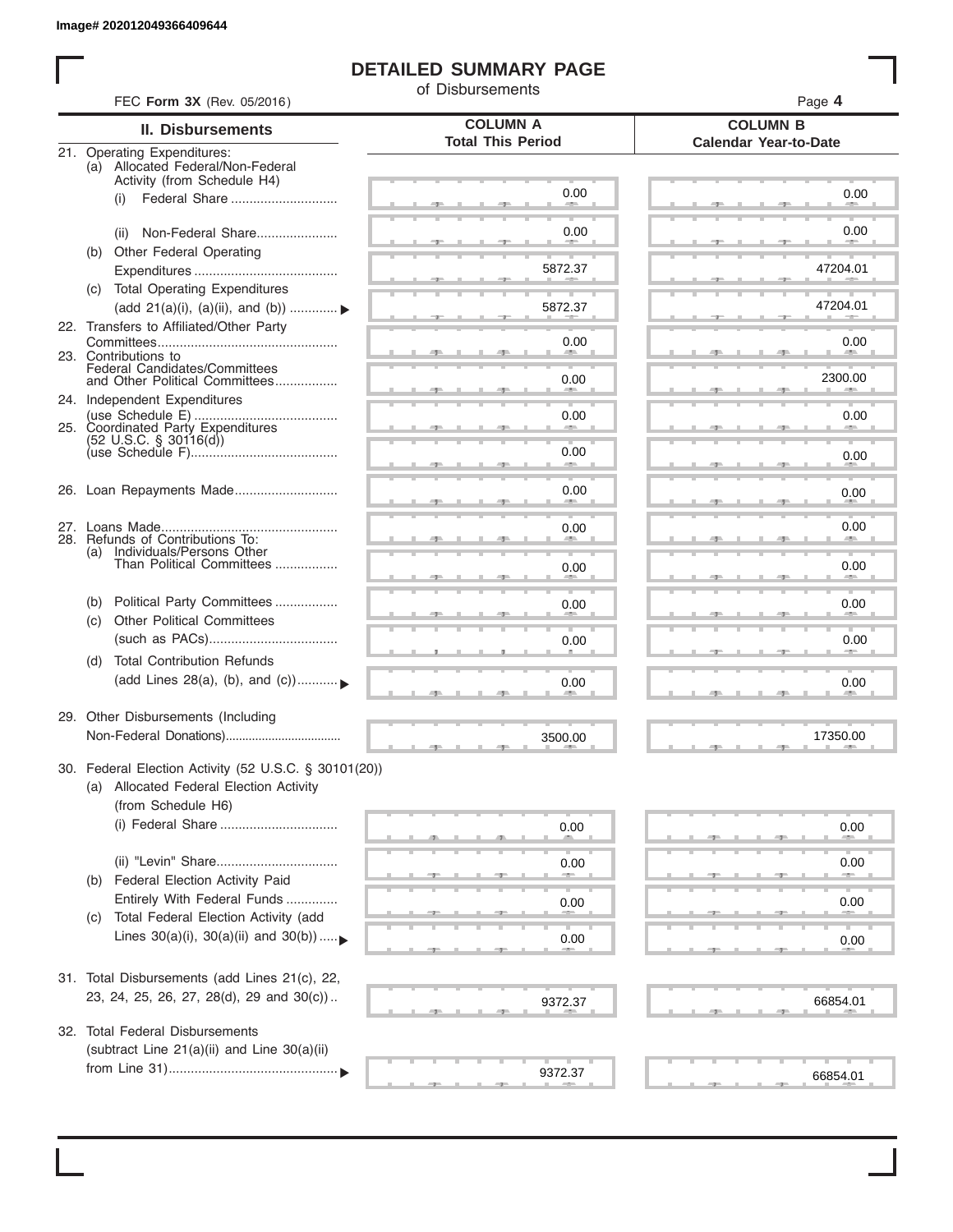# **DETAILED SUMMARY PAGE**

of Disbursements

| FEC Form 3X (Rev. 05/2016)                                                     | <u>UL DISDUISCIIICIIIS</u>                  | Page 5                                          |
|--------------------------------------------------------------------------------|---------------------------------------------|-------------------------------------------------|
| <b>III. Net Contributions/</b><br><b>Operating Expenditures</b>                | <b>COLUMN A</b><br><b>Total This Period</b> | <b>COLUMN B</b><br><b>Calendar Year-to-Date</b> |
| 33. Total Contributions (other than loans)                                     | 8947.55                                     | 60542.02                                        |
| 34. Total Contribution Refunds                                                 | 0.00                                        | 0.00                                            |
| 35. Net Contributions (other than loans)<br>(subtract Line 34 from Line 33)    | 8947.55                                     | 60542.02                                        |
| 36. Total Federal Operating Expenditures<br>(add Line 21(a)(i) and Line 21(b)) | 5872.37                                     | 47204.01                                        |
| 37. Offsets to Operating Expenditures                                          | 589.59                                      | 4143.31                                         |
| 38. Net Operating Expenditures                                                 | 5282.78                                     | 43060.70                                        |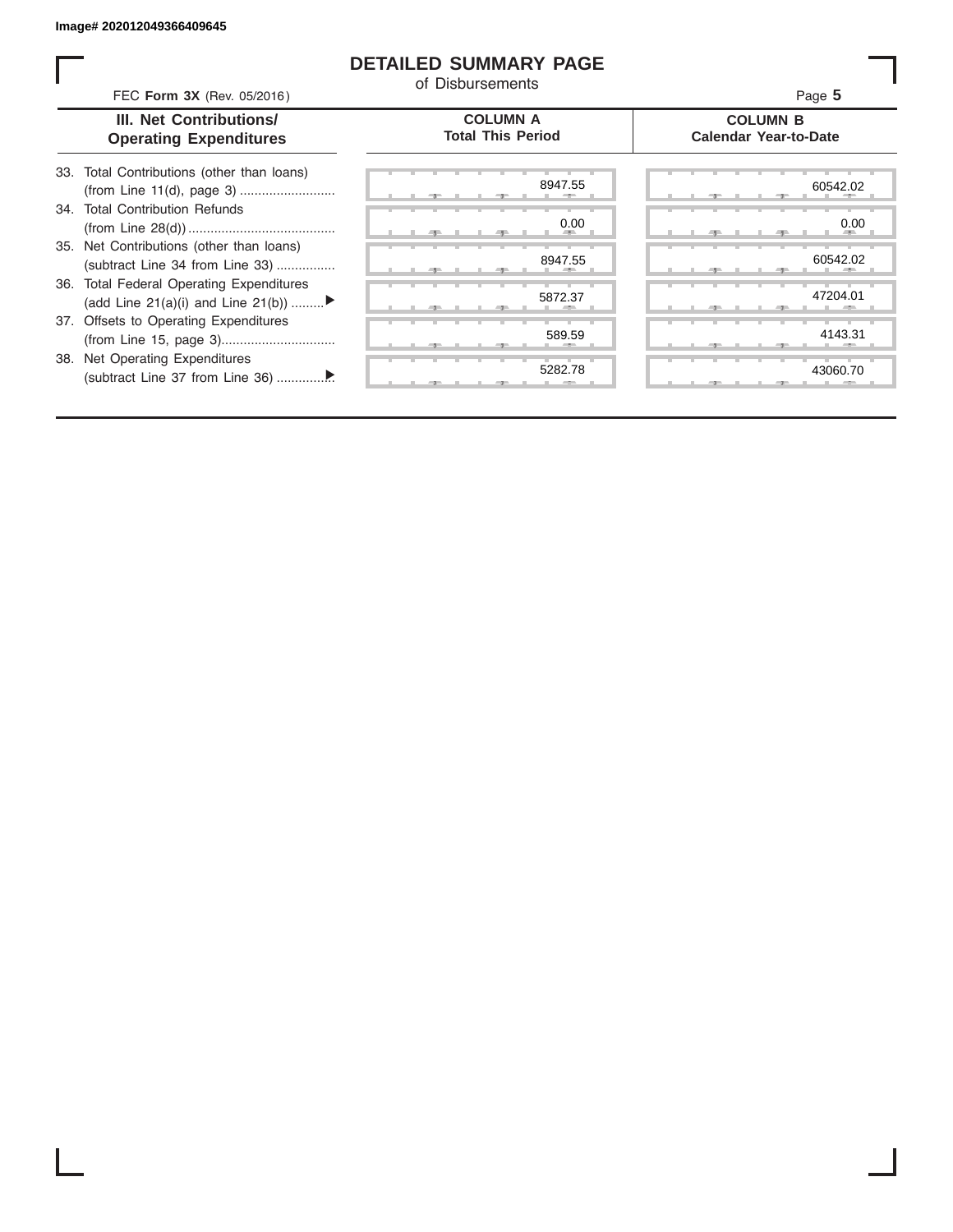|                          | <b>SCHEDULE A (FEC Form 3X)</b> |
|--------------------------|---------------------------------|
| <b>ITEMIZED RECEIPTS</b> |                                 |

Use separate schedule(s)<br>for each category of the

FOR LINE NUMBER:

PAGE 6 OF 29

|                                                | <b>ITEMIZED RECEIPTS</b>                                                                                              |                     | Use separate schedule(s)                                                                                                                                                                                                                                                                |  | (check only one) |  |                                                                   |           |                             |            |    |  |
|------------------------------------------------|-----------------------------------------------------------------------------------------------------------------------|---------------------|-----------------------------------------------------------------------------------------------------------------------------------------------------------------------------------------------------------------------------------------------------------------------------------------|--|------------------|--|-------------------------------------------------------------------|-----------|-----------------------------|------------|----|--|
|                                                |                                                                                                                       |                     | for each category of the<br>Detailed Summary Page                                                                                                                                                                                                                                       |  | $x _{11a}$<br>13 |  | 11 <sub>b</sub><br>14                                             | 11c<br>15 | 12<br>16                    |            | 17 |  |
|                                                |                                                                                                                       |                     | Any information copied from such Reports and Statements may not be sold or used by any person for the purpose of soliciting contributions<br>or for commercial purposes, other than using the name and address of any political committee to solicit contributions from such committee. |  |                  |  |                                                                   |           |                             |            |    |  |
| <b>MISES PAC</b>                               | NAME OF COMMITTEE (In Full)                                                                                           |                     |                                                                                                                                                                                                                                                                                         |  |                  |  |                                                                   |           |                             |            |    |  |
| Beeman, Michael, , ,<br>Α.                     | Full Name of Individual (Last, First, Middle Initial) or Full Organization Name                                       |                     |                                                                                                                                                                                                                                                                                         |  | Date of Receipt  |  |                                                                   |           |                             |            |    |  |
|                                                | Mailing Address 14 N Central<br>107                                                                                   |                     |                                                                                                                                                                                                                                                                                         |  | $M - M$<br>10    |  | $D$ $D$<br>21                                                     |           | Y TY TY TY<br>2020          |            |    |  |
| City<br>Casey                                  |                                                                                                                       | <b>State</b><br>IL. | Zip Code<br>62420                                                                                                                                                                                                                                                                       |  |                  |  | Transaction ID: SA11AI.6966<br>Amount of Each Receipt this Period |           |                             |            |    |  |
|                                                | FEC ID number of contributing<br>federal political committee.                                                         | C                   |                                                                                                                                                                                                                                                                                         |  |                  |  |                                                                   |           |                             | 25.00<br>A |    |  |
|                                                | Name of Employer (for Individual)<br>Prairie Grass Enterprises LLP                                                    | <b>REI</b>          | Occupation (for Individual)                                                                                                                                                                                                                                                             |  |                  |  | Memo Item                                                         |           |                             |            |    |  |
| Receipt For: 2020<br>Primary                   | x<br>General<br>Other (specify) $\blacktriangledown$                                                                  |                     | Aggregate Year-to-Date ▼<br>412.20                                                                                                                                                                                                                                                      |  |                  |  |                                                                   |           |                             |            |    |  |
| <b>B.</b> Beeman, Michael, , ,                 | Full Name of Individual (Last, First, Middle Initial) or Full Organization Name                                       |                     |                                                                                                                                                                                                                                                                                         |  | Date of Receipt  |  |                                                                   |           |                             |            |    |  |
|                                                | Mailing Address 14 N Central<br>107                                                                                   |                     |                                                                                                                                                                                                                                                                                         |  | $M - M$<br>11    |  | $D$ $\Box$ $D$<br>21                                              |           | <b>TY TY TY</b><br>2020     |            |    |  |
| City<br>Casey                                  |                                                                                                                       | <b>State</b><br>IL  | Zip Code<br>62420                                                                                                                                                                                                                                                                       |  |                  |  | Transaction ID: SA11AI.6522<br>Amount of Each Receipt this Period |           |                             |            |    |  |
|                                                | FEC ID number of contributing<br>federal political committee.                                                         | С                   |                                                                                                                                                                                                                                                                                         |  |                  |  | 25.00                                                             |           |                             |            |    |  |
|                                                | Name of Employer (for Individual)<br>Prairie Grass Enterprises LLP                                                    |                     | Occupation (for Individual)<br><b>REI</b>                                                                                                                                                                                                                                               |  |                  |  | Memo Item                                                         |           |                             |            |    |  |
| Receipt For: 2020<br>Primary                   | General<br>$\boldsymbol{x}$<br>Other (specify) $\blacktriangledown$                                                   |                     | Aggregate Year-to-Date ▼<br>437.20                                                                                                                                                                                                                                                      |  |                  |  |                                                                   |           |                             |            |    |  |
|                                                | Full Name of Individual (Last, First, Middle Initial) or Full Organization Name<br><b>C.</b> Bookwalter, Charles, , , |                     |                                                                                                                                                                                                                                                                                         |  | Date of Receipt  |  |                                                                   |           |                             |            |    |  |
|                                                | Mailing Address 7490 North 1075 West                                                                                  |                     |                                                                                                                                                                                                                                                                                         |  | $M - M$<br>10    |  | $D$ $D$<br>18                                                     |           | $Y - Y - Y - Y - Y$<br>2020 |            |    |  |
| City<br>Thorntown                              |                                                                                                                       | <b>State</b><br>IN  | Zip Code<br>46071                                                                                                                                                                                                                                                                       |  |                  |  | Transaction ID: SA11AI.7068<br>Amount of Each Receipt this Period |           |                             |            |    |  |
|                                                | FEC ID number of contributing<br>federal political committee.                                                         | С                   |                                                                                                                                                                                                                                                                                         |  |                  |  |                                                                   |           |                             | 50.00      |    |  |
| Name of Employer (for Individual)<br>Intuitive |                                                                                                                       |                     | Occupation (for Individual)<br>Sales / Entrepreneur                                                                                                                                                                                                                                     |  |                  |  | Memo Item                                                         |           |                             |            |    |  |
| Receipt For: 2020<br>Primary                   | x<br>General<br>Other (specify)                                                                                       |                     | Aggregate Year-to-Date ▼<br>400.00<br>A                                                                                                                                                                                                                                                 |  |                  |  |                                                                   |           |                             |            |    |  |
|                                                |                                                                                                                       |                     |                                                                                                                                                                                                                                                                                         |  |                  |  |                                                                   |           |                             | 100.00     |    |  |
|                                                |                                                                                                                       |                     |                                                                                                                                                                                                                                                                                         |  |                  |  |                                                                   |           |                             |            |    |  |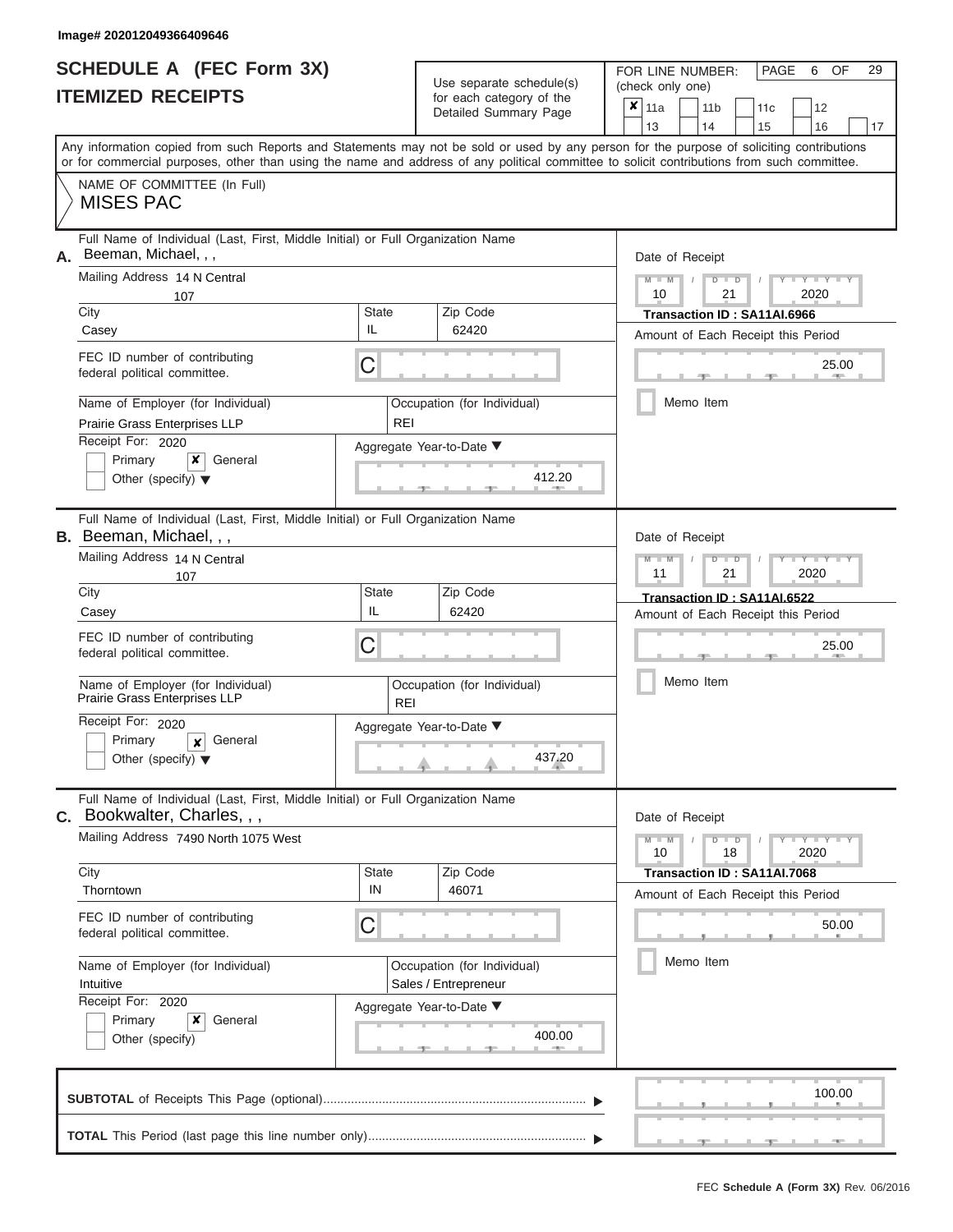ı

|                          | <b>SCHEDULE A (FEC Form 3X)</b> |
|--------------------------|---------------------------------|
| <b>ITEMIZED RECEIPTS</b> |                                 |

Use separate schedule(s)<br>for each category of the

FOR LINE NUMBER:<br>(check only one)

PAGE 7 OF 29

|                                             |                                                                                                                                                                                                                                                                                         |                           |                                                     | ioi caoii caiogoiy oi inc<br>Detailed Summary Page | X.                                                                | 11a<br>13       |                                                       | 11 <sub>b</sub><br>14 |    | 11c<br>15                                                         |              | 12<br>16                                                                 | 17 |  |  |  |  |
|---------------------------------------------|-----------------------------------------------------------------------------------------------------------------------------------------------------------------------------------------------------------------------------------------------------------------------------------------|---------------------------|-----------------------------------------------------|----------------------------------------------------|-------------------------------------------------------------------|-----------------|-------------------------------------------------------|-----------------------|----|-------------------------------------------------------------------|--------------|--------------------------------------------------------------------------|----|--|--|--|--|
|                                             | Any information copied from such Reports and Statements may not be sold or used by any person for the purpose of soliciting contributions<br>or for commercial purposes, other than using the name and address of any political committee to solicit contributions from such committee. |                           |                                                     |                                                    |                                                                   |                 |                                                       |                       |    |                                                                   |              |                                                                          |    |  |  |  |  |
|                                             | NAME OF COMMITTEE (In Full)<br><b>MISES PAC</b>                                                                                                                                                                                                                                         |                           |                                                     |                                                    |                                                                   |                 |                                                       |                       |    |                                                                   |              |                                                                          |    |  |  |  |  |
| А.                                          | Full Name of Individual (Last, First, Middle Initial) or Full Organization Name<br>Bookwalter, Charles, , ,                                                                                                                                                                             |                           |                                                     |                                                    | Date of Receipt                                                   |                 |                                                       |                       |    |                                                                   |              |                                                                          |    |  |  |  |  |
|                                             | Mailing Address 7490 North 1075 West                                                                                                                                                                                                                                                    |                           |                                                     |                                                    | $M - M$<br>11                                                     | $\sqrt{ }$      | $D$ $D$                                               | 18                    |    |                                                                   | Y TY<br>2020 |                                                                          |    |  |  |  |  |
|                                             | City<br>Zip Code<br><b>State</b><br>IN<br>46071<br>Thorntown                                                                                                                                                                                                                            |                           |                                                     |                                                    | Transaction ID: SA11AI.6611<br>Amount of Each Receipt this Period |                 |                                                       |                       |    |                                                                   |              |                                                                          |    |  |  |  |  |
|                                             | FEC ID number of contributing<br>federal political committee.                                                                                                                                                                                                                           | С                         |                                                     |                                                    |                                                                   |                 |                                                       |                       |    |                                                                   |              | 50.00                                                                    |    |  |  |  |  |
|                                             | Name of Employer (for Individual)<br>Intuitive                                                                                                                                                                                                                                          |                           | Occupation (for Individual)<br>Sales / Entrepreneur |                                                    |                                                                   |                 |                                                       | Memo Item             |    |                                                                   |              |                                                                          |    |  |  |  |  |
|                                             | Receipt For: 2020<br>Primary<br>×<br>General<br>Other (specify) $\blacktriangledown$                                                                                                                                                                                                    |                           | Aggregate Year-to-Date ▼                            | 450.00                                             |                                                                   |                 |                                                       |                       |    |                                                                   |              |                                                                          |    |  |  |  |  |
|                                             | Full Name of Individual (Last, First, Middle Initial) or Full Organization Name<br>B. Bowen, John, , ,                                                                                                                                                                                  |                           |                                                     |                                                    |                                                                   | Date of Receipt |                                                       |                       |    |                                                                   |              |                                                                          |    |  |  |  |  |
|                                             | Mailing Address 3210 S. 198th St.                                                                                                                                                                                                                                                       |                           |                                                     |                                                    |                                                                   |                 | $M - M$<br>$D$ $\Box$ $D$<br>Y TY<br>10<br>29<br>2020 |                       |    |                                                                   |              |                                                                          |    |  |  |  |  |
| City                                        | Seatac                                                                                                                                                                                                                                                                                  | <b>State</b><br><b>WA</b> | Zip Code<br>98188                                   |                                                    |                                                                   |                 |                                                       |                       |    | Transaction ID: SA11AI.6881<br>Amount of Each Receipt this Period |              |                                                                          |    |  |  |  |  |
|                                             | FEC ID number of contributing<br>federal political committee.                                                                                                                                                                                                                           | С                         |                                                     |                                                    |                                                                   |                 |                                                       |                       |    |                                                                   | 26.06        |                                                                          |    |  |  |  |  |
| BO                                          | Name of Employer (for Individual)                                                                                                                                                                                                                                                       |                           | Occupation (for Individual)<br>Vehicle Manager      |                                                    |                                                                   | Memo Item       |                                                       |                       |    |                                                                   |              |                                                                          |    |  |  |  |  |
|                                             | Receipt For: 2020<br>Primary<br>General<br>$\mathbf{x}$<br>Other (specify) $\blacktriangledown$                                                                                                                                                                                         |                           | Aggregate Year-to-Date ▼                            | 204.24                                             |                                                                   |                 |                                                       |                       |    |                                                                   |              |                                                                          |    |  |  |  |  |
| С.                                          | Full Name of Individual (Last, First, Middle Initial) or Full Organization Name<br>Combs, Anthony, , ,                                                                                                                                                                                  |                           |                                                     |                                                    |                                                                   | Date of Receipt |                                                       |                       |    |                                                                   |              |                                                                          |    |  |  |  |  |
|                                             | Mailing Address 931 Fletcher Avenue<br>212                                                                                                                                                                                                                                              |                           |                                                     |                                                    |                                                                   | $M - M$<br>11   |                                                       | $D$ $D$               | 04 |                                                                   |              | $\mathbf{I} = \mathbf{Y} - \mathbf{I} - \mathbf{Y} - \mathbf{I}$<br>2020 |    |  |  |  |  |
| City                                        | Indianapolis                                                                                                                                                                                                                                                                            | <b>State</b><br>IN        | Zip Code<br>46203                                   |                                                    |                                                                   |                 |                                                       |                       |    | Transaction ID: SA11AI.6804<br>Amount of Each Receipt this Period |              |                                                                          |    |  |  |  |  |
|                                             | FEC ID number of contributing<br>federal political committee.                                                                                                                                                                                                                           | С                         |                                                     |                                                    |                                                                   |                 |                                                       |                       |    |                                                                   |              | 100.00                                                                   |    |  |  |  |  |
| Name of Employer (for Individual)<br>Elanco |                                                                                                                                                                                                                                                                                         |                           | Occupation (for Individual)<br>Sr. Analyst          |                                                    |                                                                   |                 |                                                       |                       |    | Memo Item                                                         |              |                                                                          |    |  |  |  |  |
|                                             | Receipt For: 2020<br>×<br>Primary<br>General<br>Other (specify)                                                                                                                                                                                                                         |                           | Aggregate Year-to-Date ▼                            | 700.00                                             |                                                                   |                 |                                                       |                       |    |                                                                   |              |                                                                          |    |  |  |  |  |
|                                             |                                                                                                                                                                                                                                                                                         |                           |                                                     |                                                    |                                                                   |                 |                                                       |                       |    |                                                                   |              | 176.06                                                                   |    |  |  |  |  |
|                                             |                                                                                                                                                                                                                                                                                         |                           |                                                     |                                                    |                                                                   |                 |                                                       |                       |    |                                                                   |              |                                                                          |    |  |  |  |  |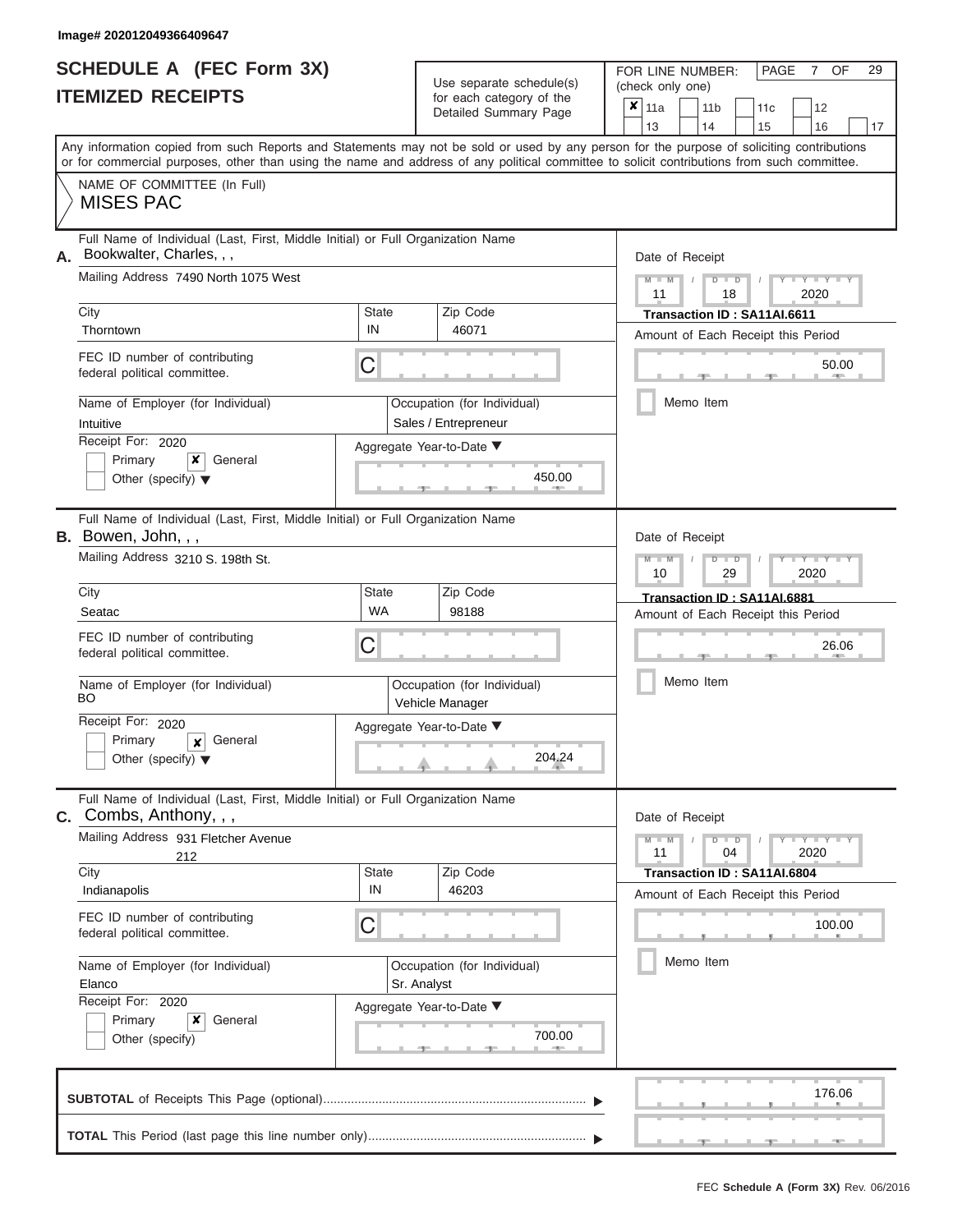|                          | <b>SCHEDULE A (FEC Form 3X)</b> |
|--------------------------|---------------------------------|
| <b>ITEMIZED RECEIPTS</b> |                                 |

Use separate schedule $(s)$  for each category of the

FOR LINE NUMBER: PAGE<br>
(check only one)

8 29

| IIEMIZEU REVEIFIJ                                                                                                |                    | for each category of the<br>Detailed Summary Page | $\pmb{\times}$<br>11a<br>11 <sub>b</sub><br>12<br>11c                                                                                                                                                                                                                                   |  |  |  |  |  |  |  |  |  |  |
|------------------------------------------------------------------------------------------------------------------|--------------------|---------------------------------------------------|-----------------------------------------------------------------------------------------------------------------------------------------------------------------------------------------------------------------------------------------------------------------------------------------|--|--|--|--|--|--|--|--|--|--|
|                                                                                                                  |                    |                                                   | 13<br>14<br>15<br>16<br>17                                                                                                                                                                                                                                                              |  |  |  |  |  |  |  |  |  |  |
|                                                                                                                  |                    |                                                   | Any information copied from such Reports and Statements may not be sold or used by any person for the purpose of soliciting contributions<br>or for commercial purposes, other than using the name and address of any political committee to solicit contributions from such committee. |  |  |  |  |  |  |  |  |  |  |
| NAME OF COMMITTEE (In Full)<br><b>MISES PAC</b>                                                                  |                    |                                                   |                                                                                                                                                                                                                                                                                         |  |  |  |  |  |  |  |  |  |  |
| Full Name of Individual (Last, First, Middle Initial) or Full Organization Name<br>Cummings, Nate, , ,<br>А.     |                    |                                                   | Date of Receipt                                                                                                                                                                                                                                                                         |  |  |  |  |  |  |  |  |  |  |
| Mailing Address 555 Brush Street<br>2415                                                                         |                    |                                                   | $M - M$<br>$Y - Y - Y - Y - Y$<br>$D$ $\Box$ $D$<br>2020<br>10<br>22                                                                                                                                                                                                                    |  |  |  |  |  |  |  |  |  |  |
| City<br>Detroit                                                                                                  | <b>State</b><br>MI | Zip Code<br>48226                                 | Transaction ID: SA11AI.6942                                                                                                                                                                                                                                                             |  |  |  |  |  |  |  |  |  |  |
| FEC ID number of contributing<br>federal political committee.                                                    | С                  |                                                   | Amount of Each Receipt this Period<br>25.00                                                                                                                                                                                                                                             |  |  |  |  |  |  |  |  |  |  |
| Name of Employer (for Individual)<br><b>KPMG</b>                                                                 |                    | Occupation (for Individual)<br>Consultant         | Memo Item                                                                                                                                                                                                                                                                               |  |  |  |  |  |  |  |  |  |  |
| Receipt For: 2020<br>×<br>General<br>Primary<br>Other (specify) $\blacktriangledown$                             |                    | Aggregate Year-to-Date ▼<br>204.24                |                                                                                                                                                                                                                                                                                         |  |  |  |  |  |  |  |  |  |  |
| Full Name of Individual (Last, First, Middle Initial) or Full Organization Name<br><b>B.</b> Cummings, Nate, , , |                    |                                                   | Date of Receipt                                                                                                                                                                                                                                                                         |  |  |  |  |  |  |  |  |  |  |
| Mailing Address 555 Brush Street<br>2415                                                                         |                    |                                                   | $M - M$<br>$T - Y - T - Y - T$<br>$D$ $D$<br>10<br>22<br>2020                                                                                                                                                                                                                           |  |  |  |  |  |  |  |  |  |  |
| City<br>Detroit                                                                                                  | State<br>MI        | Zip Code<br>48226                                 | Transaction ID: SA11AI.6955<br>Amount of Each Receipt this Period                                                                                                                                                                                                                       |  |  |  |  |  |  |  |  |  |  |
| FEC ID number of contributing<br>federal political committee.                                                    | С                  |                                                   | 26.06                                                                                                                                                                                                                                                                                   |  |  |  |  |  |  |  |  |  |  |
| Name of Employer (for Individual)<br><b>KPMG</b>                                                                 |                    | Occupation (for Individual)<br>Consultant         | Memo Item                                                                                                                                                                                                                                                                               |  |  |  |  |  |  |  |  |  |  |
| Receipt For: 2020<br>Primary<br>General<br>$\boldsymbol{x}$<br>Other (specify) $\blacktriangledown$              |                    | Aggregate Year-to-Date ▼<br>230.30                |                                                                                                                                                                                                                                                                                         |  |  |  |  |  |  |  |  |  |  |
| Full Name of Individual (Last, First, Middle Initial) or Full Organization Name<br><b>C.</b> Cummings, Nate, , , |                    |                                                   | Date of Receipt                                                                                                                                                                                                                                                                         |  |  |  |  |  |  |  |  |  |  |
| Mailing Address 555 Brush Street<br>2415                                                                         |                    |                                                   | $Y - Y - Y - Y - Y$<br>$M - M$<br>$D$ $D$<br>11<br>22<br>2020                                                                                                                                                                                                                           |  |  |  |  |  |  |  |  |  |  |
| City<br>Detroit                                                                                                  | <b>State</b><br>MI | Zip Code<br>48226                                 | Transaction ID: SA11AI.6494                                                                                                                                                                                                                                                             |  |  |  |  |  |  |  |  |  |  |
| FEC ID number of contributing<br>federal political committee.                                                    | С                  |                                                   | Amount of Each Receipt this Period<br>25.00                                                                                                                                                                                                                                             |  |  |  |  |  |  |  |  |  |  |
| Name of Employer (for Individual)<br><b>KPMG</b>                                                                 |                    | Occupation (for Individual)<br>Consultant         | Memo Item                                                                                                                                                                                                                                                                               |  |  |  |  |  |  |  |  |  |  |
| Receipt For: 2020<br>x<br>General<br>Primary<br>Other (specify)                                                  |                    | Aggregate Year-to-Date ▼<br>255.30<br>A           |                                                                                                                                                                                                                                                                                         |  |  |  |  |  |  |  |  |  |  |
|                                                                                                                  |                    |                                                   | 76.06                                                                                                                                                                                                                                                                                   |  |  |  |  |  |  |  |  |  |  |
|                                                                                                                  |                    |                                                   |                                                                                                                                                                                                                                                                                         |  |  |  |  |  |  |  |  |  |  |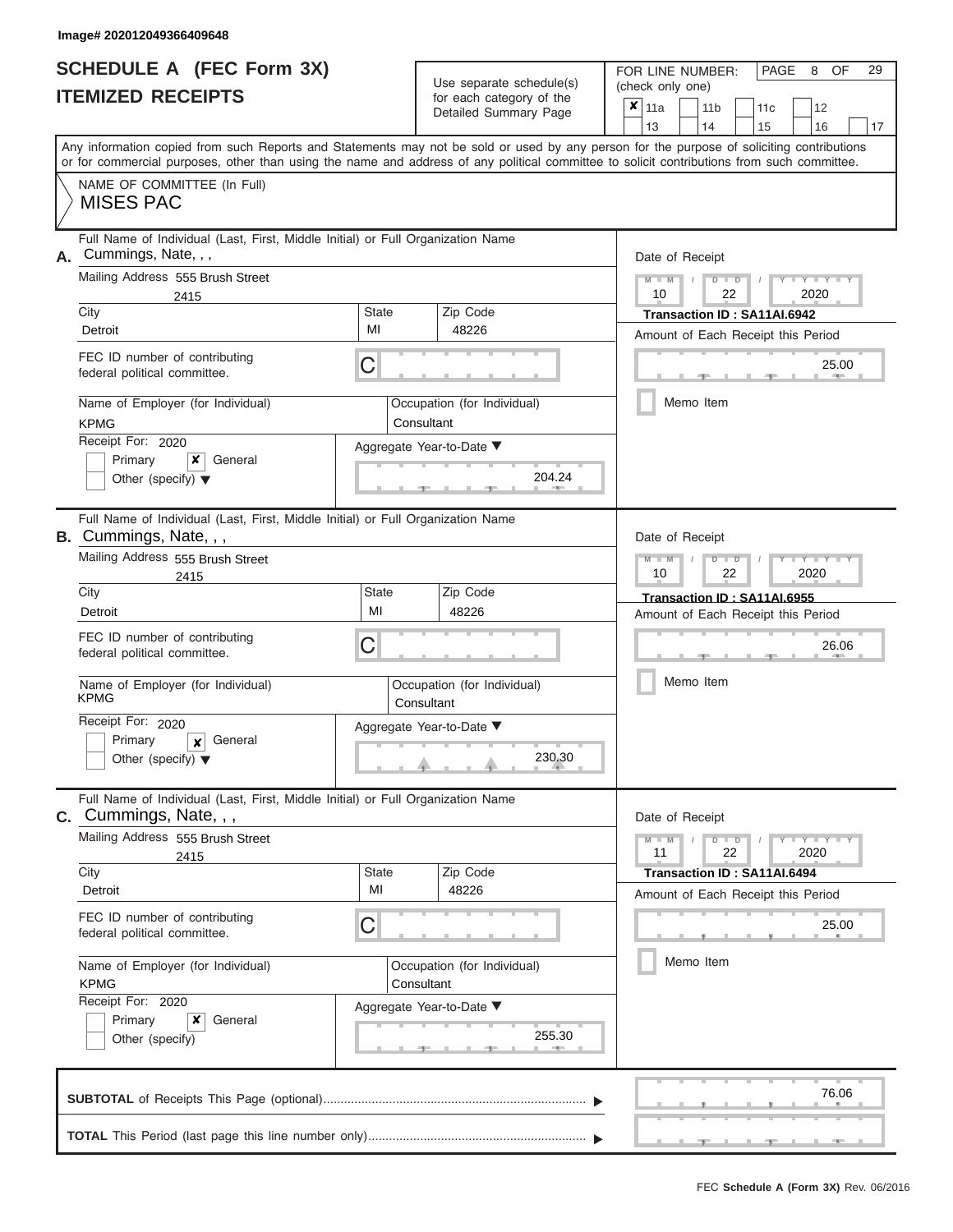|                          | <b>SCHEDULE A (FEC Form 3X)</b> |
|--------------------------|---------------------------------|
| <b>ITEMIZED RECEIPTS</b> |                                 |

Use separate schedule(s)<br>for each category of the

FOR LINE NUMBER: PAGE<br>
(check only one)

9 OF 29

|    | IILMILLU NLVLII IV                                                                                                                         |              | iul caull calcyuly ul lilic<br>Detailed Summary Page | ×     | 11a              |    | 11 <sub>b</sub>                    | 11c |    | 12                   |  |  |  |  |
|----|--------------------------------------------------------------------------------------------------------------------------------------------|--------------|------------------------------------------------------|-------|------------------|----|------------------------------------|-----|----|----------------------|--|--|--|--|
|    | Any information copied from such Reports and Statements may not be sold or used by any person for the purpose of soliciting contributions  |              |                                                      | 13    |                  | 14 | 15                                 |     | 16 | 17                   |  |  |  |  |
|    | or for commercial purposes, other than using the name and address of any political committee to solicit contributions from such committee. |              |                                                      |       |                  |    |                                    |     |    |                      |  |  |  |  |
|    | NAME OF COMMITTEE (In Full)                                                                                                                |              |                                                      |       |                  |    |                                    |     |    |                      |  |  |  |  |
|    | <b>MISES PAC</b>                                                                                                                           |              |                                                      |       |                  |    |                                    |     |    |                      |  |  |  |  |
| А. | Full Name of Individual (Last, First, Middle Initial) or Full Organization Name<br>Cummings, Nate, , ,                                     |              |                                                      |       | Date of Receipt  |    |                                    |     |    |                      |  |  |  |  |
|    | Mailing Address 555 Brush Street                                                                                                           |              |                                                      |       | $M - M$          |    | $D$ $\Box$ $D$                     |     |    |                      |  |  |  |  |
|    | 2415                                                                                                                                       |              |                                                      |       | 2020<br>11<br>22 |    |                                    |     |    |                      |  |  |  |  |
|    | City                                                                                                                                       | State        | Zip Code                                             |       |                  |    | Transaction ID: SA11AI.6509        |     |    |                      |  |  |  |  |
|    | Detroit                                                                                                                                    | MI           | 48226                                                |       |                  |    | Amount of Each Receipt this Period |     |    |                      |  |  |  |  |
|    | FEC ID number of contributing<br>federal political committee.                                                                              | C            |                                                      |       |                  |    |                                    |     |    | 26.06                |  |  |  |  |
|    | Name of Employer (for Individual)<br><b>KPMG</b>                                                                                           |              | Occupation (for Individual)<br>Consultant            |       |                  |    | Memo Item                          |     |    |                      |  |  |  |  |
|    | Receipt For: 2020                                                                                                                          |              | Aggregate Year-to-Date ▼                             |       |                  |    |                                    |     |    |                      |  |  |  |  |
|    | Primary<br>General<br>x                                                                                                                    |              |                                                      |       |                  |    |                                    |     |    |                      |  |  |  |  |
|    | Other (specify) $\blacktriangledown$                                                                                                       |              | 281.36                                               |       |                  |    |                                    |     |    |                      |  |  |  |  |
|    | Full Name of Individual (Last, First, Middle Initial) or Full Organization Name<br>B. Fichtner, Kenneth, , ,                               |              |                                                      |       | Date of Receipt  |    |                                    |     |    |                      |  |  |  |  |
|    | Mailing Address 1223 North Trooper Road                                                                                                    |              |                                                      |       | $M - M$<br>11    |    | $D$ $D$<br>20                      |     |    | 2020                 |  |  |  |  |
|    | City                                                                                                                                       | <b>State</b> | Zip Code                                             |       |                  |    | Transaction ID: SA11AI.6575        |     |    |                      |  |  |  |  |
|    | Eagleville                                                                                                                                 | <b>PA</b>    | 19403                                                |       |                  |    | Amount of Each Receipt this Period |     |    |                      |  |  |  |  |
|    | FEC ID number of contributing                                                                                                              |              |                                                      |       |                  |    |                                    |     |    |                      |  |  |  |  |
|    | federal political committee.                                                                                                               | С            |                                                      |       |                  |    |                                    |     |    | 50.00                |  |  |  |  |
|    | Name of Employer (for Individual)<br>Ecolane                                                                                               | IT           | Occupation (for Individual)                          |       |                  |    | Memo Item                          |     |    |                      |  |  |  |  |
|    | Receipt For: 2020                                                                                                                          |              | Aggregate Year-to-Date ▼                             |       |                  |    |                                    |     |    |                      |  |  |  |  |
|    | Primary<br>General<br>X                                                                                                                    |              |                                                      |       |                  |    |                                    |     |    |                      |  |  |  |  |
|    | Other (specify) $\blacktriangledown$                                                                                                       |              | 250.00                                               |       |                  |    |                                    |     |    |                      |  |  |  |  |
|    | Full Name of Individual (Last, First, Middle Initial) or Full Organization Name<br>$C.$ Hagopian, Todd, $, ,$                              |              |                                                      |       | Date of Receipt  |    |                                    |     |    |                      |  |  |  |  |
|    | Mailing Address 11290 South 72nd East Court                                                                                                |              |                                                      |       | $M - M$<br>10    |    | $D$ $D$<br>30                      |     |    | $-Y - Y - Y$<br>2020 |  |  |  |  |
|    | City                                                                                                                                       | State        | Zip Code                                             |       |                  |    | Transaction ID: SA11AI.6870        |     |    |                      |  |  |  |  |
|    | <b>Bixby</b>                                                                                                                               | OK           | 74008                                                |       |                  |    | Amount of Each Receipt this Period |     |    |                      |  |  |  |  |
|    | FEC ID number of contributing<br>federal political committee.                                                                              | С            |                                                      | 10.00 |                  |    |                                    |     |    |                      |  |  |  |  |
|    | Name of Employer (for Individual)                                                                                                          |              | Occupation (for Individual)                          |       |                  |    | Memo Item                          |     |    |                      |  |  |  |  |
|    | <b>Berkshire Hathaway</b>                                                                                                                  |              |                                                      |       |                  |    |                                    |     |    |                      |  |  |  |  |
|    | Receipt For: 2020                                                                                                                          |              | President<br>Aggregate Year-to-Date ▼                |       |                  |    |                                    |     |    |                      |  |  |  |  |
|    | Primary<br>x<br>General                                                                                                                    |              |                                                      |       |                  |    |                                    |     |    |                      |  |  |  |  |
|    | Other (specify)                                                                                                                            |              | 210.00                                               |       |                  |    |                                    |     |    |                      |  |  |  |  |
|    |                                                                                                                                            |              |                                                      |       |                  |    |                                    |     |    | 86.06                |  |  |  |  |
|    |                                                                                                                                            |              |                                                      |       |                  |    |                                    |     |    |                      |  |  |  |  |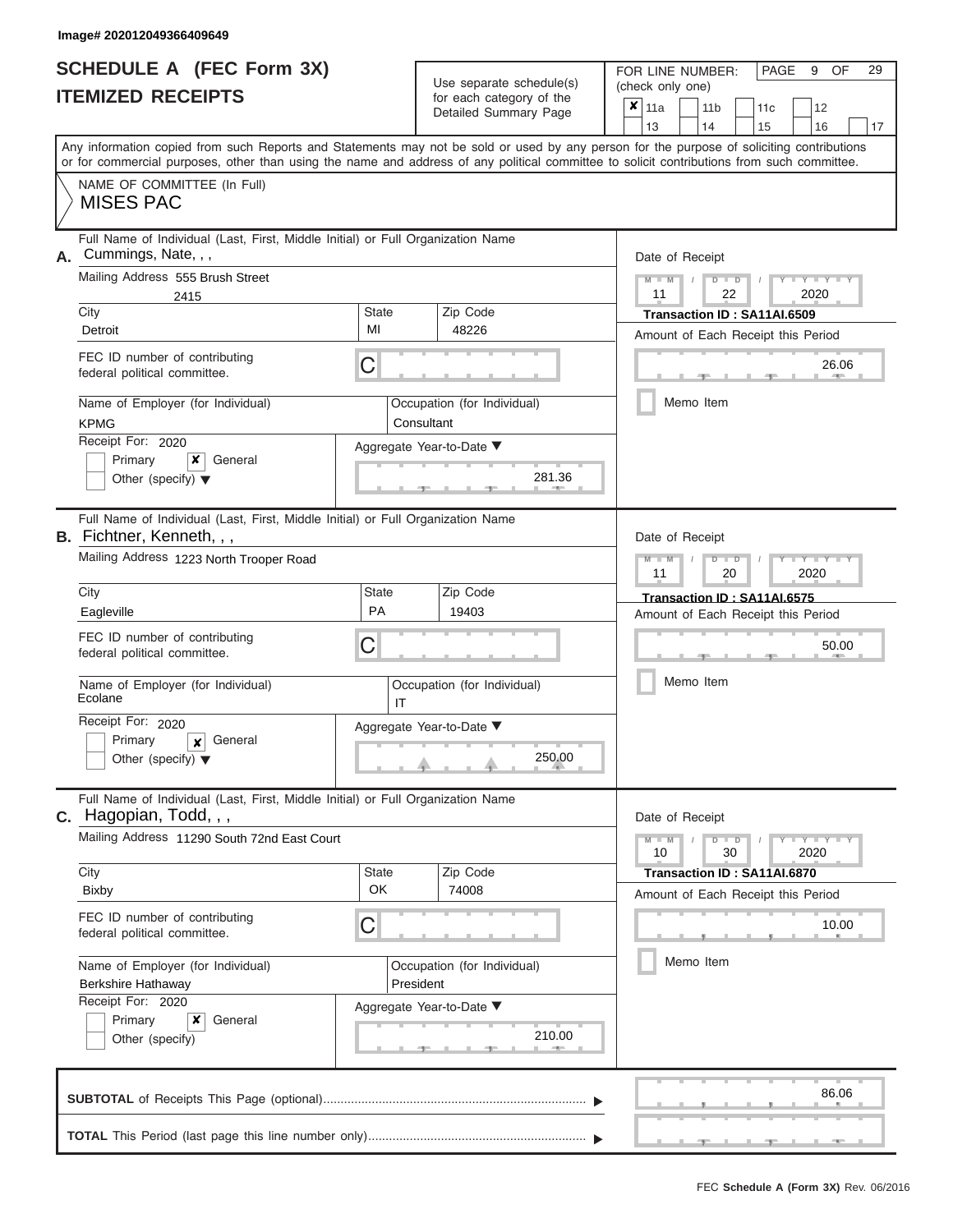|                          | <b>SCHEDULE A (FEC Form 3X)</b> |
|--------------------------|---------------------------------|
| <b>ITEMIZED RECEIPTS</b> |                                 |

Use separate schedule(s)<br>for each category of the

FOR LINE NUMBER:<br>(check only one)

PAGE 10 OF 29

|                   | IILMILLU INLVLII I                                                                                                                         |                                   |                          | iul caull calcyuly ul lilic<br>Detailed Summary Page | × | 11a                                    |               | 11 <sub>b</sub>                    |               | 11c                                |  | 12                  |    |  |  |
|-------------------|--------------------------------------------------------------------------------------------------------------------------------------------|-----------------------------------|--------------------------|------------------------------------------------------|---|----------------------------------------|---------------|------------------------------------|---------------|------------------------------------|--|---------------------|----|--|--|
|                   | Any information copied from such Reports and Statements may not be sold or used by any person for the purpose of soliciting contributions  |                                   |                          |                                                      |   | 13                                     |               | 14                                 |               | 15                                 |  | 16                  | 17 |  |  |
|                   | or for commercial purposes, other than using the name and address of any political committee to solicit contributions from such committee. |                                   |                          |                                                      |   |                                        |               |                                    |               |                                    |  |                     |    |  |  |
|                   | NAME OF COMMITTEE (In Full)<br><b>MISES PAC</b>                                                                                            |                                   |                          |                                                      |   |                                        |               |                                    |               |                                    |  |                     |    |  |  |
| Α.                | Full Name of Individual (Last, First, Middle Initial) or Full Organization Name<br>Hagopian, Todd, , ,                                     |                                   |                          |                                                      |   | Date of Receipt                        |               |                                    |               |                                    |  |                     |    |  |  |
|                   | Mailing Address 11290 South 72nd East Court                                                                                                |                                   |                          |                                                      |   | $M - M$<br>$D$ $D$<br>2020<br>11<br>06 |               |                                    |               |                                    |  |                     |    |  |  |
|                   | City                                                                                                                                       | <b>State</b>                      |                          | Zip Code                                             |   | Transaction ID: SA11AI.6779            |               |                                    |               |                                    |  |                     |    |  |  |
|                   | <b>Bixby</b>                                                                                                                               | OK                                |                          | 74008                                                |   |                                        |               |                                    |               | Amount of Each Receipt this Period |  |                     |    |  |  |
|                   | FEC ID number of contributing<br>federal political committee.                                                                              | C                                 |                          |                                                      |   |                                        |               |                                    |               |                                    |  | 5.00                |    |  |  |
|                   | Name of Employer (for Individual)<br><b>Berkshire Hathaway</b>                                                                             |                                   | President                | Occupation (for Individual)                          |   |                                        |               | Memo Item                          |               |                                    |  |                     |    |  |  |
|                   | Receipt For: 2020                                                                                                                          |                                   |                          | Aggregate Year-to-Date ▼                             |   |                                        |               |                                    |               |                                    |  |                     |    |  |  |
|                   | Primary<br>$\boldsymbol{\mathsf{x}}$<br>General<br>Other (specify) $\blacktriangledown$                                                    |                                   |                          | 215.00                                               |   |                                        |               |                                    |               |                                    |  |                     |    |  |  |
|                   | Full Name of Individual (Last, First, Middle Initial) or Full Organization Name<br><b>B.</b> Hagopian, Todd, , ,                           |                                   |                          |                                                      |   | Date of Receipt                        |               |                                    |               |                                    |  |                     |    |  |  |
|                   | Mailing Address 11290 South 72nd East Court                                                                                                |                                   |                          | $M - M$<br>11                                        |   |                                        | $D$ $D$<br>20 |                                    |               | 2020                               |  |                     |    |  |  |
|                   | City                                                                                                                                       | Zip Code<br><b>State</b><br>74008 |                          |                                                      |   |                                        |               |                                    |               | Transaction ID: SA11AI.6562        |  |                     |    |  |  |
|                   | <b>Bixby</b>                                                                                                                               | OK                                |                          |                                                      |   |                                        |               | Amount of Each Receipt this Period |               |                                    |  |                     |    |  |  |
|                   | FEC ID number of contributing<br>C<br>federal political committee.                                                                         |                                   |                          |                                                      |   |                                        |               |                                    |               |                                    |  | 50.00               |    |  |  |
|                   | Name of Employer (for Individual)<br>Berkshire Hathaway                                                                                    |                                   | President                | Occupation (for Individual)                          |   | Memo Item                              |               |                                    |               |                                    |  |                     |    |  |  |
|                   | Receipt For: 2020                                                                                                                          |                                   | Aggregate Year-to-Date ▼ |                                                      |   |                                        |               |                                    |               |                                    |  |                     |    |  |  |
|                   | Primary<br>General<br>$\boldsymbol{x}$<br>Other (specify) $\blacktriangledown$                                                             |                                   | 265.00                   |                                                      |   |                                        |               |                                    |               |                                    |  |                     |    |  |  |
| С.                | Full Name of Individual (Last, First, Middle Initial) or Full Organization Name<br>Ingalls, Benjamin, , ,                                  |                                   |                          |                                                      |   | Date of Receipt                        |               |                                    |               |                                    |  |                     |    |  |  |
|                   | Mailing Address 132 Ingalls Pond Rd                                                                                                        |                                   |                          |                                                      |   | $M - M$<br>11                          |               |                                    | $D$ $D$<br>12 |                                    |  | $Y - Y - Y$<br>2020 |    |  |  |
|                   | City                                                                                                                                       | <b>State</b><br><b>NY</b>         |                          | Zip Code                                             |   |                                        |               |                                    |               | Transaction ID: SA11AI.6725        |  |                     |    |  |  |
|                   | Milford                                                                                                                                    |                                   |                          | 13807                                                |   |                                        |               |                                    |               | Amount of Each Receipt this Period |  |                     |    |  |  |
|                   | FEC ID number of contributing<br>federal political committee.                                                                              | С                                 |                          |                                                      |   |                                        |               |                                    |               |                                    |  | 25.00               |    |  |  |
|                   | Name of Employer (for Individual)<br>Self                                                                                                  | Contractor                        |                          | Occupation (for Individual)                          |   | Memo Item                              |               |                                    |               |                                    |  |                     |    |  |  |
| Receipt For: 2020 |                                                                                                                                            |                                   |                          | Aggregate Year-to-Date ▼                             |   |                                        |               |                                    |               |                                    |  |                     |    |  |  |
|                   | Primary<br>x<br>General<br>Other (specify)                                                                                                 |                                   |                          | 439.36                                               |   |                                        |               |                                    |               |                                    |  |                     |    |  |  |
|                   |                                                                                                                                            |                                   |                          |                                                      |   |                                        |               |                                    |               |                                    |  | 80.00               |    |  |  |
|                   |                                                                                                                                            |                                   |                          |                                                      |   |                                        |               |                                    |               |                                    |  |                     |    |  |  |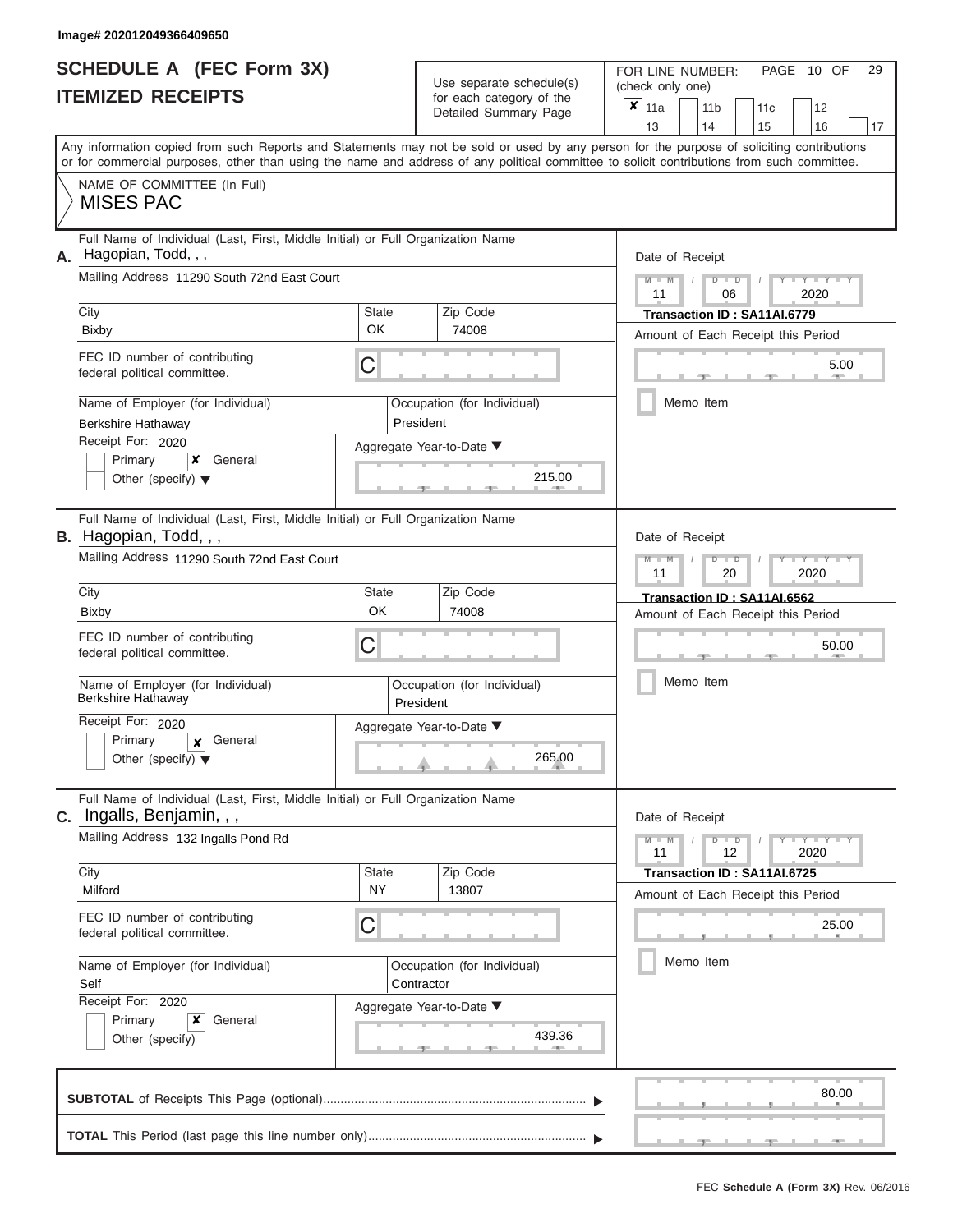|                          | <b>SCHEDULE A (FEC Form 3X)</b> |
|--------------------------|---------------------------------|
| <b>ITEMIZED RECEIPTS</b> |                                 |

Use separate schedule(s)<br>for each category of the

FOR LINE NUMBER:<br>(check only one)

PAGE 11 OF 29

|                                                                                                                                                                                                                                                                                         |                    | ivi vavii valvyviy vi liiv<br>Detailed Summary Page   | × | 11a             |  | 11 <sub>b</sub>                        | 11c | 12                                                 |    |  |  |  |  |  |  |
|-----------------------------------------------------------------------------------------------------------------------------------------------------------------------------------------------------------------------------------------------------------------------------------------|--------------------|-------------------------------------------------------|---|-----------------|--|----------------------------------------|-----|----------------------------------------------------|----|--|--|--|--|--|--|
|                                                                                                                                                                                                                                                                                         |                    |                                                       |   | 13              |  | 14                                     | 15  | 16                                                 | 17 |  |  |  |  |  |  |
| Any information copied from such Reports and Statements may not be sold or used by any person for the purpose of soliciting contributions<br>or for commercial purposes, other than using the name and address of any political committee to solicit contributions from such committee. |                    |                                                       |   |                 |  |                                        |     |                                                    |    |  |  |  |  |  |  |
| NAME OF COMMITTEE (In Full)                                                                                                                                                                                                                                                             |                    |                                                       |   |                 |  |                                        |     |                                                    |    |  |  |  |  |  |  |
| <b>MISES PAC</b>                                                                                                                                                                                                                                                                        |                    |                                                       |   |                 |  |                                        |     |                                                    |    |  |  |  |  |  |  |
| Full Name of Individual (Last, First, Middle Initial) or Full Organization Name<br>Mitchell, Patrick, , ,<br>А.                                                                                                                                                                         |                    |                                                       |   | Date of Receipt |  |                                        |     |                                                    |    |  |  |  |  |  |  |
| Mailing Address 209 Tracy Ln                                                                                                                                                                                                                                                            |                    |                                                       |   | $M - M$ /<br>11 |  | $D$ $D$<br>02                          |     | 2020                                               |    |  |  |  |  |  |  |
| City                                                                                                                                                                                                                                                                                    | <b>State</b>       | Zip Code                                              |   |                 |  | Transaction ID: SA11AI.6832            |     |                                                    |    |  |  |  |  |  |  |
| Victoria                                                                                                                                                                                                                                                                                | TX                 | 77904                                                 |   |                 |  |                                        |     | Amount of Each Receipt this Period                 |    |  |  |  |  |  |  |
| FEC ID number of contributing<br>federal political committee.                                                                                                                                                                                                                           | С                  |                                                       |   |                 |  |                                        |     | 51.80                                              |    |  |  |  |  |  |  |
| Name of Employer (for Individual)<br>Victoria Dodge                                                                                                                                                                                                                                     | Detailer           | Occupation (for Individual)                           |   |                 |  | Memo Item                              |     |                                                    |    |  |  |  |  |  |  |
| Receipt For: 2020                                                                                                                                                                                                                                                                       |                    | Aggregate Year-to-Date ▼                              |   |                 |  |                                        |     |                                                    |    |  |  |  |  |  |  |
| Primary<br>×<br>General                                                                                                                                                                                                                                                                 |                    |                                                       |   |                 |  |                                        |     |                                                    |    |  |  |  |  |  |  |
| Other (specify) $\blacktriangledown$                                                                                                                                                                                                                                                    |                    | 207.20                                                |   |                 |  |                                        |     |                                                    |    |  |  |  |  |  |  |
| Full Name of Individual (Last, First, Middle Initial) or Full Organization Name<br><b>B.</b> Pannell Jr, Richard Reed, , ,                                                                                                                                                              |                    |                                                       |   | Date of Receipt |  |                                        |     |                                                    |    |  |  |  |  |  |  |
| Mailing Address 2853 Robin Road                                                                                                                                                                                                                                                         |                    |                                                       |   |                 |  | $M - M$<br>$D$ $D$<br>23<br>2020<br>10 |     |                                                    |    |  |  |  |  |  |  |
| City                                                                                                                                                                                                                                                                                    | <b>State</b>       | Zip Code                                              |   |                 |  | Transaction ID: SA11AI.6937            |     |                                                    |    |  |  |  |  |  |  |
| York                                                                                                                                                                                                                                                                                    | PA                 | 17404                                                 |   |                 |  |                                        |     | Amount of Each Receipt this Period                 |    |  |  |  |  |  |  |
| FEC ID number of contributing<br>federal political committee.                                                                                                                                                                                                                           | С                  |                                                       |   |                 |  |                                        |     | 100.00                                             |    |  |  |  |  |  |  |
| Name of Employer (for Individual)<br>Recovery Market Solutions LLC                                                                                                                                                                                                                      |                    | Occupation (for Individual)<br><b>Managing Member</b> |   |                 |  | Memo Item                              |     |                                                    |    |  |  |  |  |  |  |
| Receipt For: 2020                                                                                                                                                                                                                                                                       |                    | Aggregate Year-to-Date ▼                              |   |                 |  |                                        |     |                                                    |    |  |  |  |  |  |  |
| Primary<br>General<br>$\pmb{\times}$<br>Other (specify) $\blacktriangledown$                                                                                                                                                                                                            |                    | 400.00                                                |   |                 |  |                                        |     |                                                    |    |  |  |  |  |  |  |
| Full Name of Individual (Last, First, Middle Initial) or Full Organization Name                                                                                                                                                                                                         |                    |                                                       |   |                 |  |                                        |     |                                                    |    |  |  |  |  |  |  |
| Pannell Jr, Richard Reed, , ,<br>С.                                                                                                                                                                                                                                                     |                    |                                                       |   | Date of Receipt |  |                                        |     |                                                    |    |  |  |  |  |  |  |
| Mailing Address 2853 Robin Road                                                                                                                                                                                                                                                         |                    |                                                       |   | $M - M$<br>11   |  | $D$ $D$<br>23                          |     | $\Box$ $\Upsilon$ $\Box$ $\Upsilon$ $\Box$<br>2020 |    |  |  |  |  |  |  |
| City<br>York                                                                                                                                                                                                                                                                            | <b>State</b><br>PA | Zip Code<br>17404                                     |   |                 |  | Transaction ID: SA11AI.6485            |     |                                                    |    |  |  |  |  |  |  |
|                                                                                                                                                                                                                                                                                         |                    |                                                       |   |                 |  |                                        |     | Amount of Each Receipt this Period                 |    |  |  |  |  |  |  |
| FEC ID number of contributing<br>federal political committee.                                                                                                                                                                                                                           | С                  |                                                       |   |                 |  |                                        |     | 100.00                                             |    |  |  |  |  |  |  |
| Name of Employer (for Individual)                                                                                                                                                                                                                                                       |                    | Occupation (for Individual)                           |   |                 |  | Memo Item                              |     |                                                    |    |  |  |  |  |  |  |
| Recovery Market Solutions LLC<br>Receipt For: 2020                                                                                                                                                                                                                                      |                    | <b>Managing Member</b>                                |   |                 |  |                                        |     |                                                    |    |  |  |  |  |  |  |
| ×<br>Primary<br>General                                                                                                                                                                                                                                                                 |                    | Aggregate Year-to-Date ▼                              |   |                 |  |                                        |     |                                                    |    |  |  |  |  |  |  |
| Other (specify)                                                                                                                                                                                                                                                                         |                    | 500.00<br>-91                                         |   |                 |  |                                        |     |                                                    |    |  |  |  |  |  |  |
|                                                                                                                                                                                                                                                                                         |                    |                                                       |   |                 |  |                                        |     | 251.80                                             |    |  |  |  |  |  |  |
|                                                                                                                                                                                                                                                                                         |                    |                                                       |   |                 |  |                                        |     |                                                    |    |  |  |  |  |  |  |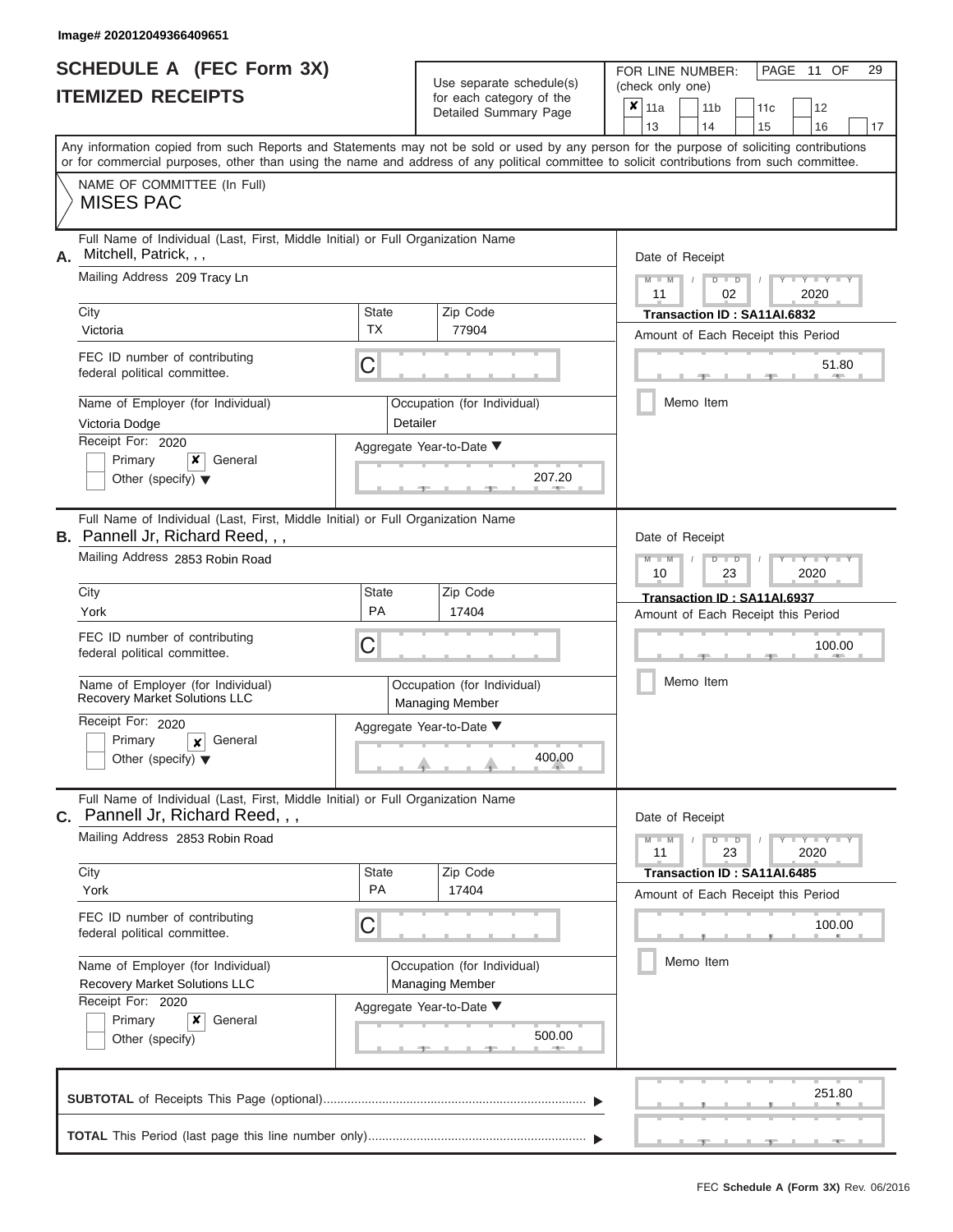ı

| <b>SCHEDULE A (FEC Form 3X)</b> |  |
|---------------------------------|--|
| <b>ITEMIZED RECEIPTS</b>        |  |

Use separate schedule(s)<br>for each category of the

FOR LINE NUMBER:

PAGE 12 OF 29

|    |                                                                                                                                                                                                                                                                                         |                                                            | Use separate schedule(s)                                  |  | (check only one)                                                 |  |                       |                                                                   |                         |       |  |  |  |
|----|-----------------------------------------------------------------------------------------------------------------------------------------------------------------------------------------------------------------------------------------------------------------------------------------|------------------------------------------------------------|-----------------------------------------------------------|--|------------------------------------------------------------------|--|-----------------------|-------------------------------------------------------------------|-------------------------|-------|--|--|--|
|    | <b>ITEMIZED RECEIPTS</b>                                                                                                                                                                                                                                                                |                                                            | for each category of the<br>Detailed Summary Page         |  | $\boldsymbol{\mathsf{x}}$  <br>11a<br>13                         |  | 11 <sub>b</sub><br>14 | 11c<br>15                                                         | 12<br>16                | 17    |  |  |  |
|    | Any information copied from such Reports and Statements may not be sold or used by any person for the purpose of soliciting contributions<br>or for commercial purposes, other than using the name and address of any political committee to solicit contributions from such committee. |                                                            |                                                           |  |                                                                  |  |                       |                                                                   |                         |       |  |  |  |
|    | NAME OF COMMITTEE (In Full)<br><b>MISES PAC</b>                                                                                                                                                                                                                                         |                                                            |                                                           |  |                                                                  |  |                       |                                                                   |                         |       |  |  |  |
| А. | Full Name of Individual (Last, First, Middle Initial) or Full Organization Name<br>SAbrin, Murray, , ,                                                                                                                                                                                  |                                                            |                                                           |  | Date of Receipt                                                  |  |                       |                                                                   |                         |       |  |  |  |
|    | Mailing Address 1500 Palisade Ave. Apt. 2F                                                                                                                                                                                                                                              |                                                            |                                                           |  | $M - M$<br>$D$ $\Box$ $D$<br>$T - Y = Y - T$<br>10<br>21<br>2020 |  |                       |                                                                   |                         |       |  |  |  |
|    | City<br>Fort Lee                                                                                                                                                                                                                                                                        | State<br><b>NJ</b>                                         | Zip Code<br>07024                                         |  |                                                                  |  |                       | Transaction ID: SA11AI.6983<br>Amount of Each Receipt this Period |                         |       |  |  |  |
|    | FEC ID number of contributing<br>federal political committee.                                                                                                                                                                                                                           | C                                                          |                                                           |  |                                                                  |  |                       |                                                                   |                         | 51.80 |  |  |  |
|    | Name of Employer (for Individual)<br>Ramapo College                                                                                                                                                                                                                                     |                                                            | Occupation (for Individual)<br>professor                  |  |                                                                  |  | Memo Item             |                                                                   |                         |       |  |  |  |
|    | Receipt For: 2020<br>Primary<br>x<br>General<br>Other (specify) $\blacktriangledown$                                                                                                                                                                                                    |                                                            | Aggregate Year-to-Date ▼<br>259.00                        |  |                                                                  |  |                       |                                                                   |                         |       |  |  |  |
|    | Full Name of Individual (Last, First, Middle Initial) or Full Organization Name<br>B. SAbrin, Murray, , ,                                                                                                                                                                               |                                                            |                                                           |  | Date of Receipt                                                  |  |                       |                                                                   |                         |       |  |  |  |
|    | Mailing Address 1500 Palisade Ave. Apt. 2F                                                                                                                                                                                                                                              |                                                            |                                                           |  | $M - M$<br>11                                                    |  | $D$ $\Box$ $D$<br>21  |                                                                   | $T - Y = T - Y$<br>2020 |       |  |  |  |
|    | City<br>Fort Lee                                                                                                                                                                                                                                                                        | Zip Code<br>State<br><b>NJ</b><br>07024                    |                                                           |  |                                                                  |  |                       | Transaction ID: SA11AI.6537                                       |                         |       |  |  |  |
|    | FEC ID number of contributing<br>federal political committee.                                                                                                                                                                                                                           | C                                                          |                                                           |  |                                                                  |  |                       | Amount of Each Receipt this Period                                |                         | 51.80 |  |  |  |
|    | Name of Employer (for Individual)<br>Ramapo College                                                                                                                                                                                                                                     |                                                            | Occupation (for Individual)<br>professor                  |  |                                                                  |  | Memo Item             |                                                                   |                         |       |  |  |  |
|    | Receipt For: 2020<br>Primary<br>General<br>x<br>Other (specify) $\blacktriangledown$                                                                                                                                                                                                    |                                                            | Aggregate Year-to-Date ▼<br>310.80                        |  |                                                                  |  |                       |                                                                   |                         |       |  |  |  |
|    | Full Name of Individual (Last, First, Middle Initial) or Full Organization Name<br><b>C.</b> Santos, Jeffrey, , ,                                                                                                                                                                       |                                                            |                                                           |  | Date of Receipt                                                  |  |                       |                                                                   |                         |       |  |  |  |
|    | Mailing Address 141 Breezy Knoll Dr.                                                                                                                                                                                                                                                    |                                                            |                                                           |  | $M - M$<br>11                                                    |  | $D$ $\Box$ $D$<br>20  |                                                                   | $Y = Y = Y + Y$<br>2020 |       |  |  |  |
|    | City<br>Mystic                                                                                                                                                                                                                                                                          | State<br><b>CT</b>                                         | Zip Code<br>06355                                         |  |                                                                  |  |                       | Transaction ID: SA11AI.6586<br>Amount of Each Receipt this Period |                         |       |  |  |  |
|    | FEC ID number of contributing<br>federal political committee.                                                                                                                                                                                                                           | C                                                          |                                                           |  |                                                                  |  |                       |                                                                   |                         | 50.00 |  |  |  |
|    | Name of Employer (for Individual)<br><b>Encore Boston Harbor</b>                                                                                                                                                                                                                        |                                                            | Occupation (for Individual)<br>Casino Table Games Manager |  |                                                                  |  | Memo Item             |                                                                   |                         |       |  |  |  |
|    | Receipt For: 2020<br>Primary<br>x<br>General<br>Other (specify)                                                                                                                                                                                                                         | Aggregate Year-to-Date ▼<br>250.00<br><b>British Allen</b> |                                                           |  |                                                                  |  |                       |                                                                   |                         |       |  |  |  |
|    |                                                                                                                                                                                                                                                                                         |                                                            |                                                           |  |                                                                  |  |                       |                                                                   | 153.60                  |       |  |  |  |
|    |                                                                                                                                                                                                                                                                                         |                                                            |                                                           |  |                                                                  |  |                       |                                                                   |                         |       |  |  |  |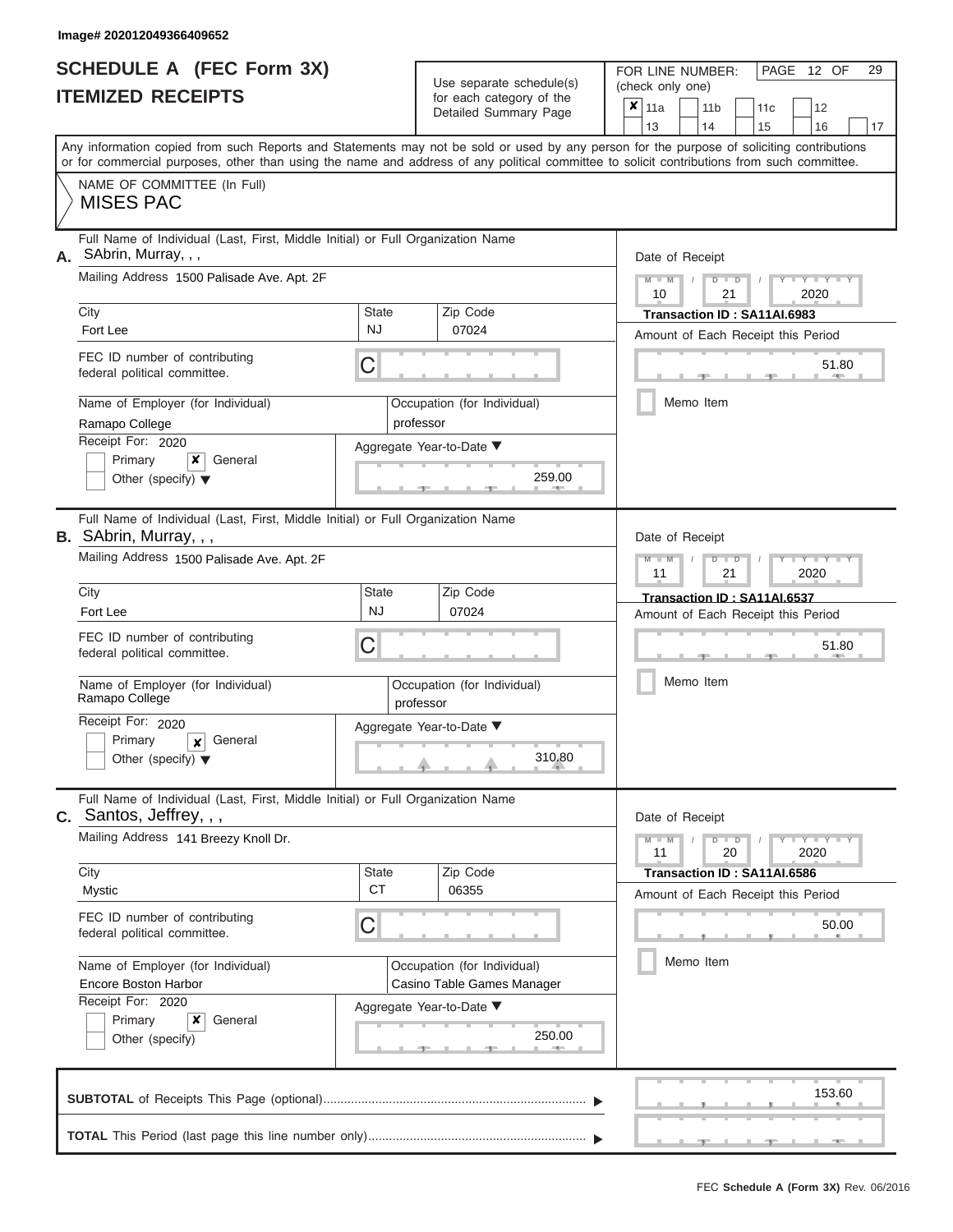|                          | <b>SCHEDULE A (FEC Form 3X)</b> |
|--------------------------|---------------------------------|
| <b>ITEMIZED RECEIPTS</b> |                                 |

FOR LINE NUMBER:<br>(check only one) Use separate schedule(s)

|    | <u>IIEMIZED RECEIPIS</u>                                                                                                                   |                                                    | for each category of the<br>Detailed Summary Page | ×<br>11a<br>11 <sub>b</sub><br>12<br>11c<br>13<br>14<br>15<br>16<br>17                                                                    |  |  |  |  |
|----|--------------------------------------------------------------------------------------------------------------------------------------------|----------------------------------------------------|---------------------------------------------------|-------------------------------------------------------------------------------------------------------------------------------------------|--|--|--|--|
|    | or for commercial purposes, other than using the name and address of any political committee to solicit contributions from such committee. |                                                    |                                                   | Any information copied from such Reports and Statements may not be sold or used by any person for the purpose of soliciting contributions |  |  |  |  |
|    | NAME OF COMMITTEE (In Full)<br><b>MISES PAC</b>                                                                                            |                                                    |                                                   |                                                                                                                                           |  |  |  |  |
| А. | Full Name of Individual (Last, First, Middle Initial) or Full Organization Name<br>Scott, Thomas, , ,                                      |                                                    |                                                   | Date of Receipt                                                                                                                           |  |  |  |  |
|    | Mailing Address 1418 Vine Street<br>1418 Vine St Apt. 12                                                                                   |                                                    |                                                   | $M - M$<br>$Y = Y$<br>$\overline{\mathsf{D}}$<br>$\overline{\mathsf{D}}$<br>20<br>2020<br>10                                              |  |  |  |  |
|    | City<br>Lansing                                                                                                                            | State<br>MI                                        | Zip Code<br>48912                                 | Transaction ID: SA11AI.7001<br>Amount of Each Receipt this Period                                                                         |  |  |  |  |
|    | FEC ID number of contributing<br>federal political committee.                                                                              | C                                                  |                                                   | 400.00                                                                                                                                    |  |  |  |  |
|    | Name of Employer (for Individual)<br>AF Group                                                                                              |                                                    | Occupation (for Individual)<br>Actuary            | Memo Item                                                                                                                                 |  |  |  |  |
|    | Receipt For: 2020<br>Primary<br>×<br>General<br>Other (specify) $\blacktriangledown$                                                       |                                                    | Aggregate Year-to-Date ▼<br>3236.78               |                                                                                                                                           |  |  |  |  |
|    | Full Name of Individual (Last, First, Middle Initial) or Full Organization Name<br><b>B.</b> Scott, Thomas, , ,                            |                                                    |                                                   | Date of Receipt                                                                                                                           |  |  |  |  |
|    | Mailing Address 1418 Vine Street<br>1418 Vine St Apt. 12                                                                                   | Y I Y I<br>D<br>$\blacksquare$<br>2020<br>11<br>20 |                                                   |                                                                                                                                           |  |  |  |  |
|    | City<br>Lansing                                                                                                                            | <b>State</b><br>MI                                 | Zip Code<br>48912                                 | Transaction ID: SA11AI.6550<br>Amount of Each Receipt this Period                                                                         |  |  |  |  |
|    | FEC ID number of contributing<br>federal political committee.                                                                              | С                                                  | 400.00                                            |                                                                                                                                           |  |  |  |  |
|    | Name of Employer (for Individual)<br>AF Group                                                                                              |                                                    | Occupation (for Individual)<br>Actuary            | Memo Item                                                                                                                                 |  |  |  |  |
|    | Receipt For: 2020<br>Primary<br>General<br>$\boldsymbol{x}$<br>Other (specify) $\blacktriangledown$                                        |                                                    | Aggregate Year-to-Date ▼<br>3636.78               |                                                                                                                                           |  |  |  |  |
|    | Full Name of Individual (Last, First, Middle Initial) or Full Organization Name<br>$c.$ Sippel, Tim, , ,                                   |                                                    |                                                   | Date of Receipt                                                                                                                           |  |  |  |  |
|    | Mailing Address 14193 NW Lakeview Drive                                                                                                    |                                                    |                                                   | $D$ $\Box$ $D$<br>Y TYT<br>$M - M$<br>02<br>11<br>2020                                                                                    |  |  |  |  |
|    | City<br>Portland                                                                                                                           | <b>State</b><br>0R                                 | Zip Code<br>97229                                 | Transaction ID: SA11AI.6829<br>Amount of Each Receipt this Period                                                                         |  |  |  |  |
|    | FEC ID number of contributing<br>federal political committee.                                                                              | C                                                  |                                                   | 250.00                                                                                                                                    |  |  |  |  |
|    | Name of Employer (for Individual)<br>none                                                                                                  |                                                    | Occupation (for Individual)<br>engineer           | Memo Item                                                                                                                                 |  |  |  |  |
|    | Receipt For: 2020<br>Primary<br>×<br>General<br>Other (specify)                                                                            |                                                    | Aggregate Year-to-Date ▼<br>250.00                |                                                                                                                                           |  |  |  |  |
|    |                                                                                                                                            |                                                    |                                                   | 1050.00                                                                                                                                   |  |  |  |  |
|    |                                                                                                                                            |                                                    |                                                   |                                                                                                                                           |  |  |  |  |

PAGE 13 OF 29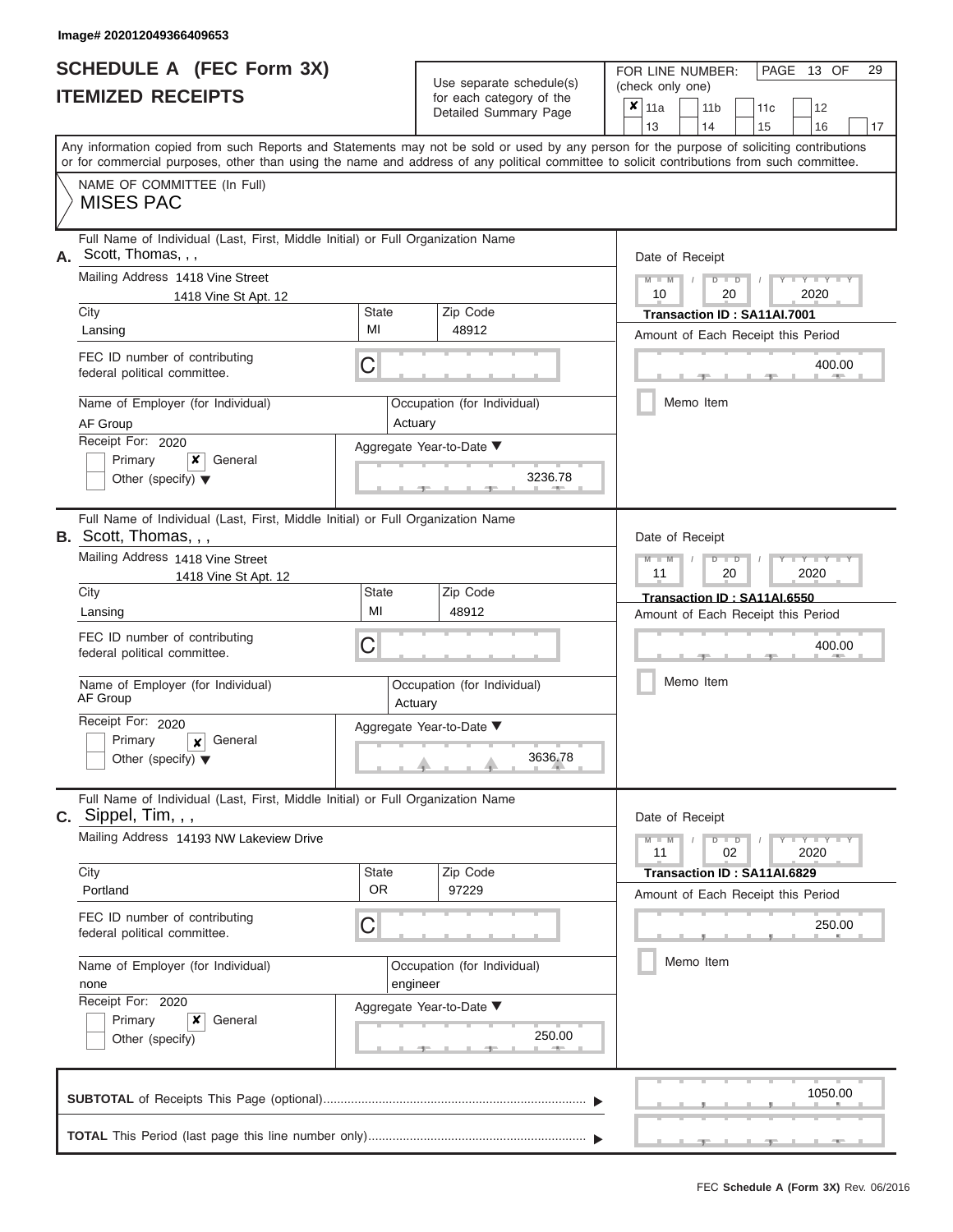ı

|                          | <b>SCHEDULE A (FEC Form 3X)</b> |
|--------------------------|---------------------------------|
| <b>ITEMIZED RECEIPTS</b> |                                 |

Use separate schedule(s) (check only one) for each category of the

FOR LINE NUMBER:<br>(check only one)

PAGE 14 OF 29

| <b>ITEMIZED RECEIPTS</b>                                                                                                                                  |                                                               | for each category of the<br>Detailed Summary Page | ×<br>11a<br>11 <sub>b</sub><br>12<br>11c<br>16<br>13<br>14<br>15<br>17                                                                    |
|-----------------------------------------------------------------------------------------------------------------------------------------------------------|---------------------------------------------------------------|---------------------------------------------------|-------------------------------------------------------------------------------------------------------------------------------------------|
| or for commercial purposes, other than using the name and address of any political committee to solicit contributions from such committee.                |                                                               |                                                   | Any information copied from such Reports and Statements may not be sold or used by any person for the purpose of soliciting contributions |
| NAME OF COMMITTEE (In Full)<br><b>MISES PAC</b>                                                                                                           |                                                               |                                                   |                                                                                                                                           |
| Full Name of Individual (Last, First, Middle Initial) or Full Organization Name<br>Taylor, Daniel, , ,<br>А.<br>Mailing Address 7542 East 24th Street     |                                                               |                                                   | Date of Receipt<br>$M - M$<br>$D$ $D$<br>$Y - Y -$                                                                                        |
| City<br>Tucson                                                                                                                                            | Zip Code<br><b>State</b><br>AZ<br>85710                       |                                                   | 11<br>2020<br>14<br>Transaction ID: SA11AI.6688                                                                                           |
| FEC ID number of contributing<br>federal political committee.                                                                                             | С                                                             |                                                   | Amount of Each Receipt this Period<br>100.00                                                                                              |
| Name of Employer (for Individual)<br>na<br>Receipt For: 2020<br>Primary<br>$\boldsymbol{\mathsf{x}}$<br>General<br>Other (specify) $\blacktriangledown$   | Occupation (for Individual)<br>na<br>Aggregate Year-to-Date ▼ | 400.00                                            | Memo Item                                                                                                                                 |
| Full Name of Individual (Last, First, Middle Initial) or Full Organization Name<br><b>B.</b> Woods, Thomas, , ,<br>Mailing Address 7125 Indian Grass Road | Date of Receipt<br>$M -$<br>$Y - Y$<br>D                      |                                                   |                                                                                                                                           |
| City<br>Saint Cloud<br>FEC ID number of contributing                                                                                                      | Zip Code<br>State<br><b>FL</b><br>34773<br>С                  |                                                   | 29<br>2020<br>10<br>Transaction ID: SA11AI.6877<br>Amount of Each Receipt this Period<br>100.00                                           |
| federal political committee.<br>Name of Employer (for Individual)<br>self                                                                                 | Occupation (for Individual)<br>historian                      |                                                   | Memo Item                                                                                                                                 |
| Receipt For: 2020<br>General<br>Primary<br>$\boldsymbol{x}$<br>Other (specify) $\blacktriangledown$                                                       | Aggregate Year-to-Date ▼                                      | 1100.00                                           |                                                                                                                                           |
| Full Name of Individual (Last, First, Middle Initial) or Full Organization Name<br>C. Woolridge, Dale, , ,<br>Mailing Address 8184 Antietam Dr            |                                                               |                                                   | Date of Receipt<br>$M - M$<br>D<br>$Y - Y - I$<br>$\blacksquare$                                                                          |
| City<br>Lewisberry<br>FEC ID number of contributing<br>federal political committee.                                                                       | State<br>Zip Code<br>PA<br>17339<br>С                         |                                                   | 25<br>2020<br>10<br>Transaction ID: SA11AI.6918<br>Amount of Each Receipt this Period<br>100.00                                           |
| Name of Employer (for Individual)<br>Retired<br>Receipt For: 2020                                                                                         | Occupation (for Individual)<br>Retired                        |                                                   | Memo Item                                                                                                                                 |
| ×<br>Primary<br>General<br>Other (specify)                                                                                                                | Aggregate Year-to-Date ▼                                      | 400.00<br>All Corp.<br>-92                        |                                                                                                                                           |
|                                                                                                                                                           |                                                               |                                                   | 300.00                                                                                                                                    |
|                                                                                                                                                           |                                                               |                                                   | 2273.58                                                                                                                                   |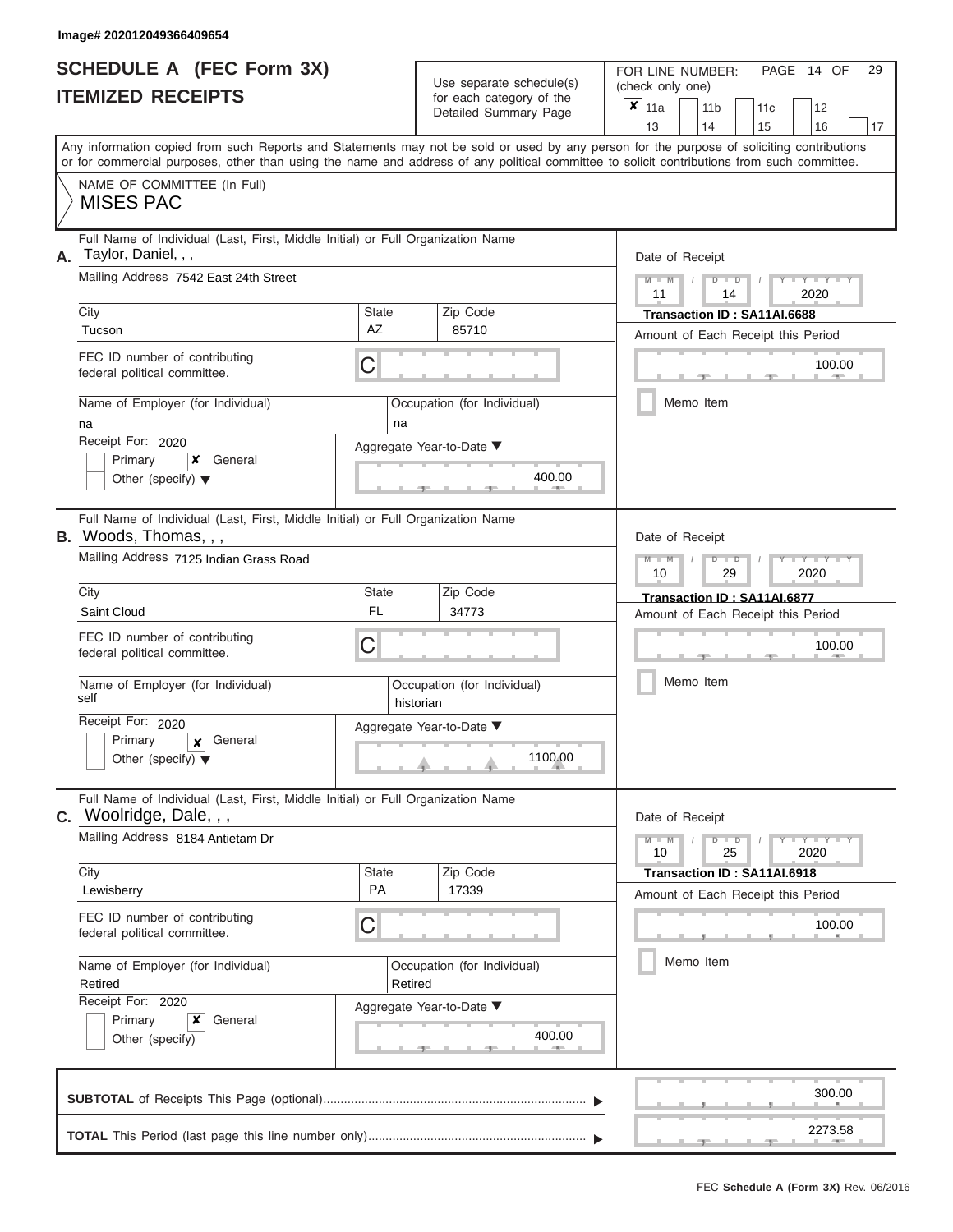|                          | <b>SCHEDULE A (FEC Form 3X)</b> |
|--------------------------|---------------------------------|
| <b>ITEMIZED RECEIPTS</b> |                                 |

Use separate schedule(s)<br>for each category of the

FOR LINE NUMBER:<br>(check only one)

PAGE 15 OF 29

|    | IILMILLV IILVLII I                                                                                                                         |             | ivi cavii valcyviy vi liic<br>Detailed Summary Page |                                    | 11a             |  | 11 <sub>b</sub>                    | 11c     |  | 12                         |    |  |  |  |  |  |  |
|----|--------------------------------------------------------------------------------------------------------------------------------------------|-------------|-----------------------------------------------------|------------------------------------|-----------------|--|------------------------------------|---------|--|----------------------------|----|--|--|--|--|--|--|
|    | Any information copied from such Reports and Statements may not be sold or used by any person for the purpose of soliciting contributions  |             |                                                     |                                    | 13              |  | 14                                 | ×<br>15 |  | 16                         | 17 |  |  |  |  |  |  |
|    | or for commercial purposes, other than using the name and address of any political committee to solicit contributions from such committee. |             |                                                     |                                    |                 |  |                                    |         |  |                            |    |  |  |  |  |  |  |
|    | NAME OF COMMITTEE (In Full)<br><b>MISES PAC</b>                                                                                            |             |                                                     |                                    |                 |  |                                    |         |  |                            |    |  |  |  |  |  |  |
| А. | Full Name of Individual (Last, First, Middle Initial) or Full Organization Name<br>Shopify                                                 |             |                                                     |                                    | Date of Receipt |  |                                    |         |  |                            |    |  |  |  |  |  |  |
|    | Mailing Address 33 New MontgomerySt,                                                                                                       |             |                                                     |                                    | $M - M$<br>10   |  | $D$ $D$<br>27                      |         |  | 2020                       |    |  |  |  |  |  |  |
|    | City                                                                                                                                       | State       | Zip Code                                            |                                    |                 |  | Transaction ID: SA15.7169          |         |  |                            |    |  |  |  |  |  |  |
|    | San Francisco                                                                                                                              | CA          | 94105                                               |                                    |                 |  | Amount of Each Receipt this Period |         |  |                            |    |  |  |  |  |  |  |
|    | FEC ID number of contributing<br>federal political committee.                                                                              | C           |                                                     |                                    |                 |  |                                    |         |  | 155.31<br><b>ARCHITECT</b> |    |  |  |  |  |  |  |
|    | Name of Employer (for Individual)                                                                                                          |             | Occupation (for Individual)                         |                                    | Credit          |  | Memo Item                          |         |  |                            |    |  |  |  |  |  |  |
|    | Receipt For:                                                                                                                               |             | Aggregate Year-to-Date ▼                            |                                    |                 |  |                                    |         |  |                            |    |  |  |  |  |  |  |
|    | Primary<br>General<br>Other (specify) $\blacktriangledown$                                                                                 |             | 347.36                                              |                                    |                 |  |                                    |         |  |                            |    |  |  |  |  |  |  |
|    | Full Name of Individual (Last, First, Middle Initial) or Full Organization Name<br><b>B.</b> Shopify                                       |             |                                                     |                                    | Date of Receipt |  |                                    |         |  |                            |    |  |  |  |  |  |  |
|    | Mailing Address 33 New MontgomerySt,                                                                                                       |             |                                                     |                                    | $M - M$<br>11   |  | $D$ $\Box$ $D$<br>02               |         |  | 2020                       |    |  |  |  |  |  |  |
|    | City                                                                                                                                       | State       | Zip Code                                            |                                    |                 |  | Transaction ID: SA15.7173          |         |  |                            |    |  |  |  |  |  |  |
|    | San Francisco                                                                                                                              | CA          | 94105                                               | Amount of Each Receipt this Period |                 |  |                                    |         |  |                            |    |  |  |  |  |  |  |
|    | FEC ID number of contributing<br>federal political committee.                                                                              | C           |                                                     | 28.25                              |                 |  |                                    |         |  |                            |    |  |  |  |  |  |  |
|    | Name of Employer (for Individual)                                                                                                          |             | Occupation (for Individual)                         | Memo Item<br>Refund                |                 |  |                                    |         |  |                            |    |  |  |  |  |  |  |
|    | Receipt For:                                                                                                                               |             | Aggregate Year-to-Date ▼                            |                                    |                 |  |                                    |         |  |                            |    |  |  |  |  |  |  |
|    | Primary<br>General<br>Other (specify) $\blacktriangledown$                                                                                 |             | 375.61                                              |                                    |                 |  |                                    |         |  |                            |    |  |  |  |  |  |  |
|    | Full Name of Individual (Last, First, Middle Initial) or Full Organization Name<br><b>C.</b> Shopify                                       |             |                                                     |                                    | Date of Receipt |  |                                    |         |  |                            |    |  |  |  |  |  |  |
|    | Mailing Address 33 New MontgomerySt,                                                                                                       |             |                                                     |                                    | $M - M$<br>11   |  | $D$ $D$<br>05                      |         |  | $Y$ $Y$ $Y$ $Y$<br>2020    |    |  |  |  |  |  |  |
|    | City<br>San Francisco                                                                                                                      | State<br>CA | Zip Code<br>94105                                   |                                    |                 |  | Transaction ID: SA15.7174          |         |  |                            |    |  |  |  |  |  |  |
|    |                                                                                                                                            |             |                                                     |                                    |                 |  | Amount of Each Receipt this Period |         |  |                            |    |  |  |  |  |  |  |
|    | FEC ID number of contributing<br>federal political committee.                                                                              | С           |                                                     |                                    |                 |  |                                    |         |  | 28.82                      |    |  |  |  |  |  |  |
|    | Name of Employer (for Individual)                                                                                                          |             | Occupation (for Individual)                         |                                    | Refund          |  | Memo Item                          |         |  |                            |    |  |  |  |  |  |  |
|    | Receipt For:                                                                                                                               |             | Aggregate Year-to-Date ▼                            |                                    |                 |  |                                    |         |  |                            |    |  |  |  |  |  |  |
|    | Primary<br>General<br>Other (specify)                                                                                                      |             | 404.43                                              |                                    |                 |  |                                    |         |  |                            |    |  |  |  |  |  |  |
|    |                                                                                                                                            |             |                                                     |                                    |                 |  |                                    |         |  | 212.38                     |    |  |  |  |  |  |  |
|    |                                                                                                                                            |             |                                                     |                                    |                 |  |                                    |         |  |                            |    |  |  |  |  |  |  |

 ▲ ▲ ▲ , , .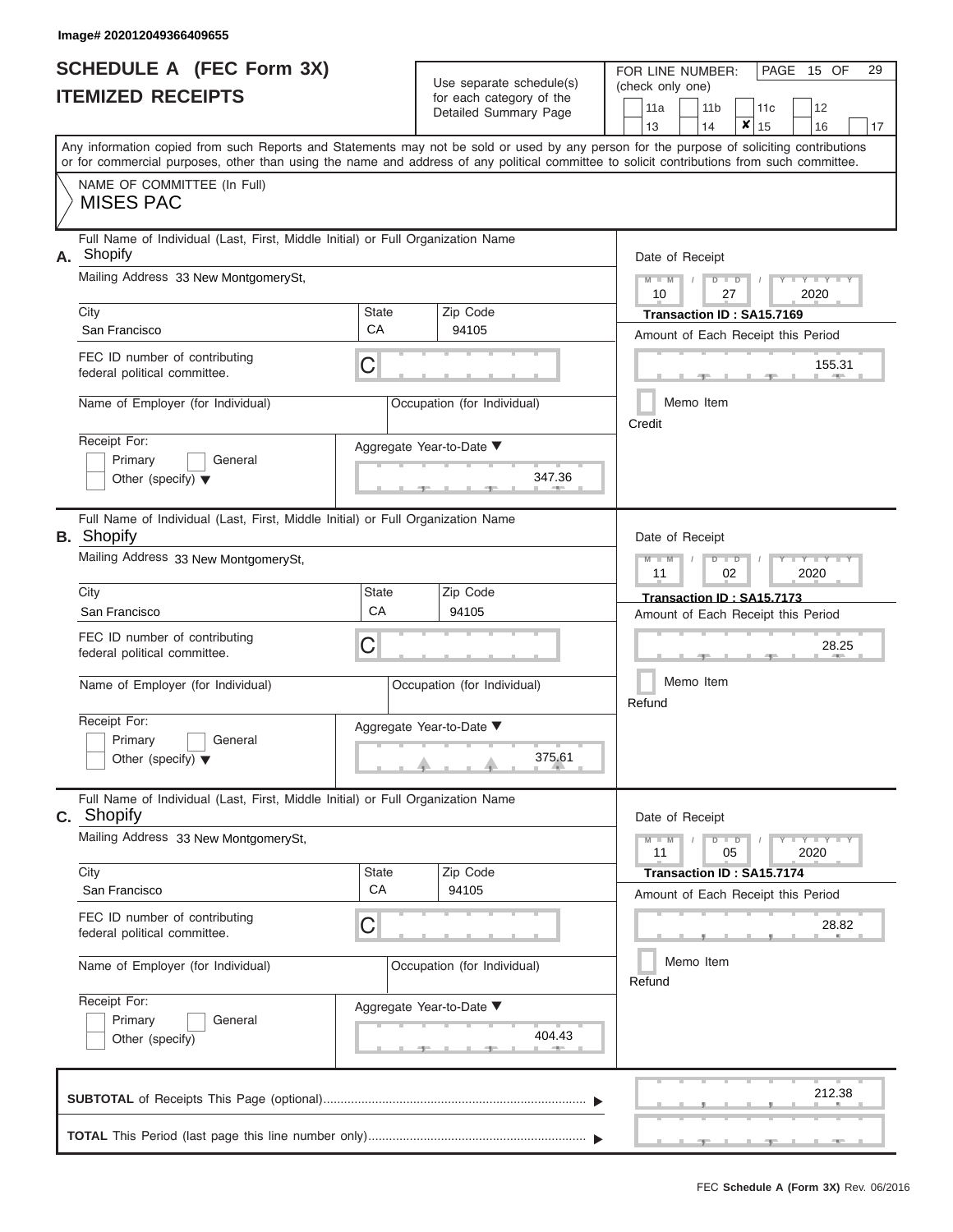|                          | <b>SCHEDULE A (FEC Form 3X)</b> |
|--------------------------|---------------------------------|
| <b>ITEMIZED RECEIPTS</b> |                                 |

Use separate schedule(s)

FOR LINE NUMBER:<br>(check only one)

PAGE 16 OF 29

|    | IIEMIZEU REVEIFIJ                                                                                                                                                                                                                                                                       |                          | for each category of the    |                                                          | 11a                                                             |           | 11 <sub>b</sub> |               | 11c                                |  | 12                              |    |  |  |  |  |  |
|----|-----------------------------------------------------------------------------------------------------------------------------------------------------------------------------------------------------------------------------------------------------------------------------------------|--------------------------|-----------------------------|----------------------------------------------------------|-----------------------------------------------------------------|-----------|-----------------|---------------|------------------------------------|--|---------------------------------|----|--|--|--|--|--|
|    |                                                                                                                                                                                                                                                                                         |                          | Detailed Summary Page       |                                                          | 13                                                              |           | 14              | ×             | 15                                 |  | 16                              | 17 |  |  |  |  |  |
|    | Any information copied from such Reports and Statements may not be sold or used by any person for the purpose of soliciting contributions<br>or for commercial purposes, other than using the name and address of any political committee to solicit contributions from such committee. |                          |                             |                                                          |                                                                 |           |                 |               |                                    |  |                                 |    |  |  |  |  |  |
|    | NAME OF COMMITTEE (In Full)<br><b>MISES PAC</b>                                                                                                                                                                                                                                         |                          |                             |                                                          |                                                                 |           |                 |               |                                    |  |                                 |    |  |  |  |  |  |
| А. | Full Name of Individual (Last, First, Middle Initial) or Full Organization Name<br>Shopify                                                                                                                                                                                              |                          |                             |                                                          | Date of Receipt                                                 |           |                 |               |                                    |  |                                 |    |  |  |  |  |  |
|    | Mailing Address 33 New MontgomerySt,                                                                                                                                                                                                                                                    |                          |                             |                                                          | $M - M$<br>11                                                   |           |                 | $D$ $D$<br>13 |                                    |  | Y TY TY<br>2020                 |    |  |  |  |  |  |
|    | City<br>San Francisco                                                                                                                                                                                                                                                                   | <b>State</b><br>CA       | Zip Code<br>94105           |                                                          |                                                                 |           |                 |               | Transaction ID: SA15.7175          |  |                                 |    |  |  |  |  |  |
|    | FEC ID number of contributing<br>federal political committee.                                                                                                                                                                                                                           | С                        |                             | Amount of Each Receipt this Period<br>27.80              |                                                                 |           |                 |               |                                    |  |                                 |    |  |  |  |  |  |
|    | Name of Employer (for Individual)                                                                                                                                                                                                                                                       |                          | Occupation (for Individual) |                                                          | Refund                                                          | Memo Item |                 |               |                                    |  |                                 |    |  |  |  |  |  |
|    | Receipt For:<br>Primary<br>General<br>Other (specify) $\blacktriangledown$                                                                                                                                                                                                              | Aggregate Year-to-Date ▼ | 432.23                      |                                                          |                                                                 |           |                 |               |                                    |  |                                 |    |  |  |  |  |  |
|    | Full Name of Individual (Last, First, Middle Initial) or Full Organization Name<br><b>B.</b> Shopify                                                                                                                                                                                    |                          |                             |                                                          | Date of Receipt                                                 |           |                 |               |                                    |  |                                 |    |  |  |  |  |  |
|    | Mailing Address 33 New MontgomerySt,                                                                                                                                                                                                                                                    |                          |                             | $M - M$<br>Y TY TY<br>$D$ $\Box$ $D$<br>2020<br>11<br>19 |                                                                 |           |                 |               |                                    |  |                                 |    |  |  |  |  |  |
|    | City<br>San Francisco                                                                                                                                                                                                                                                                   | <b>State</b><br>CA       | Zip Code<br>94105           |                                                          | Transaction ID: SA15.7176<br>Amount of Each Receipt this Period |           |                 |               |                                    |  |                                 |    |  |  |  |  |  |
|    | FEC ID number of contributing<br>federal political committee.                                                                                                                                                                                                                           | С                        |                             | 75.56<br>Memo Item<br>Refund                             |                                                                 |           |                 |               |                                    |  |                                 |    |  |  |  |  |  |
|    | Name of Employer (for Individual)                                                                                                                                                                                                                                                       |                          | Occupation (for Individual) |                                                          |                                                                 |           |                 |               |                                    |  |                                 |    |  |  |  |  |  |
|    | Receipt For:<br>Primary<br>General<br>Other (specify) $\blacktriangledown$                                                                                                                                                                                                              | Aggregate Year-to-Date ▼ | 507.79                      |                                                          |                                                                 |           |                 |               |                                    |  |                                 |    |  |  |  |  |  |
|    | Full Name of Individual (Last, First, Middle Initial) or Full Organization Name<br><b>C.</b> Shopify                                                                                                                                                                                    |                          |                             |                                                          | Date of Receipt                                                 |           |                 |               |                                    |  |                                 |    |  |  |  |  |  |
|    | Mailing Address 33 New MontgomerySt,                                                                                                                                                                                                                                                    |                          |                             |                                                          | $M - M$<br>11                                                   |           |                 | $D$ $D$<br>20 |                                    |  | $Y - Y - Y - Y - I - Y$<br>2020 |    |  |  |  |  |  |
|    | City                                                                                                                                                                                                                                                                                    | State                    | Zip Code                    |                                                          |                                                                 |           |                 |               | Transaction ID: SA15.7177          |  |                                 |    |  |  |  |  |  |
|    | San Francisco                                                                                                                                                                                                                                                                           | CA                       | 94105                       |                                                          |                                                                 |           |                 |               | Amount of Each Receipt this Period |  |                                 |    |  |  |  |  |  |
|    | FEC ID number of contributing<br>federal political committee.                                                                                                                                                                                                                           | С                        |                             |                                                          |                                                                 |           |                 |               |                                    |  | 47.36                           |    |  |  |  |  |  |
|    | Name of Employer (for Individual)                                                                                                                                                                                                                                                       |                          | Occupation (for Individual) |                                                          | Refund                                                          | Memo Item |                 |               |                                    |  |                                 |    |  |  |  |  |  |
|    | Receipt For:<br>Primary<br>General<br>Other (specify)                                                                                                                                                                                                                                   | Aggregate Year-to-Date ▼ | 555.15<br><b>AND</b>        |                                                          |                                                                 |           |                 |               |                                    |  |                                 |    |  |  |  |  |  |
|    |                                                                                                                                                                                                                                                                                         |                          |                             |                                                          |                                                                 |           |                 |               |                                    |  | 150.72                          |    |  |  |  |  |  |
|    |                                                                                                                                                                                                                                                                                         |                          |                             |                                                          |                                                                 |           |                 |               |                                    |  | 363.10                          |    |  |  |  |  |  |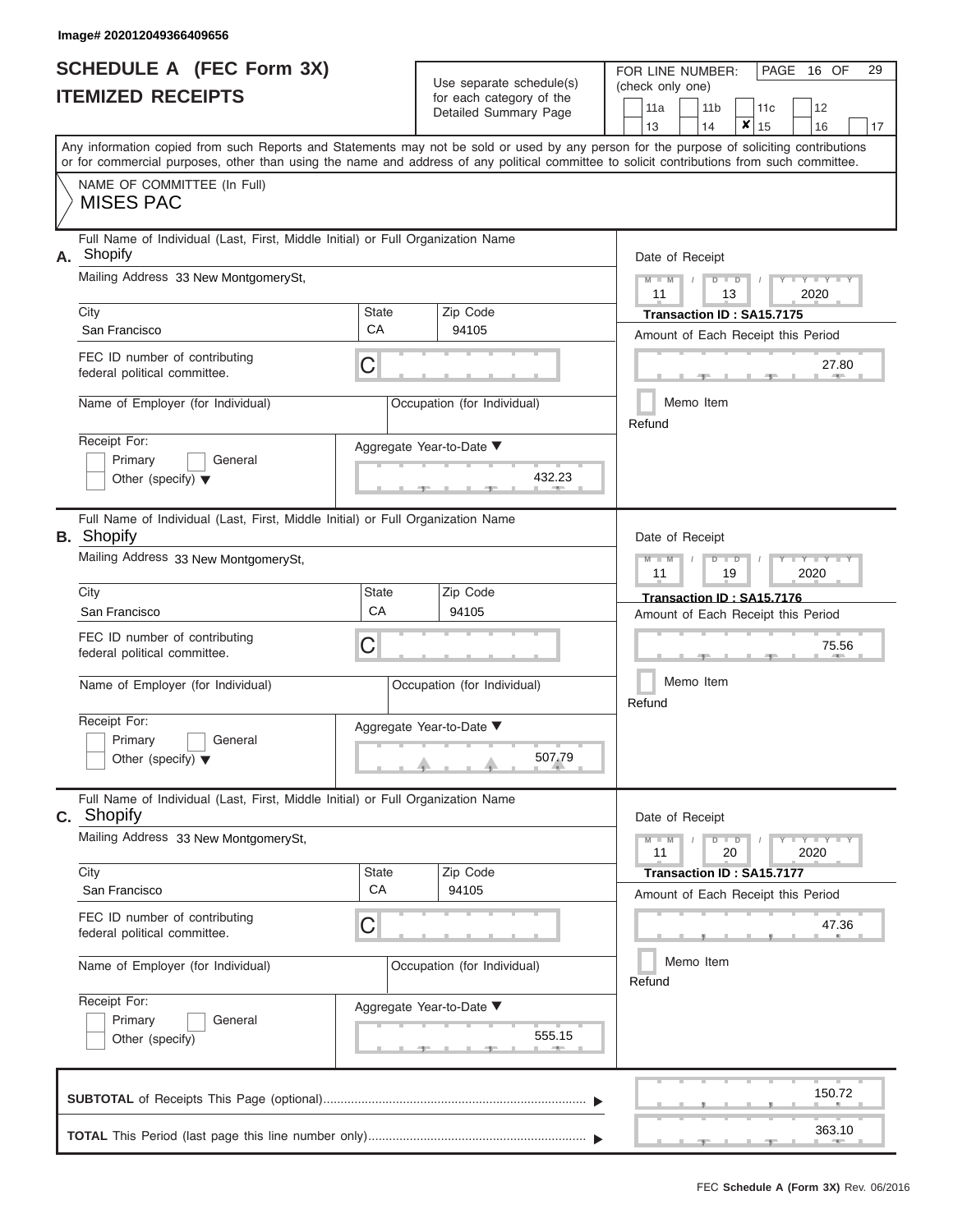|    | <b>SCHEDULE B (FEC Form 3X)</b>                                                                                                                                                                                                                                                         |                                                                      | Use separate schedule(s)                          | (check only one)                                    | PAGE 17 OF<br>29<br>FOR LINE NUMBER:                                    |  |  |  |  |  |  |  |  |  |  |  |  |
|----|-----------------------------------------------------------------------------------------------------------------------------------------------------------------------------------------------------------------------------------------------------------------------------------------|----------------------------------------------------------------------|---------------------------------------------------|-----------------------------------------------------|-------------------------------------------------------------------------|--|--|--|--|--|--|--|--|--|--|--|--|
|    | <b>ITEMIZED DISBURSEMENTS</b>                                                                                                                                                                                                                                                           |                                                                      | for each category of the<br>Detailed Summary Page | 21 <sub>b</sub><br>$\boldsymbol{\mathsf{x}}$<br>28a | 22<br>23<br>27<br>26<br>29<br>30 <sub>b</sub><br>28 <sub>b</sub><br>28c |  |  |  |  |  |  |  |  |  |  |  |  |
|    | Any information copied from such Reports and Statements may not be sold or used by any person for the purpose of soliciting contributions<br>or for commercial purposes, other than using the name and address of any political committee to solicit contributions from such committee. |                                                                      |                                                   |                                                     |                                                                         |  |  |  |  |  |  |  |  |  |  |  |  |
|    | NAME OF COMMITTEE (In Full)<br><b>MISES PAC</b>                                                                                                                                                                                                                                         |                                                                      |                                                   |                                                     |                                                                         |  |  |  |  |  |  |  |  |  |  |  |  |
|    | Full Name (Last, First, Middle Initial)<br>A. Anedot                                                                                                                                                                                                                                    |                                                                      |                                                   |                                                     | Date of Disbursement<br>Y L Y L Y L Y<br>$M$ $M$<br>$D$ $D$             |  |  |  |  |  |  |  |  |  |  |  |  |
|    | Mailing Address 1340 Poydras Street<br><b>Suite 1770</b>                                                                                                                                                                                                                                |                                                                      |                                                   |                                                     | 21<br>2020<br>10                                                        |  |  |  |  |  |  |  |  |  |  |  |  |
|    | City<br><b>New Orleans</b>                                                                                                                                                                                                                                                              | <b>State</b><br>LA                                                   | Zip Code<br>70112-5204                            |                                                     | <b>FEC Identification Number</b>                                        |  |  |  |  |  |  |  |  |  |  |  |  |
|    | Purpose of Disbursement<br>Chargeback fee                                                                                                                                                                                                                                               |                                                                      |                                                   |                                                     | C<br>Transaction ID: SB21B.7182                                         |  |  |  |  |  |  |  |  |  |  |  |  |
|    | Candidate Name                                                                                                                                                                                                                                                                          |                                                                      |                                                   | Category/<br><b>Type</b>                            | Amount of Each Disbursement this Period                                 |  |  |  |  |  |  |  |  |  |  |  |  |
|    | Office Sought:<br>House<br>Senate<br>President                                                                                                                                                                                                                                          | Disbursement For:<br>Primary<br>Other (specify) $\blacktriangledown$ | General                                           |                                                     | 2.00                                                                    |  |  |  |  |  |  |  |  |  |  |  |  |
|    | State:<br>District:                                                                                                                                                                                                                                                                     |                                                                      |                                                   |                                                     | Memo Item                                                               |  |  |  |  |  |  |  |  |  |  |  |  |
| В. | Full Name (Last, First, Middle Initial)<br>Anedot                                                                                                                                                                                                                                       |                                                                      |                                                   |                                                     | Date of Disbursement<br>Y FY FY FY                                      |  |  |  |  |  |  |  |  |  |  |  |  |
|    | Mailing Address 1340 Poydras Street<br><b>Suite 1770</b>                                                                                                                                                                                                                                |                                                                      |                                                   |                                                     | $M - M$<br>$D$ $D$<br>2020<br>11<br>23                                  |  |  |  |  |  |  |  |  |  |  |  |  |
|    | City<br><b>New Orleans</b>                                                                                                                                                                                                                                                              | <b>State</b><br>LA                                                   | Zip Code<br>70112-5204                            |                                                     | <b>FEC Identification Number</b>                                        |  |  |  |  |  |  |  |  |  |  |  |  |
|    | Purpose of Disbursement<br>Donation processing fees                                                                                                                                                                                                                                     |                                                                      |                                                   |                                                     | C<br>Transaction ID: SB21B.7160                                         |  |  |  |  |  |  |  |  |  |  |  |  |
|    | Candidate Name                                                                                                                                                                                                                                                                          |                                                                      |                                                   | Category/<br><b>Type</b>                            | Amount of Each Disbursement this Period                                 |  |  |  |  |  |  |  |  |  |  |  |  |
|    | Office Sought:<br>House<br>Senate<br>President                                                                                                                                                                                                                                          | Disbursement For:<br>Primary<br>Other (specify)                      | General                                           |                                                     | 519.07<br>Memo Item                                                     |  |  |  |  |  |  |  |  |  |  |  |  |
|    | State:<br>District:<br>Full Name (Last, First, Middle Initial)                                                                                                                                                                                                                          |                                                                      |                                                   |                                                     |                                                                         |  |  |  |  |  |  |  |  |  |  |  |  |
|    | C. Aristotle                                                                                                                                                                                                                                                                            |                                                                      |                                                   |                                                     | Date of Disbursement<br>Y TY TY TY<br>$M - M$<br>$D$ $D$                |  |  |  |  |  |  |  |  |  |  |  |  |
|    | Mailing Address 205 Pennsylvania Ave, SE                                                                                                                                                                                                                                                |                                                                      |                                                   |                                                     | 2020<br>11<br>03                                                        |  |  |  |  |  |  |  |  |  |  |  |  |
|    | City<br>Washington                                                                                                                                                                                                                                                                      | <b>State</b><br>DC                                                   | Zip Code<br>20003                                 |                                                     | <b>FEC Identification Number</b>                                        |  |  |  |  |  |  |  |  |  |  |  |  |
|    | Purpose of Disbursement<br>Technology services                                                                                                                                                                                                                                          |                                                                      |                                                   |                                                     | С<br>Transaction ID: SB21B.7127                                         |  |  |  |  |  |  |  |  |  |  |  |  |
|    | Candidate Name                                                                                                                                                                                                                                                                          |                                                                      |                                                   | Category/<br><b>Type</b>                            | Amount of Each Disbursement this Period                                 |  |  |  |  |  |  |  |  |  |  |  |  |
|    | Office Sought:<br>House<br>Senate                                                                                                                                                                                                                                                       | Disbursement For:<br>Primary                                         | General                                           |                                                     | 500.00                                                                  |  |  |  |  |  |  |  |  |  |  |  |  |
|    | President<br>State:<br>District:                                                                                                                                                                                                                                                        | Other (specify) $\blacktriangledown$                                 |                                                   |                                                     | Memo Item                                                               |  |  |  |  |  |  |  |  |  |  |  |  |
|    |                                                                                                                                                                                                                                                                                         |                                                                      |                                                   |                                                     | 1021.07                                                                 |  |  |  |  |  |  |  |  |  |  |  |  |
|    |                                                                                                                                                                                                                                                                                         |                                                                      |                                                   |                                                     |                                                                         |  |  |  |  |  |  |  |  |  |  |  |  |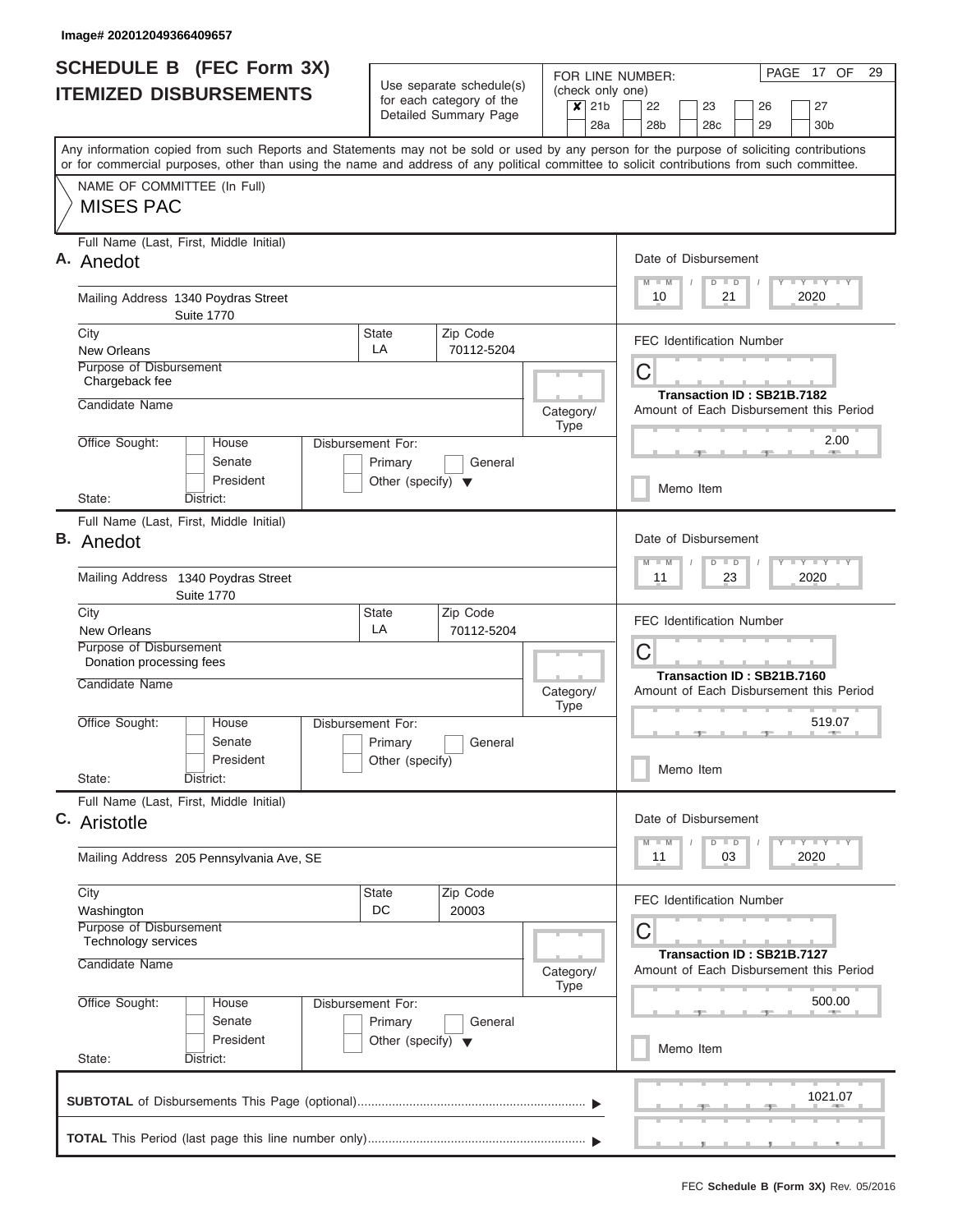| <b>SCHEDULE B</b> (FEC Form 3X)                                                                                                            |                                      |                                                   |                                                               |                                  |         |                                  | 18 OF<br>PAGE<br>29<br>FOR LINE NUMBER: |  |                 |         |    |                            |                                         |       |  |  |  |  |
|--------------------------------------------------------------------------------------------------------------------------------------------|--------------------------------------|---------------------------------------------------|---------------------------------------------------------------|----------------------------------|---------|----------------------------------|-----------------------------------------|--|-----------------|---------|----|----------------------------|-----------------------------------------|-------|--|--|--|--|
| <b>ITEMIZED DISBURSEMENTS</b>                                                                                                              | Use separate schedule(s)             |                                                   |                                                               | (check only one)                 |         |                                  |                                         |  |                 |         |    |                            |                                         |       |  |  |  |  |
|                                                                                                                                            |                                      | for each category of the<br>Detailed Summary Page |                                                               |                                  | $x$ 21b |                                  | 22                                      |  | 23              |         | 26 |                            | 27                                      |       |  |  |  |  |
|                                                                                                                                            |                                      |                                                   |                                                               |                                  | 28a     |                                  | 28 <sub>b</sub>                         |  | 28 <sub>c</sub> |         | 29 |                            | 30 <sub>b</sub>                         |       |  |  |  |  |
| Any information copied from such Reports and Statements may not be sold or used by any person for the purpose of soliciting contributions  |                                      |                                                   |                                                               |                                  |         |                                  |                                         |  |                 |         |    |                            |                                         |       |  |  |  |  |
| or for commercial purposes, other than using the name and address of any political committee to solicit contributions from such committee. |                                      |                                                   |                                                               |                                  |         |                                  |                                         |  |                 |         |    |                            |                                         |       |  |  |  |  |
| NAME OF COMMITTEE (In Full)<br><b>MISES PAC</b>                                                                                            |                                      |                                                   |                                                               |                                  |         |                                  |                                         |  |                 |         |    |                            |                                         |       |  |  |  |  |
|                                                                                                                                            |                                      |                                                   |                                                               |                                  |         |                                  |                                         |  |                 |         |    |                            |                                         |       |  |  |  |  |
| Full Name (Last, First, Middle Initial)                                                                                                    |                                      |                                                   |                                                               |                                  |         |                                  |                                         |  |                 |         |    |                            |                                         |       |  |  |  |  |
| A. Atlantic Union Bank                                                                                                                     |                                      |                                                   |                                                               |                                  |         |                                  | Date of Disbursement                    |  |                 |         |    |                            |                                         |       |  |  |  |  |
|                                                                                                                                            |                                      |                                                   |                                                               |                                  |         |                                  | $M$ $M$                                 |  |                 | $D$ $D$ |    |                            | Y L Y L Y L Y                           |       |  |  |  |  |
| Mailing Address 1051 E Cary St Ste 103 Ste 103                                                                                             |                                      |                                                   |                                                               |                                  |         |                                  | 11                                      |  |                 | 17      |    |                            | 2020                                    |       |  |  |  |  |
| City                                                                                                                                       | <b>State</b>                         | Zip Code                                          |                                                               | <b>FEC Identification Number</b> |         |                                  |                                         |  |                 |         |    |                            |                                         |       |  |  |  |  |
| Richmond                                                                                                                                   | VA                                   | 23219                                             |                                                               |                                  |         |                                  |                                         |  |                 |         |    |                            |                                         |       |  |  |  |  |
| Purpose of Disbursement<br><b>Bank fees</b>                                                                                                | С                                    |                                                   |                                                               |                                  |         |                                  |                                         |  |                 |         |    |                            |                                         |       |  |  |  |  |
| Candidate Name                                                                                                                             |                                      |                                                   |                                                               |                                  |         |                                  |                                         |  |                 |         |    |                            | Transaction ID: SB21B.7147              |       |  |  |  |  |
|                                                                                                                                            |                                      |                                                   | Category/                                                     | Type                             |         |                                  |                                         |  |                 |         |    |                            | Amount of Each Disbursement this Period |       |  |  |  |  |
| Office Sought:<br>House                                                                                                                    | Disbursement For:                    |                                                   |                                                               |                                  |         |                                  |                                         |  |                 |         |    |                            |                                         | 20.73 |  |  |  |  |
| Senate                                                                                                                                     | Primary                              | General                                           |                                                               |                                  |         |                                  |                                         |  |                 |         |    |                            |                                         |       |  |  |  |  |
| President                                                                                                                                  | Other (specify) $\blacktriangledown$ |                                                   |                                                               |                                  |         |                                  |                                         |  | Memo Item       |         |    |                            |                                         |       |  |  |  |  |
| District:<br>State:                                                                                                                        |                                      |                                                   |                                                               |                                  |         |                                  |                                         |  |                 |         |    |                            |                                         |       |  |  |  |  |
| Full Name (Last, First, Middle Initial)<br>В.                                                                                              |                                      |                                                   |                                                               |                                  |         |                                  | Date of Disbursement                    |  |                 |         |    |                            |                                         |       |  |  |  |  |
| Bluehost.com                                                                                                                               |                                      |                                                   |                                                               |                                  |         |                                  |                                         |  |                 |         |    |                            |                                         |       |  |  |  |  |
| Mailing Address 10 Corporate Drive                                                                                                         |                                      |                                                   | $T$ $Y$ $T$ $Y$ $T$<br>$M - M$<br>$D$ $D$<br>2020<br>10<br>19 |                                  |         |                                  |                                         |  |                 |         |    |                            |                                         |       |  |  |  |  |
|                                                                                                                                            |                                      |                                                   |                                                               |                                  |         |                                  |                                         |  |                 |         |    |                            |                                         |       |  |  |  |  |
| City                                                                                                                                       | State                                | Zip Code                                          |                                                               |                                  |         | <b>FEC Identification Number</b> |                                         |  |                 |         |    |                            |                                         |       |  |  |  |  |
| Burlington<br>Purpose of Disbursement                                                                                                      | MA                                   | 01803                                             |                                                               |                                  |         |                                  |                                         |  |                 |         |    |                            |                                         |       |  |  |  |  |
| Technology services                                                                                                                        |                                      |                                                   |                                                               |                                  |         | С<br>Transaction ID: SB21B.7121  |                                         |  |                 |         |    |                            |                                         |       |  |  |  |  |
| Candidate Name                                                                                                                             |                                      |                                                   | Category/                                                     |                                  |         |                                  |                                         |  |                 |         |    |                            | Amount of Each Disbursement this Period |       |  |  |  |  |
|                                                                                                                                            |                                      |                                                   |                                                               | <b>Type</b>                      |         |                                  |                                         |  |                 |         |    |                            |                                         |       |  |  |  |  |
| Office Sought:<br>House                                                                                                                    | <b>Disbursement For:</b>             |                                                   |                                                               |                                  |         |                                  |                                         |  |                 |         |    | $-1$                       |                                         | 17.99 |  |  |  |  |
| Senate<br>President                                                                                                                        | Primary<br>Other (specify)           | General                                           |                                                               |                                  |         |                                  |                                         |  |                 |         |    |                            |                                         |       |  |  |  |  |
| State:<br>District:                                                                                                                        |                                      |                                                   |                                                               |                                  |         |                                  |                                         |  | Memo Item       |         |    |                            |                                         |       |  |  |  |  |
| Full Name (Last, First, Middle Initial)                                                                                                    |                                      |                                                   |                                                               |                                  |         |                                  |                                         |  |                 |         |    |                            |                                         |       |  |  |  |  |
| C. Bluehost.com                                                                                                                            |                                      |                                                   |                                                               |                                  |         |                                  | Date of Disbursement                    |  |                 |         |    |                            |                                         |       |  |  |  |  |
|                                                                                                                                            |                                      |                                                   |                                                               |                                  |         |                                  | $M - M$                                 |  |                 | $D$ $D$ |    |                            | <b>LY LY LY</b>                         |       |  |  |  |  |
| Mailing Address 10 Corporate Drive                                                                                                         |                                      |                                                   |                                                               |                                  |         |                                  | 10                                      |  |                 | 26      |    |                            | 2020                                    |       |  |  |  |  |
| City                                                                                                                                       | <b>State</b>                         | Zip Code                                          |                                                               |                                  |         |                                  |                                         |  |                 |         |    |                            |                                         |       |  |  |  |  |
| <b>Burlington</b>                                                                                                                          | МA                                   | 01803                                             |                                                               |                                  |         |                                  | FEC Identification Number               |  |                 |         |    |                            |                                         |       |  |  |  |  |
| Purpose of Disbursement<br>Technology services                                                                                             |                                      |                                                   |                                                               |                                  |         |                                  | С                                       |  |                 |         |    |                            |                                         |       |  |  |  |  |
| Candidate Name                                                                                                                             |                                      |                                                   |                                                               |                                  |         |                                  |                                         |  |                 |         |    | Transaction ID: SB21B.7122 |                                         |       |  |  |  |  |
|                                                                                                                                            |                                      |                                                   | Category/                                                     | Type                             |         |                                  |                                         |  |                 |         |    |                            | Amount of Each Disbursement this Period |       |  |  |  |  |
| Office Sought:<br>House                                                                                                                    | Disbursement For:                    |                                                   |                                                               |                                  |         |                                  |                                         |  |                 |         |    |                            |                                         | 38.97 |  |  |  |  |
| Senate                                                                                                                                     | Primary                              | General                                           |                                                               |                                  |         |                                  |                                         |  |                 |         |    |                            |                                         |       |  |  |  |  |
| President                                                                                                                                  | Other (specify) $\blacktriangledown$ |                                                   |                                                               |                                  |         |                                  |                                         |  | Memo Item       |         |    |                            |                                         |       |  |  |  |  |
| State:<br>District:                                                                                                                        |                                      |                                                   |                                                               |                                  |         |                                  |                                         |  |                 |         |    |                            |                                         |       |  |  |  |  |
|                                                                                                                                            |                                      |                                                   |                                                               |                                  |         |                                  |                                         |  |                 |         |    |                            |                                         | 77.69 |  |  |  |  |
|                                                                                                                                            |                                      |                                                   |                                                               |                                  |         |                                  |                                         |  |                 |         |    |                            |                                         |       |  |  |  |  |
|                                                                                                                                            |                                      |                                                   |                                                               |                                  |         |                                  |                                         |  |                 |         |    |                            |                                         |       |  |  |  |  |
|                                                                                                                                            |                                      |                                                   |                                                               |                                  |         |                                  |                                         |  |                 |         |    |                            |                                         |       |  |  |  |  |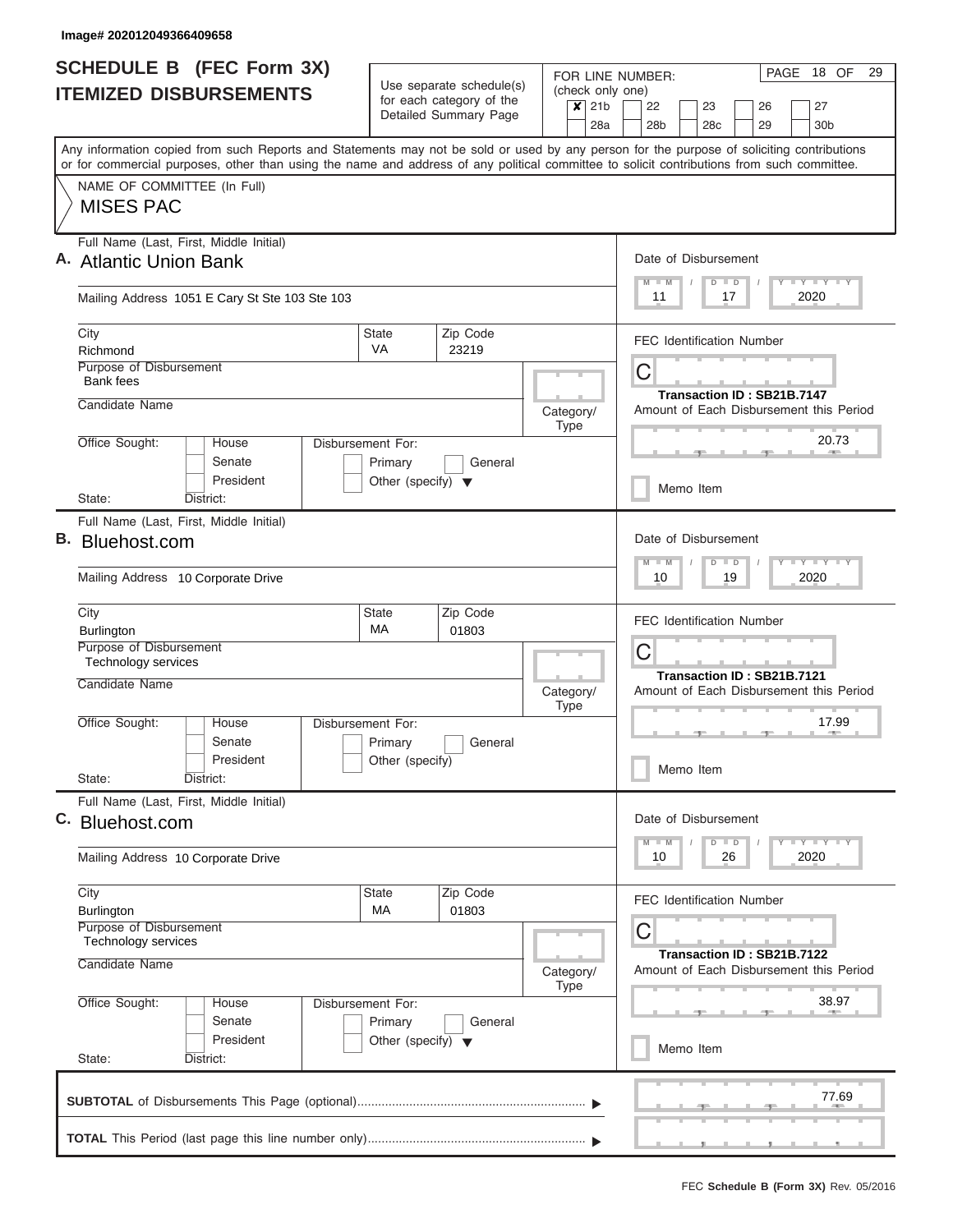|    | <b>SCHEDULE B</b> (FEC Form 3X)                                                                                                                                                                                                                                                         |                                                 | Use separate schedule(s)                          | FOR LINE NUMBER:                                                      | 19 OF<br>29<br>PAGE                                                        |  |  |  |  |  |  |  |  |  |  |  |  |
|----|-----------------------------------------------------------------------------------------------------------------------------------------------------------------------------------------------------------------------------------------------------------------------------------------|-------------------------------------------------|---------------------------------------------------|-----------------------------------------------------------------------|----------------------------------------------------------------------------|--|--|--|--|--|--|--|--|--|--|--|--|
|    | <b>ITEMIZED DISBURSEMENTS</b>                                                                                                                                                                                                                                                           |                                                 | for each category of the<br>Detailed Summary Page | (check only one)<br>21 <sub>b</sub><br>$\overline{\mathbf{x}}$<br>28a | 22<br>23<br>27<br>26<br>28 <sub>b</sub><br>30 <sub>b</sub><br>28c<br>29    |  |  |  |  |  |  |  |  |  |  |  |  |
|    | Any information copied from such Reports and Statements may not be sold or used by any person for the purpose of soliciting contributions<br>or for commercial purposes, other than using the name and address of any political committee to solicit contributions from such committee. |                                                 |                                                   |                                                                       |                                                                            |  |  |  |  |  |  |  |  |  |  |  |  |
|    | NAME OF COMMITTEE (In Full)<br><b>MISES PAC</b>                                                                                                                                                                                                                                         |                                                 |                                                   |                                                                       |                                                                            |  |  |  |  |  |  |  |  |  |  |  |  |
|    | Full Name (Last, First, Middle Initial)<br>Bluehost.com                                                                                                                                                                                                                                 |                                                 |                                                   |                                                                       | Date of Disbursement<br>Y LY LY LY<br>$M - M$<br>$D$ $D$                   |  |  |  |  |  |  |  |  |  |  |  |  |
|    | Mailing Address 10 Corporate Drive                                                                                                                                                                                                                                                      |                                                 |                                                   |                                                                       | 2020<br>10<br>26                                                           |  |  |  |  |  |  |  |  |  |  |  |  |
|    | City<br>Burlington                                                                                                                                                                                                                                                                      |                                                 | <b>FEC Identification Number</b>                  |                                                                       |                                                                            |  |  |  |  |  |  |  |  |  |  |  |  |
|    | Purpose of Disbursement<br>Technology services<br>Candidate Name                                                                                                                                                                                                                        |                                                 |                                                   |                                                                       | C<br>Transaction ID: SB21B.7123                                            |  |  |  |  |  |  |  |  |  |  |  |  |
|    |                                                                                                                                                                                                                                                                                         | Disbursement For:                               |                                                   | Category/<br><b>Type</b>                                              | Amount of Each Disbursement this Period<br>12.99                           |  |  |  |  |  |  |  |  |  |  |  |  |
|    | Office Sought:<br>House<br>Senate<br>President                                                                                                                                                                                                                                          | Primary<br>Other (specify) $\blacktriangledown$ | General                                           |                                                                       | Memo Item                                                                  |  |  |  |  |  |  |  |  |  |  |  |  |
|    | State:<br>District:                                                                                                                                                                                                                                                                     |                                                 |                                                   |                                                                       |                                                                            |  |  |  |  |  |  |  |  |  |  |  |  |
| В. | Full Name (Last, First, Middle Initial)<br>Bluehost.com                                                                                                                                                                                                                                 |                                                 |                                                   |                                                                       | Date of Disbursement<br>$-1 - Y - 1 - Y - 1 - Y$<br>$M - M$<br>$D$ $D$     |  |  |  |  |  |  |  |  |  |  |  |  |
|    | Mailing Address 10 Corporate Drive                                                                                                                                                                                                                                                      |                                                 |                                                   |                                                                       | 09<br>2020<br>11                                                           |  |  |  |  |  |  |  |  |  |  |  |  |
|    | City<br><b>Burlington</b>                                                                                                                                                                                                                                                               | State<br>МA                                     | Zip Code<br>01803                                 |                                                                       | <b>FEC Identification Number</b>                                           |  |  |  |  |  |  |  |  |  |  |  |  |
|    | Purpose of Disbursement<br><b>Technology services</b>                                                                                                                                                                                                                                   |                                                 |                                                   |                                                                       | C<br>Transaction ID: SB21B.7124                                            |  |  |  |  |  |  |  |  |  |  |  |  |
|    | Candidate Name                                                                                                                                                                                                                                                                          |                                                 |                                                   | Category/<br><b>Type</b>                                              | Amount of Each Disbursement this Period                                    |  |  |  |  |  |  |  |  |  |  |  |  |
|    | Office Sought:<br>House<br>Senate<br>President                                                                                                                                                                                                                                          | Disbursement For:<br>Primary<br>Other (specify) | General                                           |                                                                       | 318.10<br>Memo Item                                                        |  |  |  |  |  |  |  |  |  |  |  |  |
|    | State:<br>District:<br>Full Name (Last, First, Middle Initial)                                                                                                                                                                                                                          |                                                 |                                                   |                                                                       |                                                                            |  |  |  |  |  |  |  |  |  |  |  |  |
|    | C. Bluehost.com                                                                                                                                                                                                                                                                         |                                                 |                                                   |                                                                       | Date of Disbursement<br>$T - Y$ $T - Y$ $T - Y$<br>$M - M$<br>$D$ $D$      |  |  |  |  |  |  |  |  |  |  |  |  |
|    | Mailing Address 10 Corporate Drive                                                                                                                                                                                                                                                      |                                                 |                                                   |                                                                       | 2020<br>11<br>09                                                           |  |  |  |  |  |  |  |  |  |  |  |  |
|    | City<br><b>Burlington</b>                                                                                                                                                                                                                                                               | State<br>MA                                     | Zip Code<br>01803                                 |                                                                       | <b>FEC Identification Number</b>                                           |  |  |  |  |  |  |  |  |  |  |  |  |
|    | Purpose of Disbursement<br>Technology services<br>Candidate Name                                                                                                                                                                                                                        |                                                 |                                                   | Category/                                                             | C<br>Transaction ID: SB21B.7125<br>Amount of Each Disbursement this Period |  |  |  |  |  |  |  |  |  |  |  |  |
|    | Office Sought:<br>House<br>Senate                                                                                                                                                                                                                                                       | Disbursement For:<br>Primary                    | General                                           | <b>Type</b>                                                           | 75.68                                                                      |  |  |  |  |  |  |  |  |  |  |  |  |
|    | President<br>State:<br>District:                                                                                                                                                                                                                                                        | Other (specify) $\blacktriangledown$            |                                                   |                                                                       | Memo Item                                                                  |  |  |  |  |  |  |  |  |  |  |  |  |
|    |                                                                                                                                                                                                                                                                                         |                                                 |                                                   |                                                                       | 406.77                                                                     |  |  |  |  |  |  |  |  |  |  |  |  |
|    |                                                                                                                                                                                                                                                                                         |                                                 |                                                   |                                                                       |                                                                            |  |  |  |  |  |  |  |  |  |  |  |  |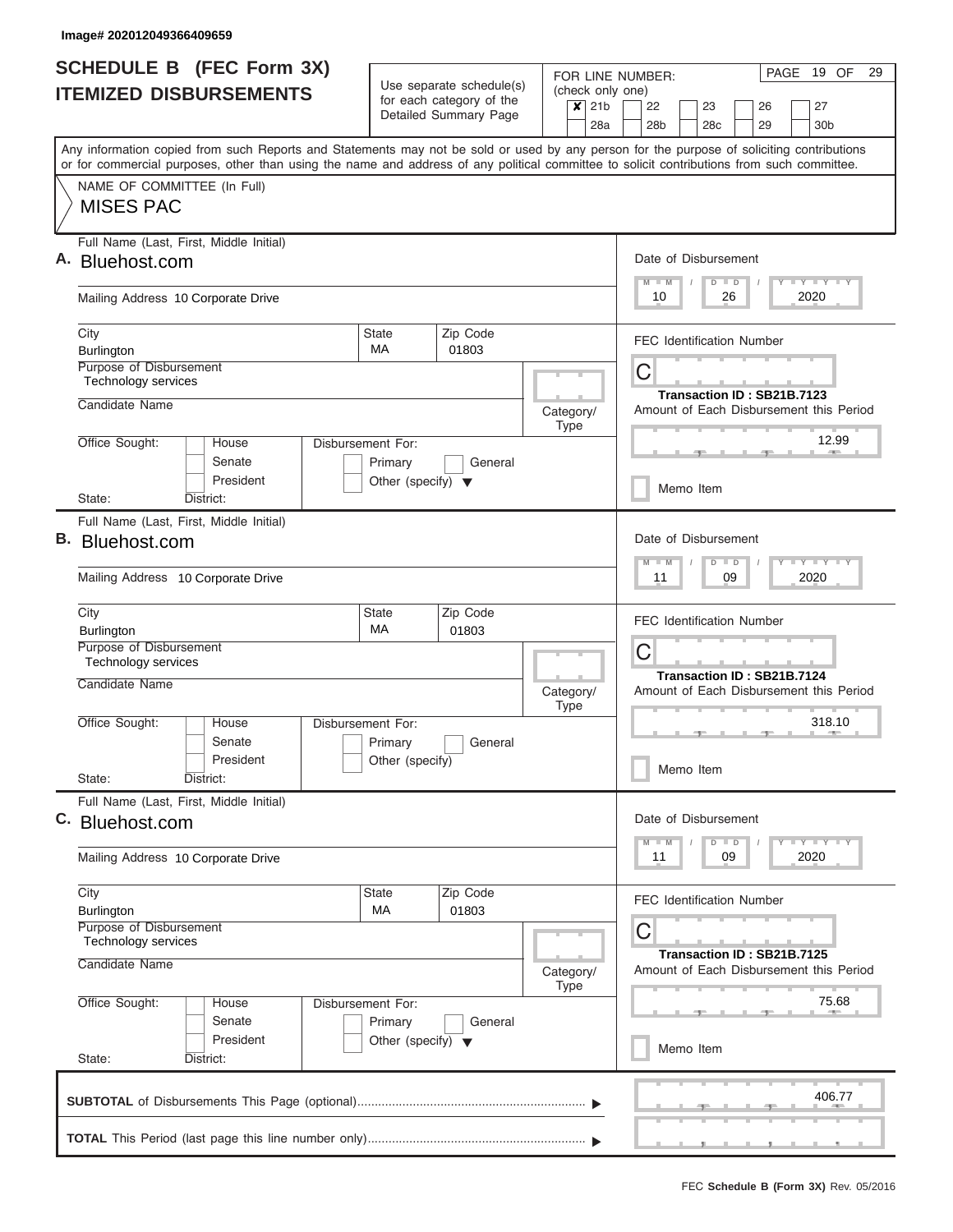| Use separate schedule(s)<br><b>ITEMIZED DISBURSEMENTS</b><br>for each category of the<br>Detailed Summary Page                             | (check only one)<br>$x$ 21b<br>28a | 22<br>23<br>26<br>27                                                  |  |  |  |  |  |  |  |  |  |  |  |  |  |
|--------------------------------------------------------------------------------------------------------------------------------------------|------------------------------------|-----------------------------------------------------------------------|--|--|--|--|--|--|--|--|--|--|--|--|--|
|                                                                                                                                            |                                    |                                                                       |  |  |  |  |  |  |  |  |  |  |  |  |  |
|                                                                                                                                            |                                    | 28 <sub>b</sub><br>29<br>28 <sub>c</sub><br>30 <sub>b</sub>           |  |  |  |  |  |  |  |  |  |  |  |  |  |
| Any information copied from such Reports and Statements may not be sold or used by any person for the purpose of soliciting contributions  |                                    |                                                                       |  |  |  |  |  |  |  |  |  |  |  |  |  |
| or for commercial purposes, other than using the name and address of any political committee to solicit contributions from such committee. |                                    |                                                                       |  |  |  |  |  |  |  |  |  |  |  |  |  |
| NAME OF COMMITTEE (In Full)<br><b>MISES PAC</b>                                                                                            |                                    |                                                                       |  |  |  |  |  |  |  |  |  |  |  |  |  |
|                                                                                                                                            |                                    |                                                                       |  |  |  |  |  |  |  |  |  |  |  |  |  |
| Full Name (Last, First, Middle Initial)                                                                                                    |                                    |                                                                       |  |  |  |  |  |  |  |  |  |  |  |  |  |
| Α.<br>Drip                                                                                                                                 |                                    | Date of Disbursement<br>Y FY FY FY<br>$M - M$<br>$D$ $D$              |  |  |  |  |  |  |  |  |  |  |  |  |  |
| Mailing Address 251 N. 1st Avenue, Suite 400                                                                                               | 2020<br>11<br>12                   |                                                                       |  |  |  |  |  |  |  |  |  |  |  |  |  |
| Zip Code<br>City<br><b>State</b>                                                                                                           |                                    | <b>FEC Identification Number</b>                                      |  |  |  |  |  |  |  |  |  |  |  |  |  |
| <b>MN</b><br>Minneapolis<br>55401<br>Purpose of Disbursement                                                                               |                                    |                                                                       |  |  |  |  |  |  |  |  |  |  |  |  |  |
| Technology services                                                                                                                        |                                    | $\mathsf C$                                                           |  |  |  |  |  |  |  |  |  |  |  |  |  |
| Candidate Name                                                                                                                             | Category/                          | Transaction ID: SB21B.7126<br>Amount of Each Disbursement this Period |  |  |  |  |  |  |  |  |  |  |  |  |  |
| Office Sought:<br>House                                                                                                                    | <b>Type</b>                        | 122.00                                                                |  |  |  |  |  |  |  |  |  |  |  |  |  |
| Disbursement For:<br>Senate<br>Primary<br>General                                                                                          |                                    | <b>COLL</b>                                                           |  |  |  |  |  |  |  |  |  |  |  |  |  |
| President<br>Other (specify) $\blacktriangledown$                                                                                          |                                    |                                                                       |  |  |  |  |  |  |  |  |  |  |  |  |  |
| State:<br>District:                                                                                                                        |                                    | Memo Item                                                             |  |  |  |  |  |  |  |  |  |  |  |  |  |
| Full Name (Last, First, Middle Initial)<br>В.                                                                                              |                                    | Date of Disbursement                                                  |  |  |  |  |  |  |  |  |  |  |  |  |  |
| Ensor, Luke, , ,                                                                                                                           |                                    | Y FY FY FY<br>$M - M$<br>$D$ $D$                                      |  |  |  |  |  |  |  |  |  |  |  |  |  |
| <b>Mailing Address</b>                                                                                                                     |                                    | 2020<br>23<br>11                                                      |  |  |  |  |  |  |  |  |  |  |  |  |  |
| City<br><b>State</b><br>Zip Code                                                                                                           |                                    | <b>FEC Identification Number</b>                                      |  |  |  |  |  |  |  |  |  |  |  |  |  |
| Purpose of Disbursement<br><b>Consulting services</b>                                                                                      |                                    | С                                                                     |  |  |  |  |  |  |  |  |  |  |  |  |  |
| Candidate Name                                                                                                                             | Category/<br><b>Type</b>           | Transaction ID: SB21B.7162<br>Amount of Each Disbursement this Period |  |  |  |  |  |  |  |  |  |  |  |  |  |
| Office Sought:<br>House<br>Disbursement For:                                                                                               |                                    | 500.00                                                                |  |  |  |  |  |  |  |  |  |  |  |  |  |
| Senate<br>Primary<br>General                                                                                                               |                                    |                                                                       |  |  |  |  |  |  |  |  |  |  |  |  |  |
| President<br>Other (specify)<br>State:<br>District:                                                                                        |                                    | Memo Item                                                             |  |  |  |  |  |  |  |  |  |  |  |  |  |
| Full Name (Last, First, Middle Initial)                                                                                                    |                                    |                                                                       |  |  |  |  |  |  |  |  |  |  |  |  |  |
| C. GearBubble                                                                                                                              |                                    | Date of Disbursement                                                  |  |  |  |  |  |  |  |  |  |  |  |  |  |
| Mailing Address 6440 Sky Pointe Dr. #140-361                                                                                               |                                    | $Y$ $Y$ $Y$ $Y$ $Y$<br>$M - M$<br>$D$ $D$<br>2020<br>10<br>15         |  |  |  |  |  |  |  |  |  |  |  |  |  |
| Zip Code<br>City<br>State                                                                                                                  |                                    |                                                                       |  |  |  |  |  |  |  |  |  |  |  |  |  |
| <b>NV</b><br>89131<br>Las Vegas                                                                                                            |                                    | <b>FEC Identification Number</b>                                      |  |  |  |  |  |  |  |  |  |  |  |  |  |
| Purpose of Disbursement<br>Merchandise                                                                                                     |                                    | С                                                                     |  |  |  |  |  |  |  |  |  |  |  |  |  |
| Candidate Name                                                                                                                             | Category/                          | Transaction ID: SB21B.7107<br>Amount of Each Disbursement this Period |  |  |  |  |  |  |  |  |  |  |  |  |  |
|                                                                                                                                            | Type                               |                                                                       |  |  |  |  |  |  |  |  |  |  |  |  |  |
| Office Sought:<br>Disbursement For:<br>House<br>Senate<br>Primary<br>General                                                               |                                    | 11.90                                                                 |  |  |  |  |  |  |  |  |  |  |  |  |  |
| President<br>Other (specify) $\blacktriangledown$                                                                                          |                                    |                                                                       |  |  |  |  |  |  |  |  |  |  |  |  |  |
| State:<br>District:                                                                                                                        |                                    | Memo Item                                                             |  |  |  |  |  |  |  |  |  |  |  |  |  |
|                                                                                                                                            |                                    | 633.90                                                                |  |  |  |  |  |  |  |  |  |  |  |  |  |
|                                                                                                                                            |                                    |                                                                       |  |  |  |  |  |  |  |  |  |  |  |  |  |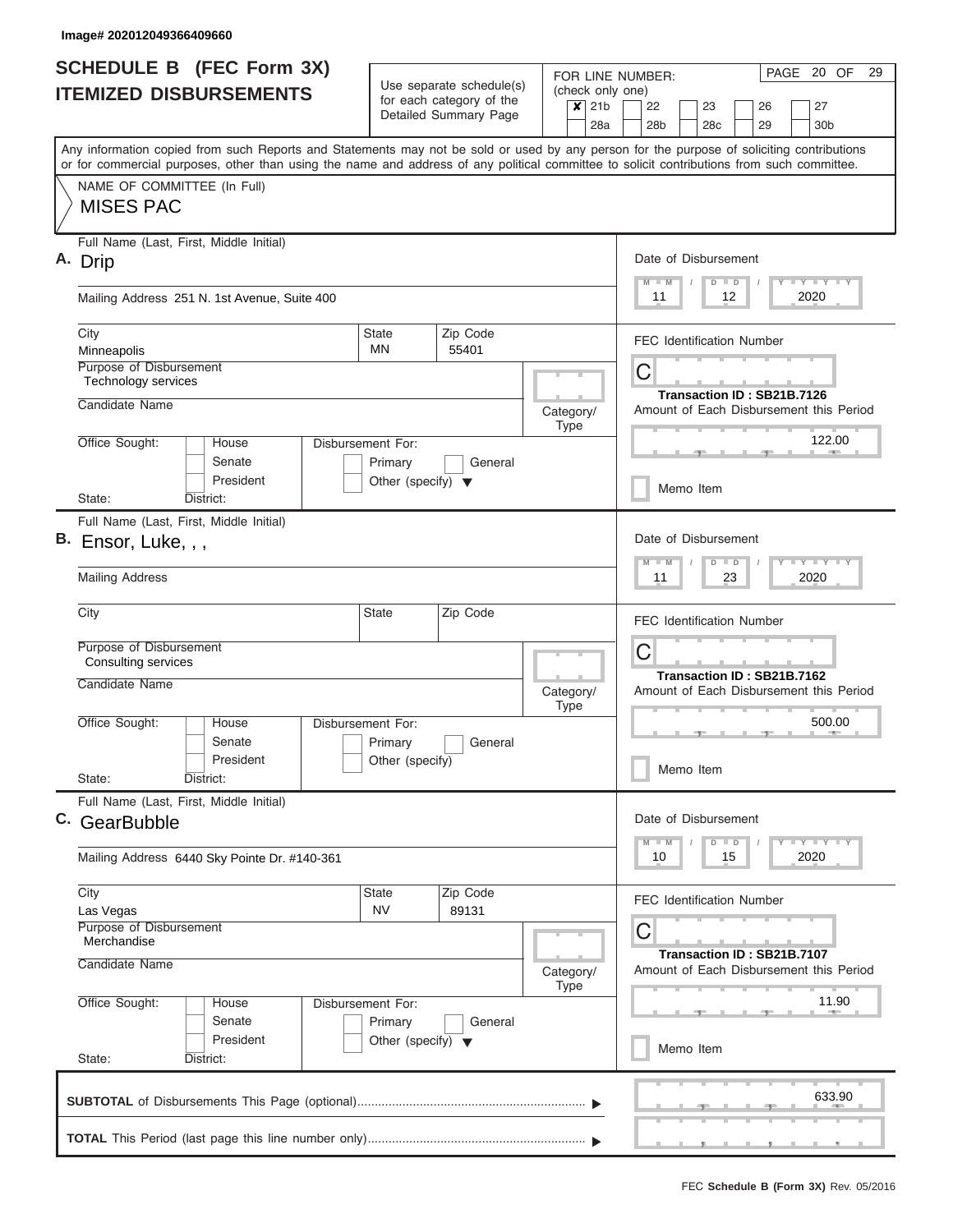|    | <b>SCHEDULE B</b> (FEC Form 3X)<br><b>ITEMIZED DISBURSEMENTS</b>                                                                                                                                                                                                                        |                                                                      | Use separate schedule(s)<br>for each category of the<br>Detailed Summary Page | (check only one)<br>21b<br>$\boldsymbol{x}$<br>28a | PAGE 21 OF<br>29<br>FOR LINE NUMBER:<br>22<br>23<br>26<br>27<br>28 <sub>b</sub><br>28 <sub>c</sub><br>29<br>30 <sub>b</sub> |  |  |  |  |  |  |  |  |  |  |  |  |
|----|-----------------------------------------------------------------------------------------------------------------------------------------------------------------------------------------------------------------------------------------------------------------------------------------|----------------------------------------------------------------------|-------------------------------------------------------------------------------|----------------------------------------------------|-----------------------------------------------------------------------------------------------------------------------------|--|--|--|--|--|--|--|--|--|--|--|--|
|    | Any information copied from such Reports and Statements may not be sold or used by any person for the purpose of soliciting contributions<br>or for commercial purposes, other than using the name and address of any political committee to solicit contributions from such committee. |                                                                      |                                                                               |                                                    |                                                                                                                             |  |  |  |  |  |  |  |  |  |  |  |  |
|    | NAME OF COMMITTEE (In Full)<br><b>MISES PAC</b>                                                                                                                                                                                                                                         |                                                                      |                                                                               |                                                    |                                                                                                                             |  |  |  |  |  |  |  |  |  |  |  |  |
| Α. | Full Name (Last, First, Middle Initial)<br>GearBubble                                                                                                                                                                                                                                   |                                                                      |                                                                               |                                                    | Date of Disbursement<br>Y LY LY LY<br>$M$ $M$<br>$D$ $D$                                                                    |  |  |  |  |  |  |  |  |  |  |  |  |
|    | Mailing Address 6440 Sky Pointe Dr. #140-361                                                                                                                                                                                                                                            |                                                                      |                                                                               |                                                    | 2020<br>10<br>15                                                                                                            |  |  |  |  |  |  |  |  |  |  |  |  |
|    | City<br>Las Vegas                                                                                                                                                                                                                                                                       | State<br><b>NV</b>                                                   | Zip Code<br>89131                                                             |                                                    | <b>FEC Identification Number</b>                                                                                            |  |  |  |  |  |  |  |  |  |  |  |  |
|    | Purpose of Disbursement<br>Merchandise                                                                                                                                                                                                                                                  |                                                                      |                                                                               |                                                    | С<br>Transaction ID: SB21B.7115                                                                                             |  |  |  |  |  |  |  |  |  |  |  |  |
|    | Candidate Name                                                                                                                                                                                                                                                                          |                                                                      |                                                                               | Category/<br><b>Type</b>                           | Amount of Each Disbursement this Period                                                                                     |  |  |  |  |  |  |  |  |  |  |  |  |
|    | Office Sought:<br>House<br>Senate<br>President                                                                                                                                                                                                                                          | Disbursement For:<br>Primary<br>Other (specify) $\blacktriangledown$ | General                                                                       |                                                    | 11.90<br>Memo Item                                                                                                          |  |  |  |  |  |  |  |  |  |  |  |  |
|    | District:<br>State:                                                                                                                                                                                                                                                                     |                                                                      |                                                                               |                                                    |                                                                                                                             |  |  |  |  |  |  |  |  |  |  |  |  |
| В. | Full Name (Last, First, Middle Initial)<br>GearBubble                                                                                                                                                                                                                                   |                                                                      |                                                                               |                                                    | Date of Disbursement<br>$T$ $Y$ $T$ $Y$ $T$<br>$M - M$<br>$D$ $D$                                                           |  |  |  |  |  |  |  |  |  |  |  |  |
|    | Mailing Address 6440 Sky Pointe Dr. #140-361                                                                                                                                                                                                                                            |                                                                      |                                                                               |                                                    | 2020<br>10<br>19                                                                                                            |  |  |  |  |  |  |  |  |  |  |  |  |
|    | City<br>Las Vegas                                                                                                                                                                                                                                                                       | <b>State</b><br><b>NV</b>                                            | Zip Code<br>89131                                                             |                                                    | <b>FEC Identification Number</b>                                                                                            |  |  |  |  |  |  |  |  |  |  |  |  |
|    | Purpose of Disbursement<br>Merchandise                                                                                                                                                                                                                                                  |                                                                      |                                                                               |                                                    | C<br>Transaction ID: SB21B.7120                                                                                             |  |  |  |  |  |  |  |  |  |  |  |  |
|    | Candidate Name                                                                                                                                                                                                                                                                          |                                                                      |                                                                               | Category/<br><b>Type</b>                           | Amount of Each Disbursement this Period                                                                                     |  |  |  |  |  |  |  |  |  |  |  |  |
|    | Office Sought:<br>House<br>Senate                                                                                                                                                                                                                                                       | Disbursement For:<br>Primary                                         | General                                                                       |                                                    | 11.90                                                                                                                       |  |  |  |  |  |  |  |  |  |  |  |  |
|    | President<br>State:<br>District:                                                                                                                                                                                                                                                        | Other (specify)                                                      |                                                                               |                                                    | Memo Item                                                                                                                   |  |  |  |  |  |  |  |  |  |  |  |  |
|    | Full Name (Last, First, Middle Initial)<br>C. GearBubble                                                                                                                                                                                                                                |                                                                      |                                                                               |                                                    | Date of Disbursement                                                                                                        |  |  |  |  |  |  |  |  |  |  |  |  |
|    | Mailing Address 6440 Sky Pointe Dr. #140-361                                                                                                                                                                                                                                            |                                                                      |                                                                               |                                                    | $T - Y$ $T - Y$<br>$M - M$<br>$D$ $D$<br>2020<br>10<br>30                                                                   |  |  |  |  |  |  |  |  |  |  |  |  |
|    | City<br>Las Vegas                                                                                                                                                                                                                                                                       | <b>State</b><br><b>NV</b>                                            | Zip Code<br>89131                                                             |                                                    | <b>FEC Identification Number</b>                                                                                            |  |  |  |  |  |  |  |  |  |  |  |  |
|    | Purpose of Disbursement<br>Merchandise<br>Candidate Name                                                                                                                                                                                                                                |                                                                      |                                                                               | Category/<br><b>Type</b>                           | C<br>Transaction ID: SB21B.7118<br>Amount of Each Disbursement this Period                                                  |  |  |  |  |  |  |  |  |  |  |  |  |
|    | Office Sought:<br>House<br>Senate<br>President                                                                                                                                                                                                                                          | Disbursement For:<br>Primary                                         | General                                                                       |                                                    | 13.89                                                                                                                       |  |  |  |  |  |  |  |  |  |  |  |  |
|    | State:<br>District:                                                                                                                                                                                                                                                                     | Other (specify) $\blacktriangledown$                                 |                                                                               |                                                    | Memo Item                                                                                                                   |  |  |  |  |  |  |  |  |  |  |  |  |
|    |                                                                                                                                                                                                                                                                                         |                                                                      |                                                                               |                                                    | 37.69                                                                                                                       |  |  |  |  |  |  |  |  |  |  |  |  |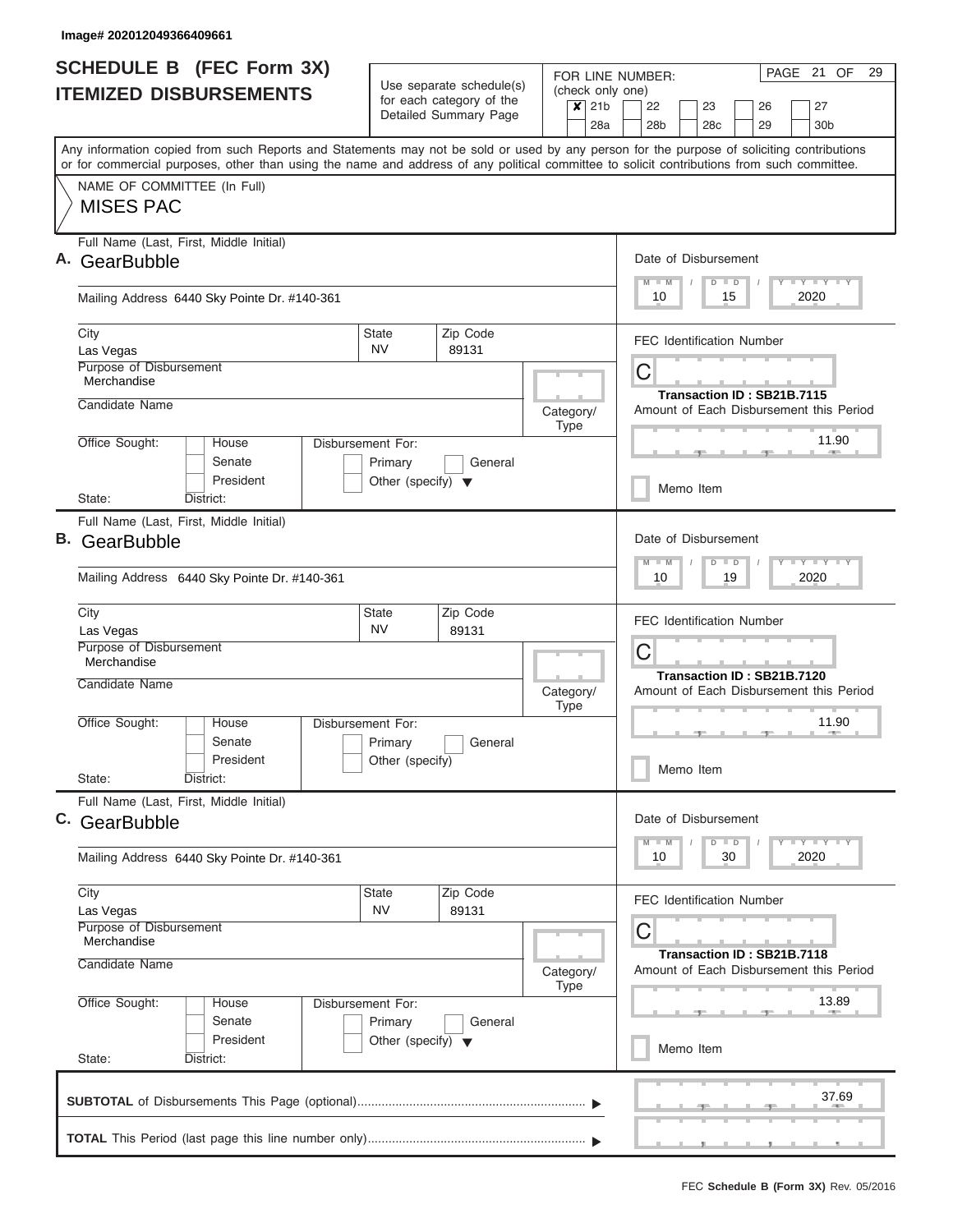|    | <b>SCHEDULE B (FEC Form 3X)</b><br><b>ITEMIZED DISBURSEMENTS</b>                                                                                                                                                                                                                        | Use separate schedule(s)                        |                                                   | PAGE 22 OF<br>29<br>FOR LINE NUMBER:<br>(check only one) |             |                |   |                 |                                                                     |                                  |    |          |                            |                                                  |       |  |  |  |  |  |
|----|-----------------------------------------------------------------------------------------------------------------------------------------------------------------------------------------------------------------------------------------------------------------------------------------|-------------------------------------------------|---------------------------------------------------|----------------------------------------------------------|-------------|----------------|---|-----------------|---------------------------------------------------------------------|----------------------------------|----|----------|----------------------------|--------------------------------------------------|-------|--|--|--|--|--|
|    |                                                                                                                                                                                                                                                                                         |                                                 | for each category of the<br>Detailed Summary Page |                                                          |             | $x$ 21b<br>28a |   | 22<br>28b       |                                                                     | 23<br>28 <sub>c</sub>            |    | 26<br>29 |                            | 27<br>30 <sub>b</sub>                            |       |  |  |  |  |  |
|    | Any information copied from such Reports and Statements may not be sold or used by any person for the purpose of soliciting contributions<br>or for commercial purposes, other than using the name and address of any political committee to solicit contributions from such committee. |                                                 |                                                   |                                                          |             |                |   |                 |                                                                     |                                  |    |          |                            |                                                  |       |  |  |  |  |  |
|    | NAME OF COMMITTEE (In Full)<br><b>MISES PAC</b>                                                                                                                                                                                                                                         |                                                 |                                                   |                                                          |             |                |   |                 |                                                                     |                                  |    |          |                            |                                                  |       |  |  |  |  |  |
| Α. | Full Name (Last, First, Middle Initial)<br>GearBubble                                                                                                                                                                                                                                   |                                                 |                                                   |                                                          |             |                |   | $M - M$         |                                                                     | Date of Disbursement<br>$D$ $D$  |    |          |                            | Y I Y I Y I Y                                    |       |  |  |  |  |  |
|    | Mailing Address 6440 Sky Pointe Dr. #140-361                                                                                                                                                                                                                                            |                                                 |                                                   |                                                          |             |                |   | 11              |                                                                     |                                  | 02 |          |                            | 2020                                             |       |  |  |  |  |  |
|    | City<br>Las Vegas                                                                                                                                                                                                                                                                       | <b>State</b><br>NV.                             | Zip Code<br>89131                                 |                                                          |             |                |   |                 |                                                                     | <b>FEC Identification Number</b> |    |          |                            |                                                  |       |  |  |  |  |  |
|    | Purpose of Disbursement<br>Merchandise<br>Candidate Name                                                                                                                                                                                                                                |                                                 |                                                   |                                                          |             |                | С |                 |                                                                     |                                  |    |          | Transaction ID: SB21B.7116 |                                                  |       |  |  |  |  |  |
|    | Office Sought:<br>House                                                                                                                                                                                                                                                                 | Disbursement For:                               |                                                   | Category/                                                | <b>Type</b> |                |   |                 |                                                                     |                                  |    |          |                            | Amount of Each Disbursement this Period<br>27.00 |       |  |  |  |  |  |
|    | Senate<br>President<br>District:<br>State:                                                                                                                                                                                                                                              | Primary<br>Other (specify) $\blacktriangledown$ | General                                           |                                                          |             |                |   |                 |                                                                     | Memo Item                        |    |          |                            |                                                  |       |  |  |  |  |  |
| В. | Full Name (Last, First, Middle Initial)<br>GearBubble<br>Mailing Address 6440 Sky Pointe Dr. #140-361                                                                                                                                                                                   |                                                 |                                                   |                                                          |             |                |   | $M - M$<br>11   |                                                                     | Date of Disbursement<br>$D$ $D$  | 09 |          |                            | $T$ $T$ $T$ $T$ $T$ $T$ $T$ $T$ $T$<br>2020      |       |  |  |  |  |  |
|    | City                                                                                                                                                                                                                                                                                    | State                                           | Zip Code                                          |                                                          |             |                |   |                 |                                                                     |                                  |    |          |                            |                                                  |       |  |  |  |  |  |
|    | Las Vegas<br>Purpose of Disbursement<br>Merchandise                                                                                                                                                                                                                                     | <b>NV</b>                                       | 89131                                             |                                                          |             |                |   |                 | <b>FEC Identification Number</b><br>С<br>Transaction ID: SB21B.7105 |                                  |    |          |                            |                                                  |       |  |  |  |  |  |
|    | <b>Candidate Name</b>                                                                                                                                                                                                                                                                   |                                                 |                                                   | Category/                                                | <b>Type</b> |                |   |                 |                                                                     |                                  |    |          |                            | Amount of Each Disbursement this Period          |       |  |  |  |  |  |
|    | Office Sought:<br>House<br>Senate<br>President<br>State:<br>District:                                                                                                                                                                                                                   | Disbursement For:<br>Primary<br>Other (specify) | General                                           |                                                          |             |                |   | 12.73<br>$-10-$ |                                                                     |                                  |    |          |                            |                                                  |       |  |  |  |  |  |
|    | Full Name (Last, First, Middle Initial)<br>C. GearBubble                                                                                                                                                                                                                                |                                                 |                                                   |                                                          |             |                |   | $M - M$         |                                                                     | Date of Disbursement             |    |          |                            | <b>LEY LEY LEY</b>                               |       |  |  |  |  |  |
|    | Mailing Address 6440 Sky Pointe Dr. #140-361                                                                                                                                                                                                                                            |                                                 |                                                   |                                                          |             |                |   | 11              |                                                                     | $D$ $D$                          | 12 |          |                            | 2020                                             |       |  |  |  |  |  |
|    | City<br>Las Vegas<br>Purpose of Disbursement                                                                                                                                                                                                                                            | State<br><b>NV</b>                              | Zip Code<br>89131                                 |                                                          |             |                | С |                 |                                                                     | <b>FEC Identification Number</b> |    |          |                            |                                                  |       |  |  |  |  |  |
|    | Merchandise<br>Candidate Name                                                                                                                                                                                                                                                           |                                                 | Category/<br>Type                                 |                                                          |             |                |   |                 |                                                                     |                                  |    |          | Transaction ID: SB21B.7108 | Amount of Each Disbursement this Period          |       |  |  |  |  |  |
|    | Office Sought:<br>House<br>Senate<br>President                                                                                                                                                                                                                                          | Disbursement For:<br>Primary                    | General<br>Other (specify) $\blacktriangledown$   |                                                          |             |                |   |                 | 12.73<br>Memo Item                                                  |                                  |    |          |                            |                                                  |       |  |  |  |  |  |
|    | State:<br>District:                                                                                                                                                                                                                                                                     |                                                 |                                                   |                                                          |             |                |   |                 |                                                                     |                                  |    |          |                            |                                                  |       |  |  |  |  |  |
|    |                                                                                                                                                                                                                                                                                         |                                                 |                                                   |                                                          |             |                |   |                 |                                                                     |                                  |    |          |                            |                                                  | 52.46 |  |  |  |  |  |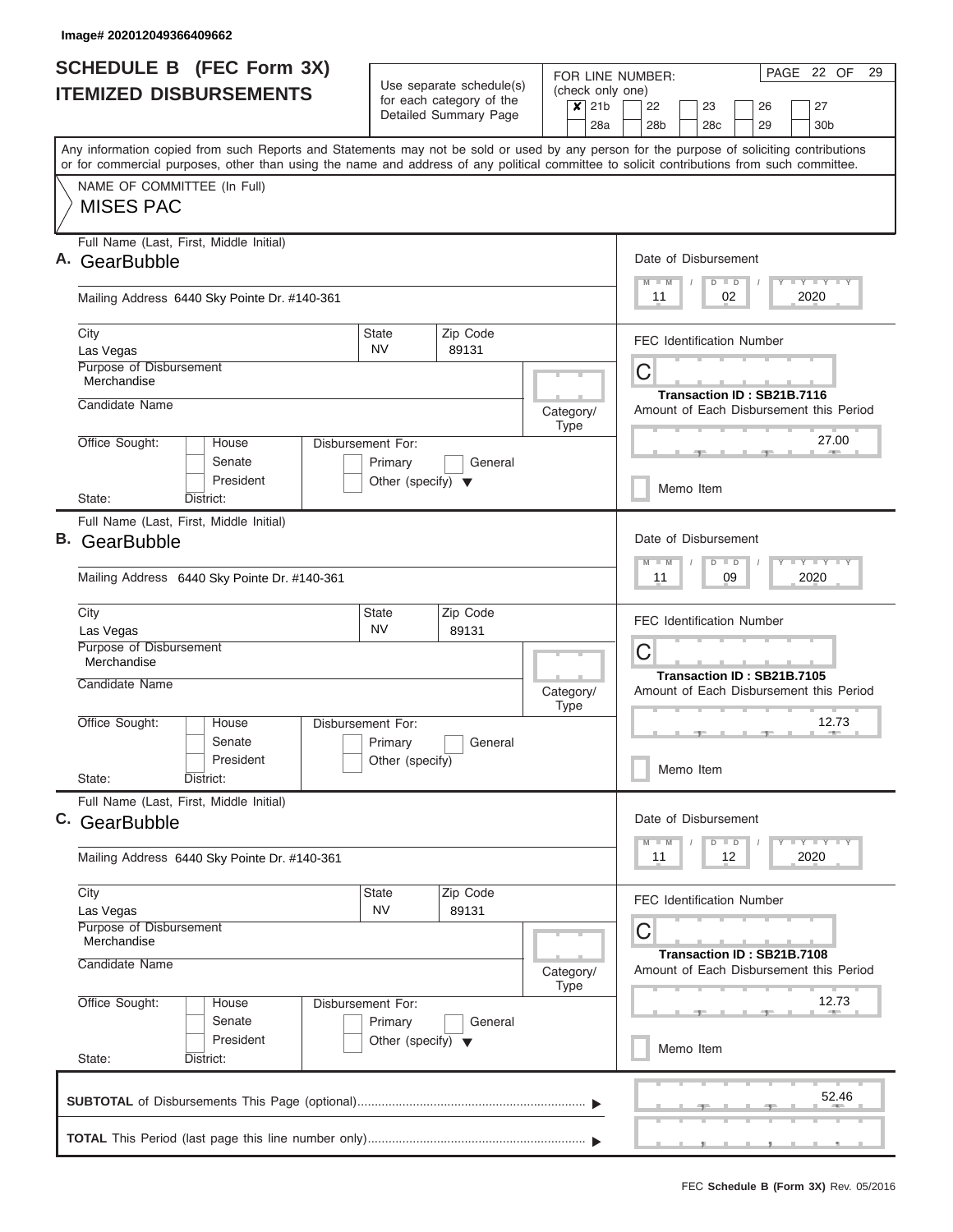|    | <b>SCHEDULE B (FEC Form 3X)</b>                                                                                                                                                                                                                                                         | Use separate schedule(s)                                             |                          |           |             |         |                                                                       | PAGE 23 OF<br>29<br>FOR LINE NUMBER:<br>(check only one) |  |                            |               |  |    |             |                                     |       |  |  |  |
|----|-----------------------------------------------------------------------------------------------------------------------------------------------------------------------------------------------------------------------------------------------------------------------------------------|----------------------------------------------------------------------|--------------------------|-----------|-------------|---------|-----------------------------------------------------------------------|----------------------------------------------------------|--|----------------------------|---------------|--|----|-------------|-------------------------------------|-------|--|--|--|
|    | <b>ITEMIZED DISBURSEMENTS</b>                                                                                                                                                                                                                                                           |                                                                      | for each category of the |           |             | $x$ 21b |                                                                       | 22                                                       |  | 23                         |               |  | 26 |             | 27                                  |       |  |  |  |
|    |                                                                                                                                                                                                                                                                                         |                                                                      | Detailed Summary Page    |           |             | 28a     |                                                                       | 28 <sub>b</sub>                                          |  | 28 <sub>c</sub>            |               |  | 29 |             | 30 <sub>b</sub>                     |       |  |  |  |
|    | Any information copied from such Reports and Statements may not be sold or used by any person for the purpose of soliciting contributions<br>or for commercial purposes, other than using the name and address of any political committee to solicit contributions from such committee. |                                                                      |                          |           |             |         |                                                                       |                                                          |  |                            |               |  |    |             |                                     |       |  |  |  |
|    | NAME OF COMMITTEE (In Full)                                                                                                                                                                                                                                                             |                                                                      |                          |           |             |         |                                                                       |                                                          |  |                            |               |  |    |             |                                     |       |  |  |  |
|    | <b>MISES PAC</b>                                                                                                                                                                                                                                                                        |                                                                      |                          |           |             |         |                                                                       |                                                          |  |                            |               |  |    |             |                                     |       |  |  |  |
|    | Full Name (Last, First, Middle Initial)<br>A. GearBubble                                                                                                                                                                                                                                |                                                                      |                          |           |             |         |                                                                       | Date of Disbursement                                     |  |                            |               |  |    |             |                                     |       |  |  |  |
|    | Mailing Address 6440 Sky Pointe Dr. #140-361                                                                                                                                                                                                                                            |                                                                      |                          |           |             |         |                                                                       | $M - M$<br>11                                            |  |                            | $D$ $D$<br>16 |  |    |             | Y I Y I Y I Y<br>2020               |       |  |  |  |
|    | City<br>Las Vegas                                                                                                                                                                                                                                                                       | State<br>NV.                                                         | Zip Code<br>89131        |           |             |         |                                                                       | <b>FEC Identification Number</b>                         |  |                            |               |  |    |             |                                     |       |  |  |  |
|    | Purpose of Disbursement<br>Merchandise                                                                                                                                                                                                                                                  |                                                                      |                          |           |             |         |                                                                       | С                                                        |  | Transaction ID: SB21B.7104 |               |  |    |             |                                     |       |  |  |  |
|    | Candidate Name                                                                                                                                                                                                                                                                          |                                                                      |                          | Category/ | Type        |         |                                                                       | Amount of Each Disbursement this Period                  |  |                            |               |  |    |             |                                     |       |  |  |  |
|    | Office Sought:<br>House<br>Senate<br>President                                                                                                                                                                                                                                          | Disbursement For:<br>Primary<br>Other (specify) $\blacktriangledown$ | 12.73                    |           |             |         |                                                                       |                                                          |  |                            |               |  |    |             |                                     |       |  |  |  |
|    | State:<br>District:                                                                                                                                                                                                                                                                     |                                                                      |                          |           |             |         |                                                                       |                                                          |  | Memo Item                  |               |  |    |             |                                     |       |  |  |  |
| В. | Full Name (Last, First, Middle Initial)<br>GearBubble                                                                                                                                                                                                                                   |                                                                      |                          |           |             |         |                                                                       | Date of Disbursement                                     |  |                            |               |  |    |             |                                     |       |  |  |  |
|    |                                                                                                                                                                                                                                                                                         |                                                                      |                          |           |             |         |                                                                       | $M - M$                                                  |  |                            | $D$ $D$       |  |    |             | $T$ $T$ $T$ $T$ $T$ $T$ $T$ $T$ $T$ |       |  |  |  |
|    | Mailing Address 6440 Sky Pointe Dr. #140-361                                                                                                                                                                                                                                            |                                                                      |                          |           |             |         |                                                                       | 11                                                       |  |                            | 16            |  |    |             | 2020                                |       |  |  |  |
|    | City<br>Las Vegas                                                                                                                                                                                                                                                                       | State<br><b>NV</b>                                                   | Zip Code<br>89131        |           |             |         |                                                                       | <b>FEC Identification Number</b>                         |  |                            |               |  |    |             |                                     |       |  |  |  |
|    | Purpose of Disbursement<br>Merchandise                                                                                                                                                                                                                                                  |                                                                      |                          |           |             |         | С                                                                     |                                                          |  |                            |               |  |    |             |                                     |       |  |  |  |
|    | Candidate Name                                                                                                                                                                                                                                                                          |                                                                      |                          | Category/ | <b>Type</b> |         | Transaction ID: SB21B.7112<br>Amount of Each Disbursement this Period |                                                          |  |                            |               |  |    |             |                                     |       |  |  |  |
|    | Office Sought:<br>House<br>Senate<br>President                                                                                                                                                                                                                                          | Disbursement For:<br>Primary<br>Other (specify)                      | General                  |           |             |         | 27.70<br>$\rightarrow$                                                |                                                          |  |                            |               |  |    |             |                                     |       |  |  |  |
|    | State:<br>District:                                                                                                                                                                                                                                                                     |                                                                      |                          |           |             |         |                                                                       |                                                          |  | Memo Item                  |               |  |    |             |                                     |       |  |  |  |
|    | Full Name (Last, First, Middle Initial)<br>C. GearBubble                                                                                                                                                                                                                                |                                                                      |                          |           |             |         |                                                                       | Date of Disbursement                                     |  |                            |               |  |    |             |                                     |       |  |  |  |
|    | Mailing Address 6440 Sky Pointe Dr. #140-361                                                                                                                                                                                                                                            |                                                                      |                          |           |             |         |                                                                       | $M - M$<br>11                                            |  |                            | $D$ $D$<br>17 |  |    |             | 2020                                |       |  |  |  |
|    | City<br>Las Vegas                                                                                                                                                                                                                                                                       | State<br><b>NV</b>                                                   | Zip Code<br>89131        |           |             |         |                                                                       | FEC Identification Number                                |  |                            |               |  |    |             |                                     |       |  |  |  |
|    | Purpose of Disbursement<br>Merchandise<br>Candidate Name                                                                                                                                                                                                                                |                                                                      |                          | Category/ | Type        |         |                                                                       | С<br>Amount of Each Disbursement this Period             |  | Transaction ID: SB21B.7109 |               |  |    |             |                                     |       |  |  |  |
|    | Office Sought:<br>House<br>Senate                                                                                                                                                                                                                                                       | Disbursement For:<br>Primary                                         | General                  |           |             |         |                                                                       |                                                          |  |                            |               |  |    |             |                                     | 14.87 |  |  |  |
|    | President<br>State:<br>District:                                                                                                                                                                                                                                                        | Other (specify) $\blacktriangledown$                                 |                          |           |             |         |                                                                       |                                                          |  | Memo Item                  |               |  |    |             |                                     |       |  |  |  |
|    |                                                                                                                                                                                                                                                                                         |                                                                      |                          |           |             |         |                                                                       |                                                          |  |                            |               |  |    |             |                                     | 55.30 |  |  |  |
|    |                                                                                                                                                                                                                                                                                         |                                                                      |                          |           |             |         |                                                                       |                                                          |  |                            |               |  |    | , , , , , , |                                     |       |  |  |  |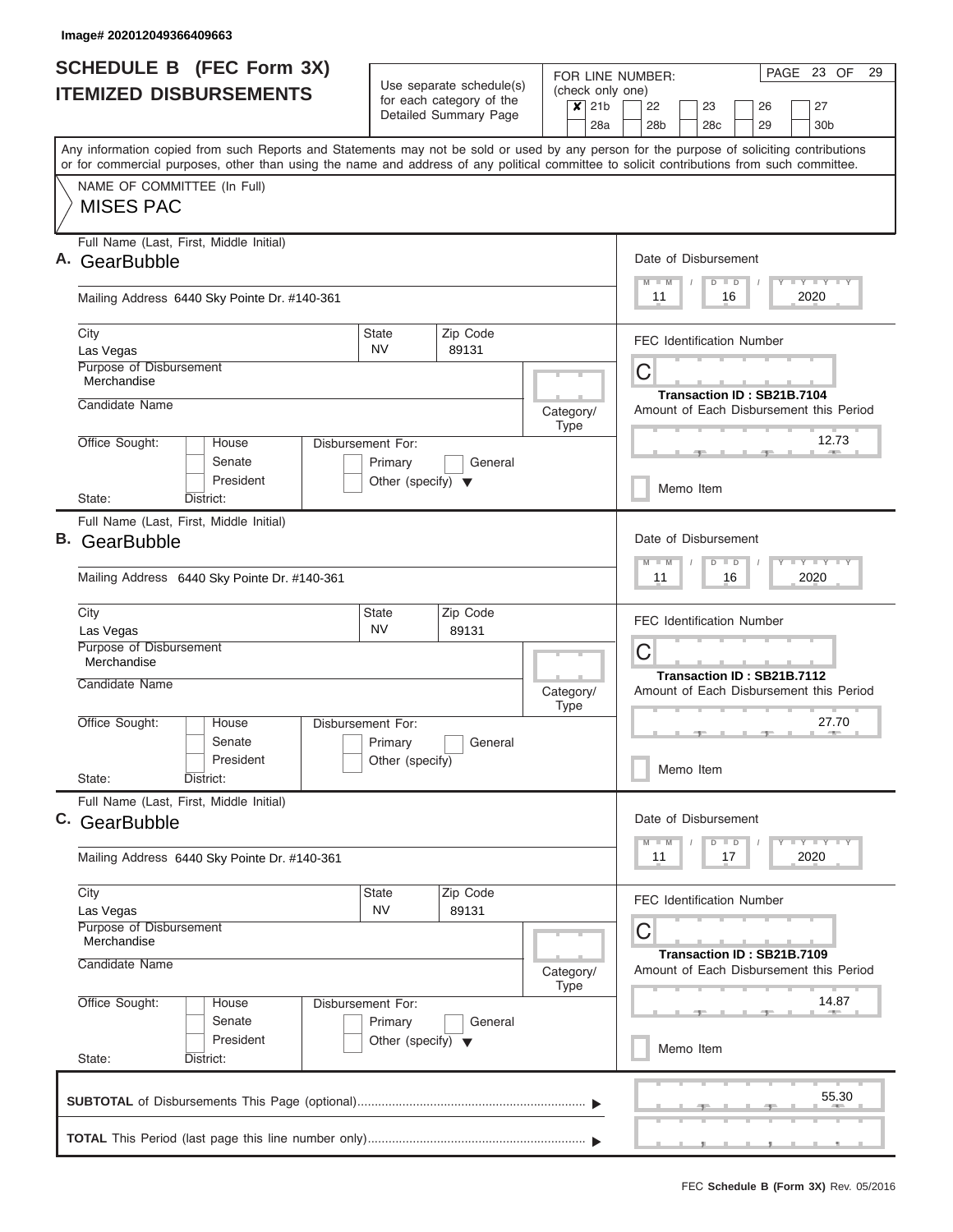|    | <b>SCHEDULE B (FEC Form 3X)</b>                                                                                                                                                                                                                                                         |                                                 |                                                      | PAGE 24 OF<br>29<br>FOR LINE NUMBER: |             |                             |           |                 |  |                      |         |  |                                  |                            |                                         |       |  |  |  |
|----|-----------------------------------------------------------------------------------------------------------------------------------------------------------------------------------------------------------------------------------------------------------------------------------------|-------------------------------------------------|------------------------------------------------------|--------------------------------------|-------------|-----------------------------|-----------|-----------------|--|----------------------|---------|--|----------------------------------|----------------------------|-----------------------------------------|-------|--|--|--|
|    | <b>ITEMIZED DISBURSEMENTS</b>                                                                                                                                                                                                                                                           |                                                 | Use separate schedule(s)<br>for each category of the |                                      |             | (check only one)<br>$x$ 21b |           | 22              |  | 23                   |         |  | 26                               |                            | 27                                      |       |  |  |  |
|    |                                                                                                                                                                                                                                                                                         |                                                 | Detailed Summary Page                                |                                      |             | 28a                         |           | 28 <sub>b</sub> |  | 28 <sub>c</sub>      |         |  | 29                               |                            | 30 <sub>b</sub>                         |       |  |  |  |
|    | Any information copied from such Reports and Statements may not be sold or used by any person for the purpose of soliciting contributions<br>or for commercial purposes, other than using the name and address of any political committee to solicit contributions from such committee. |                                                 |                                                      |                                      |             |                             |           |                 |  |                      |         |  |                                  |                            |                                         |       |  |  |  |
|    | NAME OF COMMITTEE (In Full)                                                                                                                                                                                                                                                             |                                                 |                                                      |                                      |             |                             |           |                 |  |                      |         |  |                                  |                            |                                         |       |  |  |  |
|    | <b>MISES PAC</b>                                                                                                                                                                                                                                                                        |                                                 |                                                      |                                      |             |                             |           |                 |  |                      |         |  |                                  |                            |                                         |       |  |  |  |
|    | Full Name (Last, First, Middle Initial)<br>A. GearBubble                                                                                                                                                                                                                                |                                                 |                                                      |                                      |             |                             |           |                 |  | Date of Disbursement |         |  |                                  |                            |                                         |       |  |  |  |
|    |                                                                                                                                                                                                                                                                                         |                                                 |                                                      |                                      |             |                             |           | $M - M$         |  |                      | $D$ $D$ |  |                                  |                            | Y I Y I Y I Y                           |       |  |  |  |
|    | Mailing Address 6440 Sky Pointe Dr. #140-361                                                                                                                                                                                                                                            |                                                 |                                                      |                                      |             |                             |           | 11              |  |                      | 17      |  |                                  |                            | 2020                                    |       |  |  |  |
|    | City<br>Las Vegas                                                                                                                                                                                                                                                                       | State<br>NV.                                    | Zip Code<br>89131                                    |                                      |             |                             |           |                 |  |                      |         |  | <b>FEC Identification Number</b> |                            |                                         |       |  |  |  |
|    | Purpose of Disbursement                                                                                                                                                                                                                                                                 |                                                 |                                                      |                                      |             |                             | С         |                 |  |                      |         |  |                                  |                            |                                         |       |  |  |  |
|    | Merchandise                                                                                                                                                                                                                                                                             |                                                 |                                                      |                                      |             |                             |           |                 |  |                      |         |  |                                  | Transaction ID: SB21B.7114 |                                         |       |  |  |  |
|    | Candidate Name                                                                                                                                                                                                                                                                          |                                                 |                                                      | Category/                            | Type        |                             |           |                 |  |                      |         |  |                                  |                            | Amount of Each Disbursement this Period |       |  |  |  |
|    | Office Sought:<br>House                                                                                                                                                                                                                                                                 | Disbursement For:                               | General                                              |                                      |             |                             | 12.73     |                 |  |                      |         |  |                                  |                            |                                         |       |  |  |  |
|    | Senate<br>President                                                                                                                                                                                                                                                                     | Primary<br>Other (specify) $\blacktriangledown$ |                                                      |                                      |             |                             |           |                 |  |                      |         |  |                                  |                            |                                         |       |  |  |  |
|    | State:<br>District:                                                                                                                                                                                                                                                                     |                                                 |                                                      |                                      |             |                             | Memo Item |                 |  |                      |         |  |                                  |                            |                                         |       |  |  |  |
|    | Full Name (Last, First, Middle Initial)                                                                                                                                                                                                                                                 |                                                 |                                                      |                                      |             |                             |           |                 |  | Date of Disbursement |         |  |                                  |                            |                                         |       |  |  |  |
| В. | GearBubble                                                                                                                                                                                                                                                                              |                                                 |                                                      |                                      |             |                             |           | $M - M$         |  |                      | $D$ $D$ |  |                                  |                            | $T$ $Y$ $Y$ $T$ $Y$                     |       |  |  |  |
|    | Mailing Address 6440 Sky Pointe Dr. #140-361                                                                                                                                                                                                                                            |                                                 |                                                      | 11<br>18<br>2020                     |             |                             |           |                 |  |                      |         |  |                                  |                            |                                         |       |  |  |  |
|    | City                                                                                                                                                                                                                                                                                    | State<br><b>NV</b>                              | Zip Code                                             |                                      |             |                             |           |                 |  |                      |         |  | <b>FEC Identification Number</b> |                            |                                         |       |  |  |  |
|    | Las Vegas<br>Purpose of Disbursement                                                                                                                                                                                                                                                    |                                                 | 89131                                                |                                      |             |                             |           |                 |  |                      |         |  |                                  |                            |                                         |       |  |  |  |
|    | Merchandise                                                                                                                                                                                                                                                                             |                                                 |                                                      |                                      |             |                             | С         |                 |  |                      |         |  |                                  | Transaction ID: SB21B.7113 |                                         |       |  |  |  |
|    | Candidate Name                                                                                                                                                                                                                                                                          |                                                 |                                                      | Category/                            | <b>Type</b> |                             |           |                 |  |                      |         |  |                                  |                            | Amount of Each Disbursement this Period |       |  |  |  |
|    | Office Sought:<br>House                                                                                                                                                                                                                                                                 | Disbursement For:                               |                                                      |                                      |             |                             |           |                 |  |                      |         |  | $\rightarrow$                    |                            |                                         | 14.87 |  |  |  |
|    | Senate<br>President                                                                                                                                                                                                                                                                     | Primary<br>Other (specify)                      | General                                              |                                      |             |                             |           |                 |  |                      |         |  |                                  |                            |                                         |       |  |  |  |
|    | State:<br>District:                                                                                                                                                                                                                                                                     |                                                 |                                                      |                                      |             |                             |           |                 |  | Memo Item            |         |  |                                  |                            |                                         |       |  |  |  |
|    | Full Name (Last, First, Middle Initial)                                                                                                                                                                                                                                                 |                                                 |                                                      |                                      |             |                             |           |                 |  | Date of Disbursement |         |  |                                  |                            |                                         |       |  |  |  |
|    | C. GearBubble                                                                                                                                                                                                                                                                           |                                                 |                                                      |                                      |             |                             |           | $M - M$         |  |                      | $D$ $D$ |  |                                  |                            |                                         |       |  |  |  |
|    | Mailing Address 6440 Sky Pointe Dr. #140-361                                                                                                                                                                                                                                            |                                                 |                                                      |                                      |             |                             |           | 11              |  |                      | 19      |  |                                  |                            | 2020                                    |       |  |  |  |
|    | City<br>Las Vegas                                                                                                                                                                                                                                                                       | State<br><b>NV</b>                              | Zip Code<br>89131                                    |                                      |             |                             |           |                 |  |                      |         |  | FEC Identification Number        |                            |                                         |       |  |  |  |
|    | Purpose of Disbursement<br>Merchandise                                                                                                                                                                                                                                                  |                                                 |                                                      |                                      |             |                             | С         |                 |  |                      |         |  |                                  |                            |                                         |       |  |  |  |
|    | Candidate Name                                                                                                                                                                                                                                                                          |                                                 |                                                      | Category/                            | Type        |                             |           |                 |  |                      |         |  |                                  | Transaction ID: SB21B.7106 | Amount of Each Disbursement this Period |       |  |  |  |
|    | Office Sought:<br>House                                                                                                                                                                                                                                                                 | Disbursement For:                               |                                                      |                                      | 27.70       |                             |           |                 |  |                      |         |  |                                  |                            |                                         |       |  |  |  |
|    | Senate<br>President                                                                                                                                                                                                                                                                     | Primary                                         | General                                              |                                      |             |                             |           |                 |  |                      |         |  |                                  |                            |                                         |       |  |  |  |
|    | State:<br>District:                                                                                                                                                                                                                                                                     | Other (specify) $\blacktriangledown$            |                                                      |                                      |             |                             |           |                 |  | Memo Item            |         |  |                                  |                            |                                         |       |  |  |  |
|    |                                                                                                                                                                                                                                                                                         |                                                 |                                                      |                                      |             |                             |           |                 |  |                      |         |  |                                  |                            |                                         | 55.30 |  |  |  |
|    |                                                                                                                                                                                                                                                                                         |                                                 |                                                      |                                      |             |                             |           |                 |  |                      |         |  |                                  | , , , , , ,                |                                         |       |  |  |  |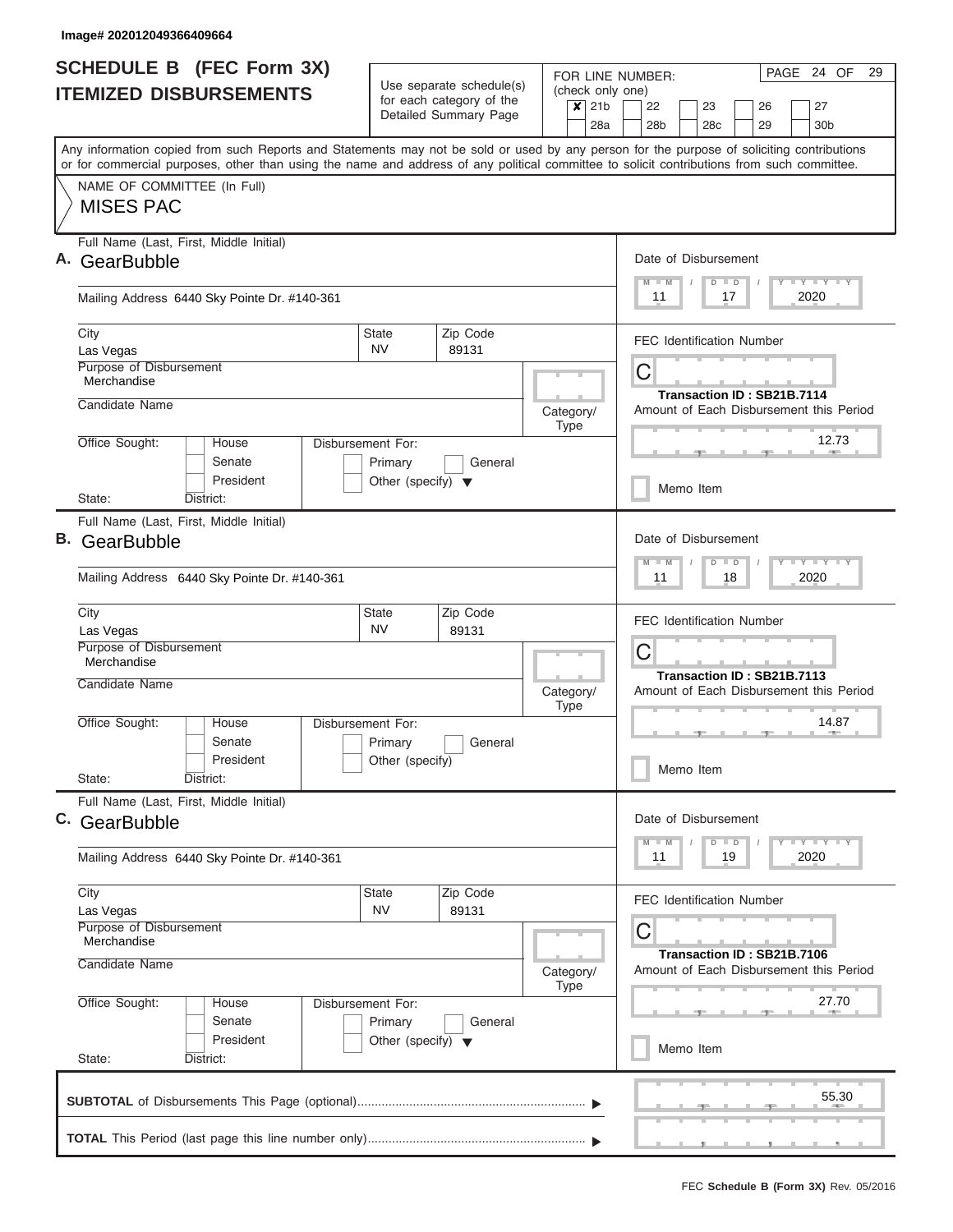|    | <b>SCHEDULE B (FEC Form 3X)</b>                                                                                                                                                                                                                                                         | Use separate schedule(s)                          |                   |                                                                                         |                                                              | PAGE 25 OF<br>29<br>FOR LINE NUMBER:    |                                 |                                                           |         |                 |               |  |          |  |                       |       |  |
|----|-----------------------------------------------------------------------------------------------------------------------------------------------------------------------------------------------------------------------------------------------------------------------------------------|---------------------------------------------------|-------------------|-----------------------------------------------------------------------------------------|--------------------------------------------------------------|-----------------------------------------|---------------------------------|-----------------------------------------------------------|---------|-----------------|---------------|--|----------|--|-----------------------|-------|--|
|    | <b>ITEMIZED DISBURSEMENTS</b>                                                                                                                                                                                                                                                           | for each category of the<br>Detailed Summary Page |                   |                                                                                         |                                                              | (check only one)<br>$x$ 21b<br>22<br>23 |                                 |                                                           |         |                 |               |  | 27<br>26 |  |                       |       |  |
|    |                                                                                                                                                                                                                                                                                         |                                                   |                   |                                                                                         |                                                              | 28a                                     |                                 | 28 <sub>b</sub>                                           |         | 28 <sub>c</sub> |               |  | 29       |  | 30 <sub>b</sub>       |       |  |
|    | Any information copied from such Reports and Statements may not be sold or used by any person for the purpose of soliciting contributions<br>or for commercial purposes, other than using the name and address of any political committee to solicit contributions from such committee. |                                                   |                   |                                                                                         |                                                              |                                         |                                 |                                                           |         |                 |               |  |          |  |                       |       |  |
|    | NAME OF COMMITTEE (In Full)                                                                                                                                                                                                                                                             |                                                   |                   |                                                                                         |                                                              |                                         |                                 |                                                           |         |                 |               |  |          |  |                       |       |  |
|    | <b>MISES PAC</b>                                                                                                                                                                                                                                                                        |                                                   |                   |                                                                                         |                                                              |                                         |                                 |                                                           |         |                 |               |  |          |  |                       |       |  |
|    | Full Name (Last, First, Middle Initial)<br>A. GearBubble                                                                                                                                                                                                                                |                                                   |                   |                                                                                         |                                                              |                                         |                                 | Date of Disbursement                                      |         |                 |               |  |          |  |                       |       |  |
|    | Mailing Address 6440 Sky Pointe Dr. #140-361                                                                                                                                                                                                                                            |                                                   |                   |                                                                                         |                                                              |                                         |                                 |                                                           | $M - M$ |                 | $D$ $D$<br>19 |  |          |  | Y I Y I Y I Y<br>2020 |       |  |
|    | City<br>Las Vegas                                                                                                                                                                                                                                                                       | State<br>NV.                                      | Zip Code<br>89131 |                                                                                         |                                                              |                                         |                                 | <b>FEC Identification Number</b>                          |         |                 |               |  |          |  |                       |       |  |
|    | Purpose of Disbursement<br>Merchandise                                                                                                                                                                                                                                                  |                                                   |                   |                                                                                         |                                                              |                                         | С<br>Transaction ID: SB21B.7110 |                                                           |         |                 |               |  |          |  |                       |       |  |
|    | Candidate Name                                                                                                                                                                                                                                                                          |                                                   |                   | Category/                                                                               | Type                                                         |                                         |                                 | Amount of Each Disbursement this Period                   |         |                 |               |  |          |  |                       |       |  |
|    | Office Sought:<br>House<br>Senate                                                                                                                                                                                                                                                       | Disbursement For:<br>Primary                      | General           |                                                                                         |                                                              |                                         | 27.70                           |                                                           |         |                 |               |  |          |  |                       |       |  |
|    | President<br>State:<br>District:                                                                                                                                                                                                                                                        | Other (specify) $\blacktriangledown$              |                   |                                                                                         |                                                              |                                         |                                 |                                                           |         | Memo Item       |               |  |          |  |                       |       |  |
| В. | Full Name (Last, First, Middle Initial)<br>GearBubble                                                                                                                                                                                                                                   |                                                   |                   |                                                                                         |                                                              |                                         |                                 | Date of Disbursement                                      |         |                 |               |  |          |  |                       |       |  |
|    |                                                                                                                                                                                                                                                                                         |                                                   |                   |                                                                                         |                                                              |                                         |                                 | $T$ $T$ $T$ $T$ $T$ $T$ $T$ $T$ $T$<br>$M - M$<br>$D$ $D$ |         |                 |               |  |          |  |                       |       |  |
|    | Mailing Address 6440 Sky Pointe Dr. #140-361                                                                                                                                                                                                                                            |                                                   |                   |                                                                                         |                                                              |                                         | 11<br>19<br>2020                |                                                           |         |                 |               |  |          |  |                       |       |  |
|    | City<br>Las Vegas                                                                                                                                                                                                                                                                       | Zip Code<br>State<br><b>NV</b><br>89131           |                   |                                                                                         |                                                              |                                         |                                 | <b>FEC Identification Number</b>                          |         |                 |               |  |          |  |                       |       |  |
|    | Purpose of Disbursement<br>Merchandise                                                                                                                                                                                                                                                  |                                                   |                   |                                                                                         |                                                              | С<br>Transaction ID: SB21B.7111         |                                 |                                                           |         |                 |               |  |          |  |                       |       |  |
|    | Candidate Name                                                                                                                                                                                                                                                                          |                                                   |                   | Category/<br><b>Type</b>                                                                |                                                              |                                         |                                 | Amount of Each Disbursement this Period                   |         |                 |               |  |          |  |                       |       |  |
|    | Office Sought:<br>Disbursement For:<br>House<br>Senate<br>President                                                                                                                                                                                                                     | Primary<br>General<br>Other (specify)             |                   |                                                                                         |                                                              |                                         | 12.73<br>$\rightarrow$          |                                                           |         |                 |               |  |          |  |                       |       |  |
|    | State:<br>District:                                                                                                                                                                                                                                                                     |                                                   |                   |                                                                                         |                                                              |                                         |                                 |                                                           |         | Memo Item       |               |  |          |  |                       |       |  |
|    | Full Name (Last, First, Middle Initial)<br>C. GearBubble                                                                                                                                                                                                                                |                                                   |                   |                                                                                         |                                                              |                                         |                                 | Date of Disbursement                                      |         |                 |               |  |          |  |                       |       |  |
|    | Mailing Address 6440 Sky Pointe Dr. #140-361                                                                                                                                                                                                                                            |                                                   |                   |                                                                                         | <b>LEY LEY LEY</b><br>$M - M$<br>$D$ $D$<br>2020<br>11<br>20 |                                         |                                 |                                                           |         |                 |               |  |          |  |                       |       |  |
|    | City<br>Las Vegas                                                                                                                                                                                                                                                                       | State<br>Zip Code<br><b>NV</b><br>89131           |                   |                                                                                         |                                                              |                                         | FEC Identification Number       |                                                           |         |                 |               |  |          |  |                       |       |  |
|    | Purpose of Disbursement<br>Merchandise<br>Candidate Name                                                                                                                                                                                                                                |                                                   | Type              | С<br>Transaction ID: SB21B.7119<br>Amount of Each Disbursement this Period<br>Category/ |                                                              |                                         |                                 |                                                           |         |                 |               |  |          |  |                       |       |  |
|    | Office Sought:<br>Disbursement For:<br>House<br>Senate                                                                                                                                                                                                                                  | Primary<br>General                                |                   |                                                                                         |                                                              |                                         | 27.70                           |                                                           |         |                 |               |  |          |  |                       |       |  |
|    | President<br>Other (specify) $\blacktriangledown$<br>State:<br>District:                                                                                                                                                                                                                |                                                   |                   |                                                                                         |                                                              |                                         | Memo Item                       |                                                           |         |                 |               |  |          |  |                       |       |  |
|    |                                                                                                                                                                                                                                                                                         |                                                   |                   |                                                                                         |                                                              |                                         |                                 |                                                           |         |                 |               |  |          |  |                       | 68.13 |  |
|    |                                                                                                                                                                                                                                                                                         |                                                   |                   |                                                                                         |                                                              |                                         |                                 |                                                           |         |                 |               |  |          |  | , , , , , ,           |       |  |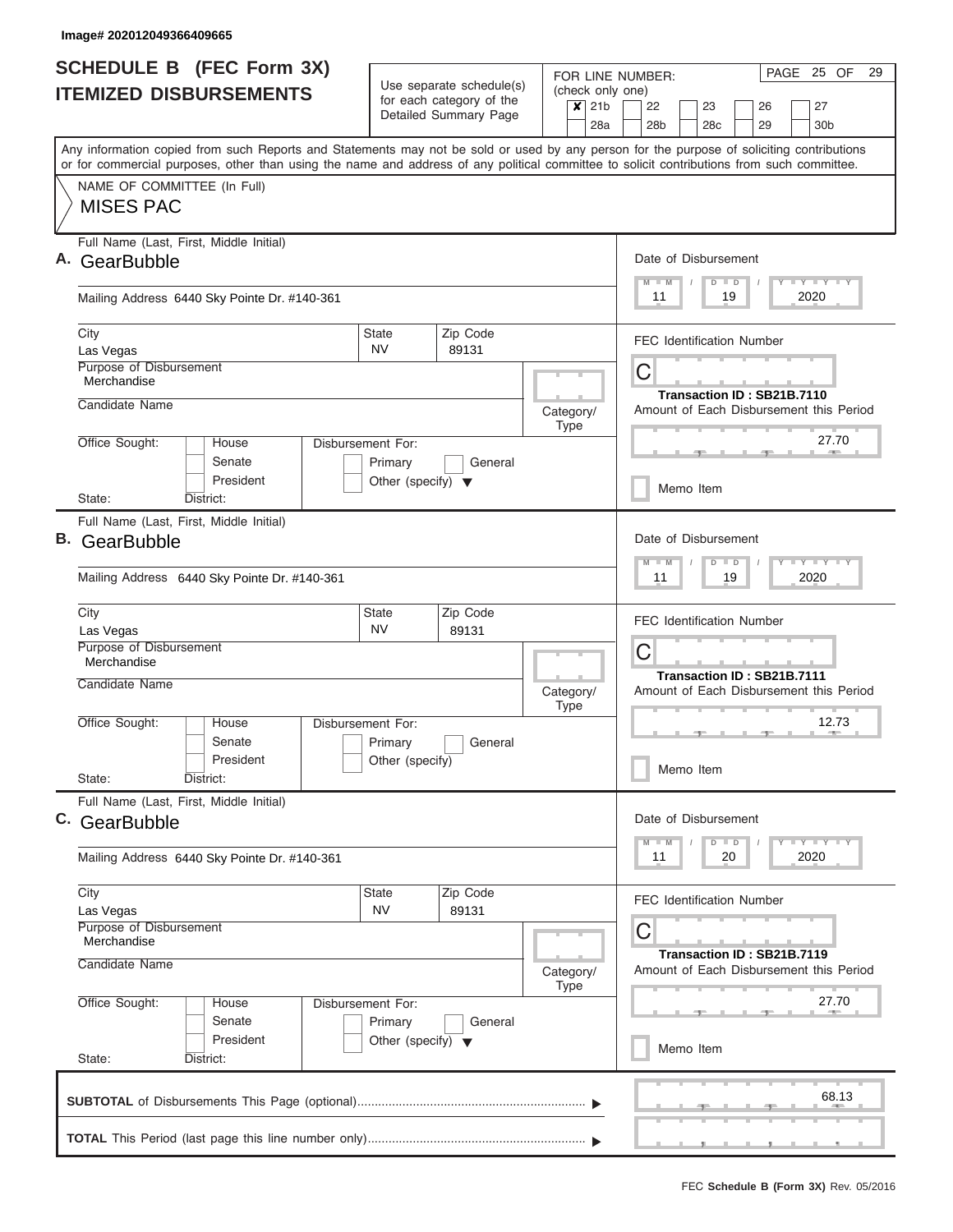|    | <b>SCHEDULE B</b> (FEC Form 3X)                                                                                                                                                                                                                                                         |                                                      |                   |           |             |     | PAGE 26 OF<br>29<br>FOR LINE NUMBER: |                                                                       |                      |           |                 |               |    |                                  |    |                         |  |  |
|----|-----------------------------------------------------------------------------------------------------------------------------------------------------------------------------------------------------------------------------------------------------------------------------------------|------------------------------------------------------|-------------------|-----------|-------------|-----|--------------------------------------|-----------------------------------------------------------------------|----------------------|-----------|-----------------|---------------|----|----------------------------------|----|-------------------------|--|--|
|    | <b>ITEMIZED DISBURSEMENTS</b>                                                                                                                                                                                                                                                           | Use separate schedule(s)<br>for each category of the | (check only one)  |           |             |     |                                      |                                                                       |                      |           |                 |               |    |                                  |    |                         |  |  |
|    |                                                                                                                                                                                                                                                                                         | Detailed Summary Page                                |                   |           | $x$ 21b     |     |                                      | 22                                                                    |                      | 23        |                 |               | 26 |                                  | 27 |                         |  |  |
|    |                                                                                                                                                                                                                                                                                         |                                                      |                   |           |             | 28a |                                      |                                                                       | 28 <sub>b</sub>      |           | 28 <sub>c</sub> |               |    | 29                               |    | 30 <sub>b</sub>         |  |  |
|    | Any information copied from such Reports and Statements may not be sold or used by any person for the purpose of soliciting contributions<br>or for commercial purposes, other than using the name and address of any political committee to solicit contributions from such committee. |                                                      |                   |           |             |     |                                      |                                                                       |                      |           |                 |               |    |                                  |    |                         |  |  |
|    | NAME OF COMMITTEE (In Full)                                                                                                                                                                                                                                                             |                                                      |                   |           |             |     |                                      |                                                                       |                      |           |                 |               |    |                                  |    |                         |  |  |
|    | <b>MISES PAC</b>                                                                                                                                                                                                                                                                        |                                                      |                   |           |             |     |                                      |                                                                       |                      |           |                 |               |    |                                  |    |                         |  |  |
|    |                                                                                                                                                                                                                                                                                         |                                                      |                   |           |             |     |                                      |                                                                       |                      |           |                 |               |    |                                  |    |                         |  |  |
| Α. | Full Name (Last, First, Middle Initial)<br>GearBubble                                                                                                                                                                                                                                   |                                                      |                   |           |             |     |                                      |                                                                       | Date of Disbursement |           |                 |               |    |                                  |    |                         |  |  |
|    |                                                                                                                                                                                                                                                                                         |                                                      |                   |           |             |     |                                      |                                                                       | $M$ $M$              |           |                 | $D$ $D$       |    |                                  |    | Y L Y L Y L Y           |  |  |
|    | Mailing Address 6440 Sky Pointe Dr. #140-361                                                                                                                                                                                                                                            |                                                      |                   |           |             |     |                                      | 11<br>2020<br>23                                                      |                      |           |                 |               |    |                                  |    |                         |  |  |
|    |                                                                                                                                                                                                                                                                                         |                                                      |                   |           |             |     |                                      |                                                                       |                      |           |                 |               |    |                                  |    |                         |  |  |
|    | City<br>Las Vegas                                                                                                                                                                                                                                                                       | <b>State</b><br><b>NV</b>                            | Zip Code<br>89131 |           |             |     |                                      |                                                                       |                      |           |                 |               |    | <b>FEC Identification Number</b> |    |                         |  |  |
|    | Purpose of Disbursement                                                                                                                                                                                                                                                                 |                                                      |                   |           |             |     |                                      |                                                                       | С                    |           |                 |               |    |                                  |    |                         |  |  |
|    | Merchandise                                                                                                                                                                                                                                                                             |                                                      |                   |           |             |     |                                      |                                                                       |                      |           |                 |               |    | Transaction ID: SB21B.7117       |    |                         |  |  |
|    | Candidate Name                                                                                                                                                                                                                                                                          |                                                      |                   | Category/ |             |     |                                      | Amount of Each Disbursement this Period                               |                      |           |                 |               |    |                                  |    |                         |  |  |
|    | Office Sought:<br>House<br>Disbursement For:                                                                                                                                                                                                                                            |                                                      |                   |           | Type        |     |                                      |                                                                       |                      |           |                 |               |    |                                  |    | 27.70                   |  |  |
|    | Senate                                                                                                                                                                                                                                                                                  | Primary                                              | General           |           |             |     |                                      |                                                                       |                      |           |                 |               |    |                                  |    |                         |  |  |
|    | President                                                                                                                                                                                                                                                                               | Other (specify) $\blacktriangledown$                 |                   |           |             |     |                                      |                                                                       |                      | Memo Item |                 |               |    |                                  |    |                         |  |  |
|    | District:<br>State:                                                                                                                                                                                                                                                                     |                                                      |                   |           |             |     |                                      |                                                                       |                      |           |                 |               |    |                                  |    |                         |  |  |
|    | Full Name (Last, First, Middle Initial)                                                                                                                                                                                                                                                 |                                                      |                   |           |             |     |                                      |                                                                       |                      |           |                 |               |    |                                  |    |                         |  |  |
|    | B. Harris, Aaron, , ,                                                                                                                                                                                                                                                                   |                                                      |                   |           |             |     |                                      | Date of Disbursement<br>$T$ $Y$ $T$ $Y$ $T$<br>$M - M$<br>$D$ $D$     |                      |           |                 |               |    |                                  |    |                         |  |  |
|    | Mailing Address 1100 Gainsborough Road                                                                                                                                                                                                                                                  |                                                      |                   |           |             |     |                                      | 2020<br>11<br>23                                                      |                      |           |                 |               |    |                                  |    |                         |  |  |
|    | City                                                                                                                                                                                                                                                                                    | State                                                | Zip Code          |           |             |     |                                      | <b>FEC Identification Number</b>                                      |                      |           |                 |               |    |                                  |    |                         |  |  |
|    | Dayton<br>Purpose of Disbursement                                                                                                                                                                                                                                                       | <b>OH</b><br>45419                                   |                   |           |             |     |                                      |                                                                       |                      |           |                 |               |    |                                  |    |                         |  |  |
|    | <b>Consulting services</b>                                                                                                                                                                                                                                                              |                                                      |                   |           |             |     |                                      | С                                                                     |                      |           |                 |               |    |                                  |    |                         |  |  |
|    | Candidate Name                                                                                                                                                                                                                                                                          |                                                      |                   |           | Category/   |     |                                      | Transaction ID: SB21B.7161<br>Amount of Each Disbursement this Period |                      |           |                 |               |    |                                  |    |                         |  |  |
|    |                                                                                                                                                                                                                                                                                         |                                                      |                   |           | <b>Type</b> |     |                                      |                                                                       |                      |           |                 |               |    |                                  |    |                         |  |  |
|    | Office Sought:<br>House<br>Disbursement For:<br>Senate                                                                                                                                                                                                                                  | Primary                                              | General           |           |             |     |                                      | 1000.00<br>$\rightarrow$                                              |                      |           |                 |               |    |                                  |    |                         |  |  |
|    | President                                                                                                                                                                                                                                                                               | Other (specify)                                      |                   |           |             |     |                                      |                                                                       |                      |           |                 |               |    |                                  |    |                         |  |  |
|    | State:<br>District:                                                                                                                                                                                                                                                                     |                                                      |                   |           |             |     |                                      |                                                                       |                      | Memo Item |                 |               |    |                                  |    |                         |  |  |
|    | Full Name (Last, First, Middle Initial)                                                                                                                                                                                                                                                 |                                                      |                   |           |             |     |                                      |                                                                       |                      |           |                 |               |    |                                  |    |                         |  |  |
|    | C. Printful                                                                                                                                                                                                                                                                             |                                                      |                   |           |             |     |                                      |                                                                       | Date of Disbursement |           |                 |               |    |                                  |    |                         |  |  |
|    | Mailing Address 11025 Westlake Dr                                                                                                                                                                                                                                                       |                                                      |                   |           |             |     |                                      |                                                                       | $M - M$<br>11        |           |                 | $D$ $D$<br>17 |    |                                  |    | <b>LY LY LY</b><br>2020 |  |  |
|    |                                                                                                                                                                                                                                                                                         |                                                      |                   |           |             |     |                                      |                                                                       |                      |           |                 |               |    |                                  |    |                         |  |  |
|    | City                                                                                                                                                                                                                                                                                    | <b>State</b>                                         | Zip Code          |           |             |     |                                      |                                                                       |                      |           |                 |               |    | FEC Identification Number        |    |                         |  |  |
|    | Charlotte<br>Purpose of Disbursement                                                                                                                                                                                                                                                    | <b>NC</b>                                            | 28273             |           |             |     |                                      |                                                                       |                      |           |                 |               |    |                                  |    |                         |  |  |
|    | Merchandise                                                                                                                                                                                                                                                                             |                                                      |                   |           |             |     |                                      |                                                                       | С                    |           |                 |               |    |                                  |    |                         |  |  |
|    | Candidate Name                                                                                                                                                                                                                                                                          | Category/                                            |                   |           |             |     |                                      |                                                                       |                      |           |                 |               |    | Transaction ID: SB21B.7130       |    |                         |  |  |
|    |                                                                                                                                                                                                                                                                                         |                                                      | Type              |           |             |     |                                      | Amount of Each Disbursement this Period                               |                      |           |                 |               |    |                                  |    |                         |  |  |
|    | Office Sought:<br>House<br>Disbursement For:<br>Senate                                                                                                                                                                                                                                  | Primary                                              | General           |           |             |     |                                      | 22.44                                                                 |                      |           |                 |               |    |                                  |    |                         |  |  |
|    | President<br>Other (specify) $\blacktriangledown$                                                                                                                                                                                                                                       |                                                      |                   |           |             |     |                                      |                                                                       |                      |           |                 |               |    |                                  |    |                         |  |  |
|    | State:<br>District:                                                                                                                                                                                                                                                                     |                                                      |                   |           |             |     |                                      | Memo Item                                                             |                      |           |                 |               |    |                                  |    |                         |  |  |
|    |                                                                                                                                                                                                                                                                                         |                                                      |                   |           |             |     |                                      |                                                                       |                      |           |                 |               |    |                                  |    |                         |  |  |
|    |                                                                                                                                                                                                                                                                                         |                                                      |                   |           |             |     |                                      |                                                                       |                      |           |                 |               |    |                                  |    | 1050.14                 |  |  |
|    |                                                                                                                                                                                                                                                                                         |                                                      |                   |           |             |     |                                      |                                                                       |                      |           |                 |               |    |                                  |    |                         |  |  |
|    |                                                                                                                                                                                                                                                                                         |                                                      |                   |           |             |     |                                      |                                                                       |                      |           |                 |               |    |                                  |    |                         |  |  |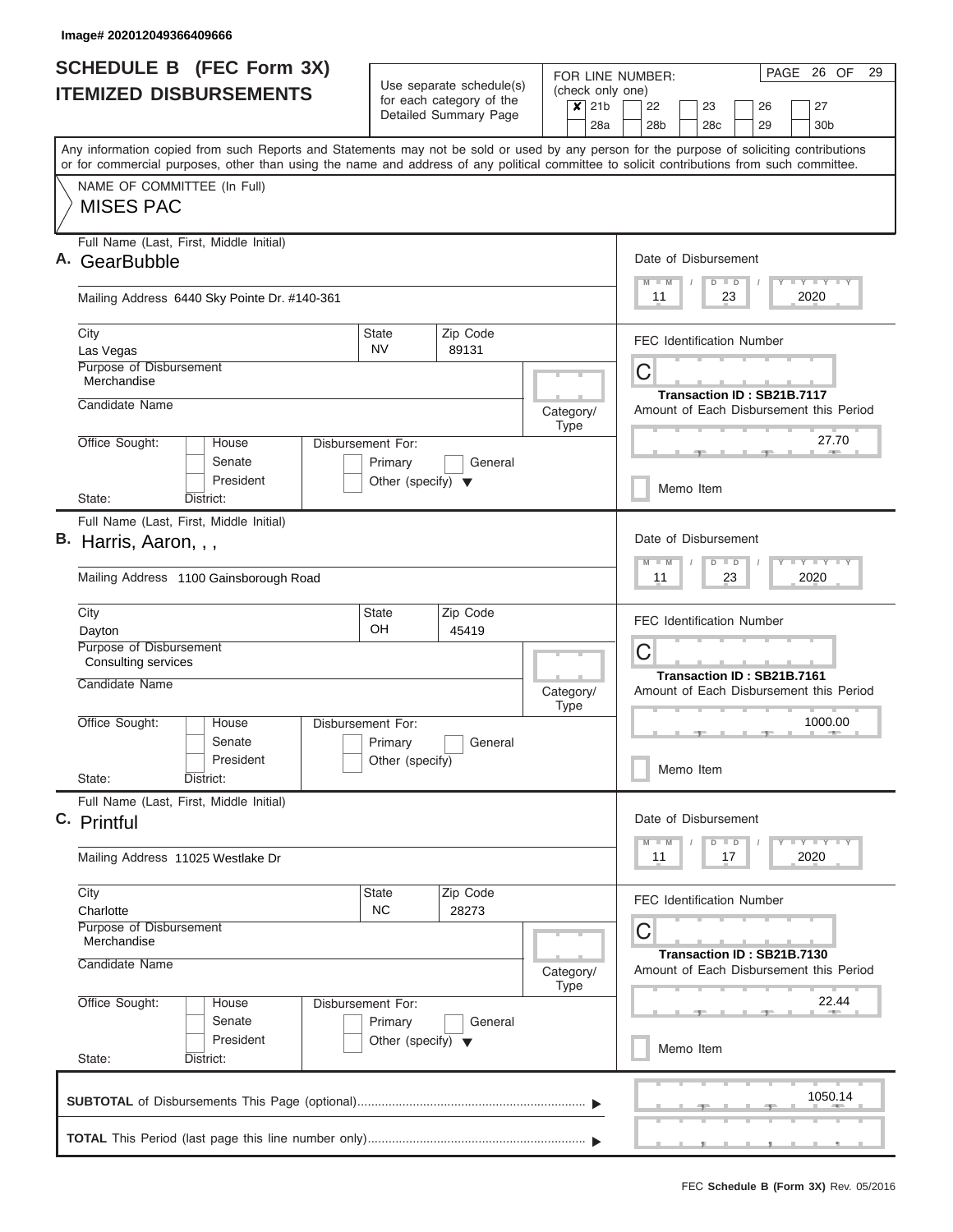|  | <b>SCHEDULE B (FEC Form 3X)</b>                                                                                                                                                                                                                                                         |                                                                                 |                                                                                         |             |                                  |                                                                            | FOR LINE NUMBER:                         |                                                                                                                               |                      |        |                            |  | PAGE 27 OF                                                          | 29 |  |
|--|-----------------------------------------------------------------------------------------------------------------------------------------------------------------------------------------------------------------------------------------------------------------------------------------|---------------------------------------------------------------------------------|-----------------------------------------------------------------------------------------|-------------|----------------------------------|----------------------------------------------------------------------------|------------------------------------------|-------------------------------------------------------------------------------------------------------------------------------|----------------------|--------|----------------------------|--|---------------------------------------------------------------------|----|--|
|  | <b>ITEMIZED DISBURSEMENTS</b>                                                                                                                                                                                                                                                           |                                                                                 | Use separate schedule(s)<br>for each category of the<br>$x$ 21b                         |             |                                  |                                                                            | (check only one)<br>22<br>23<br>26<br>27 |                                                                                                                               |                      |        |                            |  |                                                                     |    |  |
|  |                                                                                                                                                                                                                                                                                         |                                                                                 | Detailed Summary Page                                                                   |             |                                  | 28a                                                                        | 28 <sub>b</sub>                          |                                                                                                                               | 28 <sub>c</sub>      |        | 29                         |  | 30 <sub>b</sub>                                                     |    |  |
|  | Any information copied from such Reports and Statements may not be sold or used by any person for the purpose of soliciting contributions<br>or for commercial purposes, other than using the name and address of any political committee to solicit contributions from such committee. |                                                                                 |                                                                                         |             |                                  |                                                                            |                                          |                                                                                                                               |                      |        |                            |  |                                                                     |    |  |
|  | NAME OF COMMITTEE (In Full)<br><b>MISES PAC</b>                                                                                                                                                                                                                                         |                                                                                 |                                                                                         |             |                                  |                                                                            |                                          |                                                                                                                               |                      |        |                            |  |                                                                     |    |  |
|  | Full Name (Last, First, Middle Initial)<br>A. Printful                                                                                                                                                                                                                                  |                                                                                 |                                                                                         |             |                                  |                                                                            |                                          | Date of Disbursement                                                                                                          |                      |        |                            |  |                                                                     |    |  |
|  | Mailing Address 11025 Westlake Dr                                                                                                                                                                                                                                                       |                                                                                 |                                                                                         |             |                                  |                                                                            |                                          |                                                                                                                               | $D$ $D$              | 19     | $\sqrt{ }$                 |  | Y LY LY LY<br>2020                                                  |    |  |
|  | City<br>Charlotte                                                                                                                                                                                                                                                                       | <b>State</b><br><b>NC</b>                                                       | Zip Code<br>28273                                                                       |             |                                  |                                                                            | <b>FEC Identification Number</b>         |                                                                                                                               |                      |        |                            |  |                                                                     |    |  |
|  | Purpose of Disbursement<br>Merchandise                                                                                                                                                                                                                                                  |                                                                                 |                                                                                         |             |                                  |                                                                            | C                                        |                                                                                                                               |                      |        | Transaction ID: SB21B.7133 |  |                                                                     |    |  |
|  | Candidate Name<br>Office Sought:<br>House                                                                                                                                                                                                                                               |                                                                                 |                                                                                         |             | Category/<br>Type                |                                                                            | Amount of Each Disbursement this Period  |                                                                                                                               |                      |        |                            |  | 16.74                                                               |    |  |
|  | Senate<br>President                                                                                                                                                                                                                                                                     | Disbursement For:<br>Primary<br>General<br>Other (specify) $\blacktriangledown$ |                                                                                         |             |                                  |                                                                            |                                          | <b>Allen</b><br>Memo Item                                                                                                     |                      |        |                            |  |                                                                     |    |  |
|  | State:<br>District:                                                                                                                                                                                                                                                                     |                                                                                 |                                                                                         |             |                                  |                                                                            |                                          |                                                                                                                               |                      |        |                            |  |                                                                     |    |  |
|  | Full Name (Last, First, Middle Initial)<br><b>B.</b> Printful                                                                                                                                                                                                                           |                                                                                 |                                                                                         |             |                                  |                                                                            |                                          | Date of Disbursement<br>$\mathbf{I} = \mathbf{Y} - \mathbf{I} - \mathbf{Y} - \mathbf{I} - \mathbf{Y}$<br>$-M$<br>$D$ $D$<br>M |                      |        |                            |  |                                                                     |    |  |
|  | Mailing Address 11025 Westlake Dr                                                                                                                                                                                                                                                       |                                                                                 | 2020<br>11<br>19                                                                        |             |                                  |                                                                            |                                          |                                                                                                                               |                      |        |                            |  |                                                                     |    |  |
|  | City<br>Charlotte<br>Purpose of Disbursement                                                                                                                                                                                                                                            |                                                                                 |                                                                                         |             | <b>FEC Identification Number</b> |                                                                            |                                          |                                                                                                                               |                      |        |                            |  |                                                                     |    |  |
|  | Merchandise<br>Candidate Name                                                                                                                                                                                                                                                           |                                                                                 |                                                                                         | Category/   |                                  | C<br>Transaction ID: SB21B.7135<br>Amount of Each Disbursement this Period |                                          |                                                                                                                               |                      |        |                            |  |                                                                     |    |  |
|  | Office Sought:<br>Disbursement For:<br>House                                                                                                                                                                                                                                            |                                                                                 |                                                                                         | <b>Type</b> |                                  | 18.94                                                                      |                                          |                                                                                                                               |                      |        |                            |  |                                                                     |    |  |
|  | Senate<br>President                                                                                                                                                                                                                                                                     | Primary<br>Other (specify)                                                      | General                                                                                 |             |                                  |                                                                            |                                          | Memo Item                                                                                                                     |                      |        |                            |  |                                                                     |    |  |
|  | State:<br>District:                                                                                                                                                                                                                                                                     |                                                                                 |                                                                                         |             |                                  |                                                                            |                                          |                                                                                                                               |                      |        |                            |  |                                                                     |    |  |
|  | Full Name (Last, First, Middle Initial)<br>C. Printful                                                                                                                                                                                                                                  |                                                                                 |                                                                                         |             |                                  |                                                                            |                                          |                                                                                                                               | Date of Disbursement | $\Box$ |                            |  | $\mathbb{L} \mathbf{Y} \mathbb{L} \mathbf{Y} \mathbb{L} \mathbf{Y}$ |    |  |
|  | Mailing Address 11025 Westlake Dr                                                                                                                                                                                                                                                       |                                                                                 |                                                                                         |             | M<br>11                          |                                                                            | $\overline{D}$                           | 20                                                                                                                            |                      |        | 2020                       |  |                                                                     |    |  |
|  | City<br>Charlotte<br><b>Purpose of Disbursement</b>                                                                                                                                                                                                                                     |                                                                                 |                                                                                         |             | <b>FEC Identification Number</b> |                                                                            |                                          |                                                                                                                               |                      |        |                            |  |                                                                     |    |  |
|  | Merchandise<br>Candidate Name                                                                                                                                                                                                                                                           |                                                                                 | C<br>Transaction ID: SB21B.7138<br>Amount of Each Disbursement this Period<br>Category/ |             |                                  |                                                                            |                                          |                                                                                                                               |                      |        |                            |  |                                                                     |    |  |
|  | Type<br>Office Sought:<br>Disbursement For:<br>House                                                                                                                                                                                                                                    |                                                                                 |                                                                                         |             |                                  |                                                                            |                                          |                                                                                                                               |                      |        |                            |  | 24.07                                                               |    |  |
|  | Senate<br>Primary<br>General<br>President<br>Other (specify) $\blacktriangledown$<br>State:<br>District:                                                                                                                                                                                |                                                                                 |                                                                                         |             |                                  |                                                                            |                                          | Memo Item                                                                                                                     |                      |        |                            |  |                                                                     |    |  |
|  |                                                                                                                                                                                                                                                                                         |                                                                                 |                                                                                         |             |                                  |                                                                            |                                          |                                                                                                                               |                      |        |                            |  | $\sim$<br>59.75                                                     |    |  |
|  |                                                                                                                                                                                                                                                                                         |                                                                                 |                                                                                         |             |                                  |                                                                            |                                          |                                                                                                                               |                      |        |                            |  |                                                                     |    |  |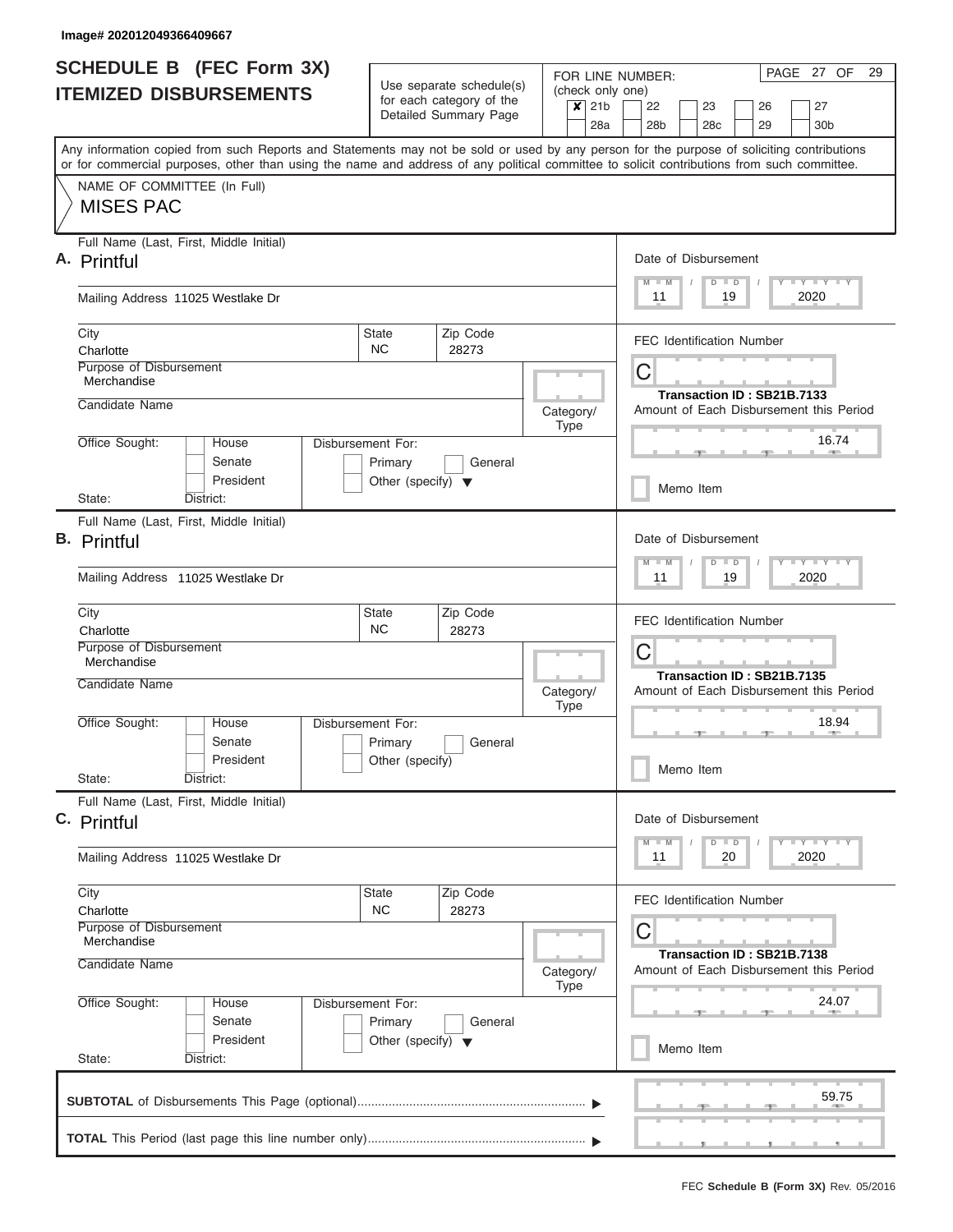| <b>SCHEDULE B (FEC Form 3X)</b>                                                                                                            |                                      |                                                                               | FOR LINE NUMBER:            | PAGE<br>28 OF<br>29                                                   |  |  |  |  |  |  |
|--------------------------------------------------------------------------------------------------------------------------------------------|--------------------------------------|-------------------------------------------------------------------------------|-----------------------------|-----------------------------------------------------------------------|--|--|--|--|--|--|
| <b>ITEMIZED DISBURSEMENTS</b>                                                                                                              |                                      | Use separate schedule(s)<br>for each category of the<br>Detailed Summary Page | (check only one)<br>$x$ 21b | 22<br>23<br>27<br>26                                                  |  |  |  |  |  |  |
| Any information copied from such Reports and Statements may not be sold or used by any person for the purpose of soliciting contributions  |                                      |                                                                               | 28a                         | 28 <sub>b</sub><br>28c<br>29<br>30 <sub>b</sub>                       |  |  |  |  |  |  |
| or for commercial purposes, other than using the name and address of any political committee to solicit contributions from such committee. |                                      |                                                                               |                             |                                                                       |  |  |  |  |  |  |
| NAME OF COMMITTEE (In Full)<br><b>MISES PAC</b>                                                                                            |                                      |                                                                               |                             |                                                                       |  |  |  |  |  |  |
| Full Name (Last, First, Middle Initial)<br>A. Reiser, Brandon, , ,                                                                         |                                      |                                                                               |                             | Date of Disbursement                                                  |  |  |  |  |  |  |
| Mailing Address 1001 91st Street                                                                                                           |                                      |                                                                               |                             | Y I Y I Y I Y<br>$M - M$<br>$D$ $D$<br>2020<br>11<br>09               |  |  |  |  |  |  |
| City<br>Bay Harbor Islands                                                                                                                 | <b>State</b><br>FL.                  | Zip Code<br>33154                                                             |                             | <b>FEC Identification Number</b>                                      |  |  |  |  |  |  |
| <b>Purpose of Disbursement</b><br><b>Consulting services</b>                                                                               |                                      |                                                                               |                             | C                                                                     |  |  |  |  |  |  |
| Candidate Name                                                                                                                             |                                      |                                                                               | Category/<br><b>Type</b>    | Transaction ID: SB21B.7157<br>Amount of Each Disbursement this Period |  |  |  |  |  |  |
| Office Sought:<br>House<br>Senate                                                                                                          | Disbursement For:<br>Primary         | General                                                                       |                             | 500.00                                                                |  |  |  |  |  |  |
| President<br>State:<br>District:                                                                                                           | Other (specify) $\blacktriangledown$ |                                                                               |                             | Memo Item                                                             |  |  |  |  |  |  |
| Full Name (Last, First, Middle Initial)                                                                                                    |                                      |                                                                               |                             |                                                                       |  |  |  |  |  |  |
| B. Secrest, Steven, , ,                                                                                                                    |                                      |                                                                               |                             | Date of Disbursement<br>Y FY FY FY<br>$M - M$<br>$D$ $D$              |  |  |  |  |  |  |
| Mailing Address 450 Forrest Avenue Apt. J206                                                                                               |                                      |                                                                               |                             | 23<br>2020<br>11                                                      |  |  |  |  |  |  |
| City                                                                                                                                       | <b>State</b><br>PA                   | Zip Code                                                                      |                             | <b>FEC Identification Number</b>                                      |  |  |  |  |  |  |
| Norristown<br>Purpose of Disbursement<br>Consulting services                                                                               |                                      | 19401                                                                         |                             | C                                                                     |  |  |  |  |  |  |
| Candidate Name                                                                                                                             |                                      |                                                                               | Category/<br><b>Type</b>    | Transaction ID: SB21B.7164<br>Amount of Each Disbursement this Period |  |  |  |  |  |  |
| Office Sought:<br>House                                                                                                                    | Disbursement For:                    |                                                                               |                             | 500.00                                                                |  |  |  |  |  |  |
| Senate<br>President                                                                                                                        | Primary<br>Other (specify)           | General                                                                       |                             | Memo Item                                                             |  |  |  |  |  |  |
| State:<br>District:<br>Full Name (Last, First, Middle Initial)                                                                             |                                      |                                                                               |                             |                                                                       |  |  |  |  |  |  |
| C. Shirts into Plowshares                                                                                                                  |                                      |                                                                               |                             | Date of Disbursement<br>Y TY TY TY<br>$M - M$<br>$D$ $D$              |  |  |  |  |  |  |
| Mailing Address 109 Hedgerow Lane                                                                                                          |                                      |                                                                               |                             | 2020<br>11<br>23                                                      |  |  |  |  |  |  |
| City                                                                                                                                       | State                                | Zip Code                                                                      |                             | <b>FEC Identification Number</b>                                      |  |  |  |  |  |  |
| Reading<br>Purpose of Disbursement<br>Merchandise service                                                                                  | <b>PA</b>                            | 19606                                                                         |                             | С                                                                     |  |  |  |  |  |  |
| Candidate Name                                                                                                                             | Category/<br><b>Type</b>             | Transaction ID: SB21B.7166<br>Amount of Each Disbursement this Period         |                             |                                                                       |  |  |  |  |  |  |
| Office Sought:<br>House<br>Senate                                                                                                          | Disbursement For:<br>Primary         | General                                                                       |                             | 1000.00                                                               |  |  |  |  |  |  |
| President<br>State:<br>District:                                                                                                           |                                      | Memo Item                                                                     |                             |                                                                       |  |  |  |  |  |  |
|                                                                                                                                            |                                      |                                                                               |                             | 2000.00                                                               |  |  |  |  |  |  |
|                                                                                                                                            |                                      |                                                                               |                             | 5518.20                                                               |  |  |  |  |  |  |